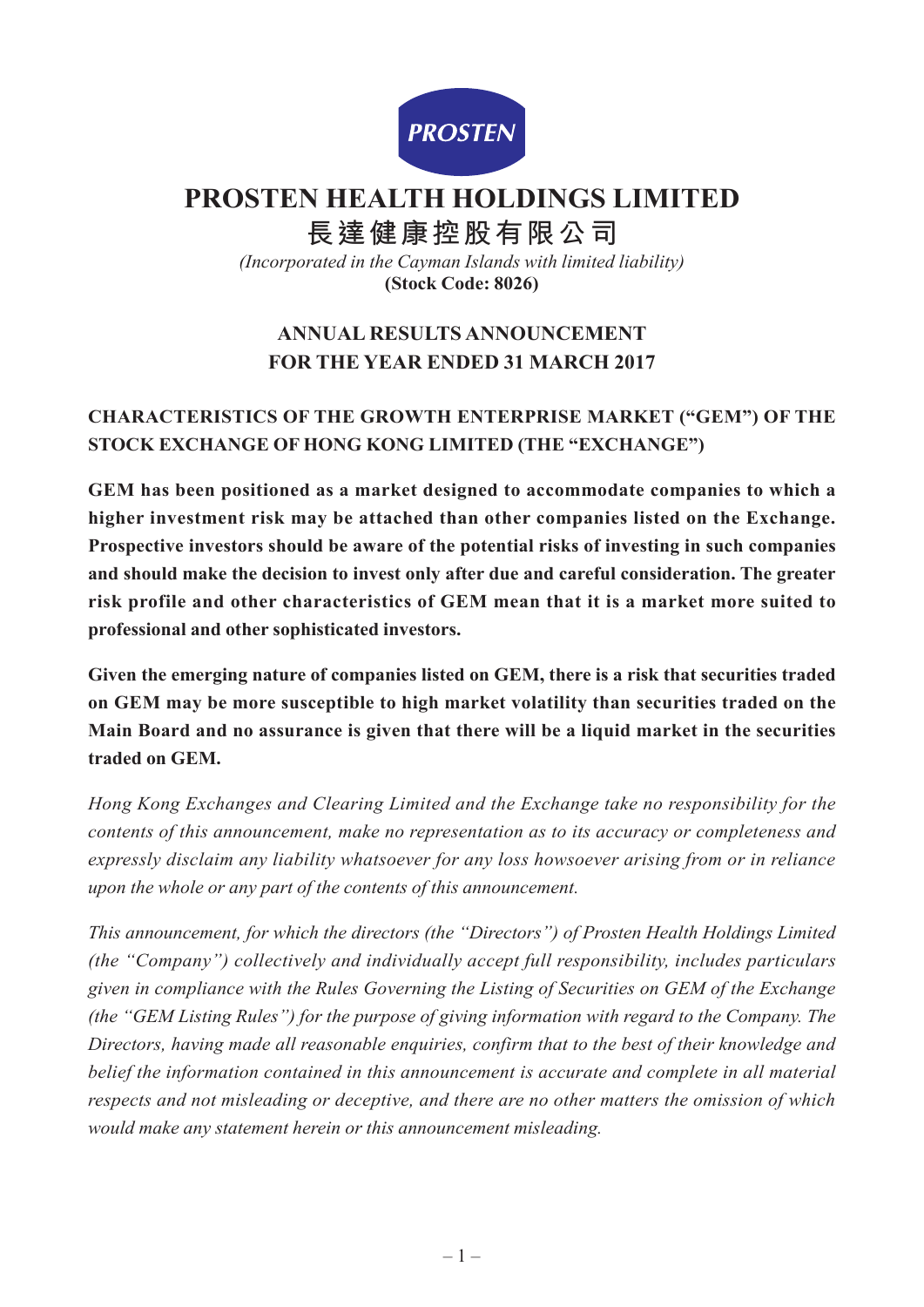# **HIGHLIGHTS**

- Revenue of the Group for the year ended 31 March 2017 amounted to approximately HK\$30,255,000, representing an increase of approximately HK\$20,205,000 as compared to last year.
- The Group's gross profit for the year ended 31 March 2017 was approximately HK\$6,565,000, increased by approximately HK\$1,156,000 as compared to last year.
- Loss attributable to equity holders of the Company for the year ended 31 March 2017 amounted to approximately HK\$23,657,000, which represented a decrease in loss of approximately HK\$7,702,000 as compared to last year.
- The Board does not recommend the payment of any dividend for the year ended 31 March 2017.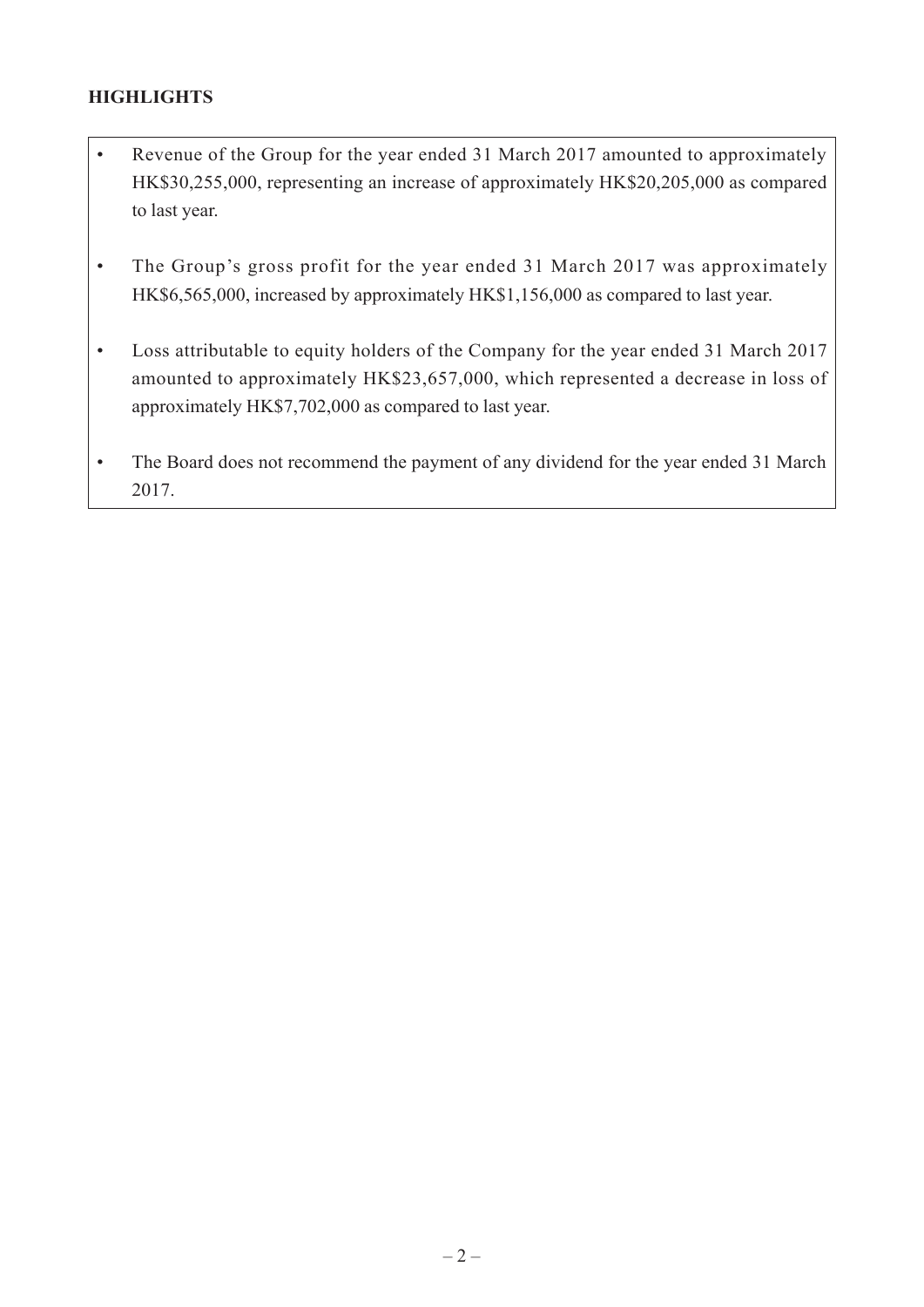## **RESULTS**

The board of Directors (the "Board") is pleased to announce the audited consolidated results of the Company and its subsidiaries (the "Group") for the year ended 31 March 2017 together with the comparative audited figures for the year ended 31 March 2016 as follows:

# **C onsolidated S tatement of P rofit or L oss and O ther Comprehensive Income**

*Year ended 31 March 2017*

|                                              |                | 2017            | 2016            |
|----------------------------------------------|----------------|-----------------|-----------------|
|                                              | <b>Notes</b>   | <b>HK\$'000</b> | <b>HK\$'000</b> |
| <b>Revenue</b>                               | $\overline{7}$ | 30,255          | 10,050          |
| Cost of sales                                |                | (23,690)        | (4, 641)        |
| <b>Gross profit</b>                          |                | 6,565           | 5,409           |
| Other income and gains                       | $\overline{7}$ | 307             | 604             |
| Selling expenses                             |                | (3,578)         | (3,635)         |
| Administrative expenses                      |                | (26,710)        | (23,068)        |
| Other expenses                               |                | (39)            | (60)            |
| Change in fair value of biological assets    |                | 646             |                 |
| Realised loss on financial assets            |                |                 |                 |
| at fair value through profit or loss         |                | (30)            |                 |
| Unrealised loss on financial assets          |                |                 |                 |
| at fair value through profit or loss         |                | (84)            |                 |
| Share of loss of an associate                |                | (195)           |                 |
| Finance costs                                | 8              | (539)           | (46)            |
| Net loss on de-consolidation of subsidiaries | 14             |                 | (10, 555)       |
| Loss before tax                              | 9              | (23, 657)       | (31, 351)       |
| Taxation                                     | 10             | (35)            | (8)             |
| Loss for the year                            |                | (23, 692)       | (31,359)        |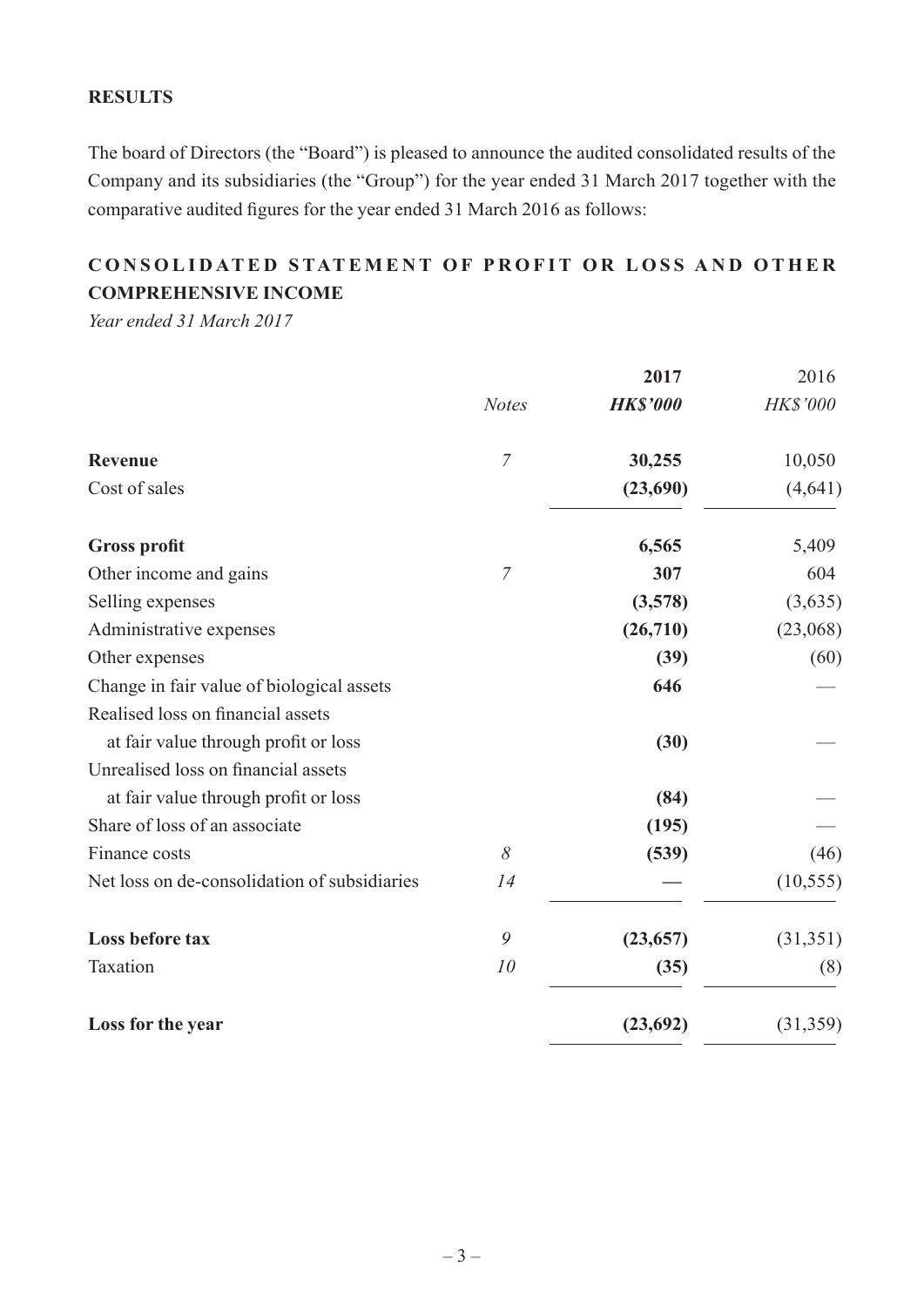|                                                 |             | 2017             | 2016              |
|-------------------------------------------------|-------------|------------------|-------------------|
|                                                 | <b>Note</b> | <b>HK\$'000</b>  | HK\$'000          |
| Other comprehensive (loss)/income:              |             |                  |                   |
| Item that may be reclassified                   |             |                  |                   |
| subsequently to profit or loss:                 |             |                  |                   |
| Exchange differences on translation             |             |                  |                   |
| of foreign operations                           |             | (2, 844)         | 66                |
| Reclassification adjustment relating to foreign |             |                  |                   |
| operations de-consolidation during the year     |             |                  | (87)              |
| Net (loss)/gain on revaluation of               |             |                  |                   |
| available-for-sale financial assets             |             | (5,177)          | 6,760             |
| Other comprehensive (loss)/income for the year, |             |                  |                   |
| net of tax                                      |             | (8,021)          | 6,739             |
| Total comprehensive loss for the year           |             | (31,713)         | (24, 620)         |
| Loss for the year attributable to:              |             |                  |                   |
| — Owners of the Company                         |             | (23, 657)        | (31, 359)         |
| — Non-controlling interest                      |             | (35)             |                   |
|                                                 |             |                  |                   |
|                                                 |             | (23, 692)        | (31,359)          |
| <b>Total comprehensive loss</b>                 |             |                  |                   |
| for the year attributable to:                   |             |                  |                   |
| — Owners of the Company                         |             | (31,678)         | (24, 620)         |
| -Non-controlling interest                       |             | (35)             |                   |
|                                                 |             | (31,713)         | (24, 620)         |
|                                                 |             |                  |                   |
| Loss per share attributable to ordinary         |             |                  |                   |
| equity holders of the Company<br><b>Basic</b>   | 11          | (HK\$2.09) cents | $(HK$3.52)$ cents |
|                                                 |             |                  |                   |
| Diluted                                         |             | (HK\$2.09) cents | (HK\$3.52) cents  |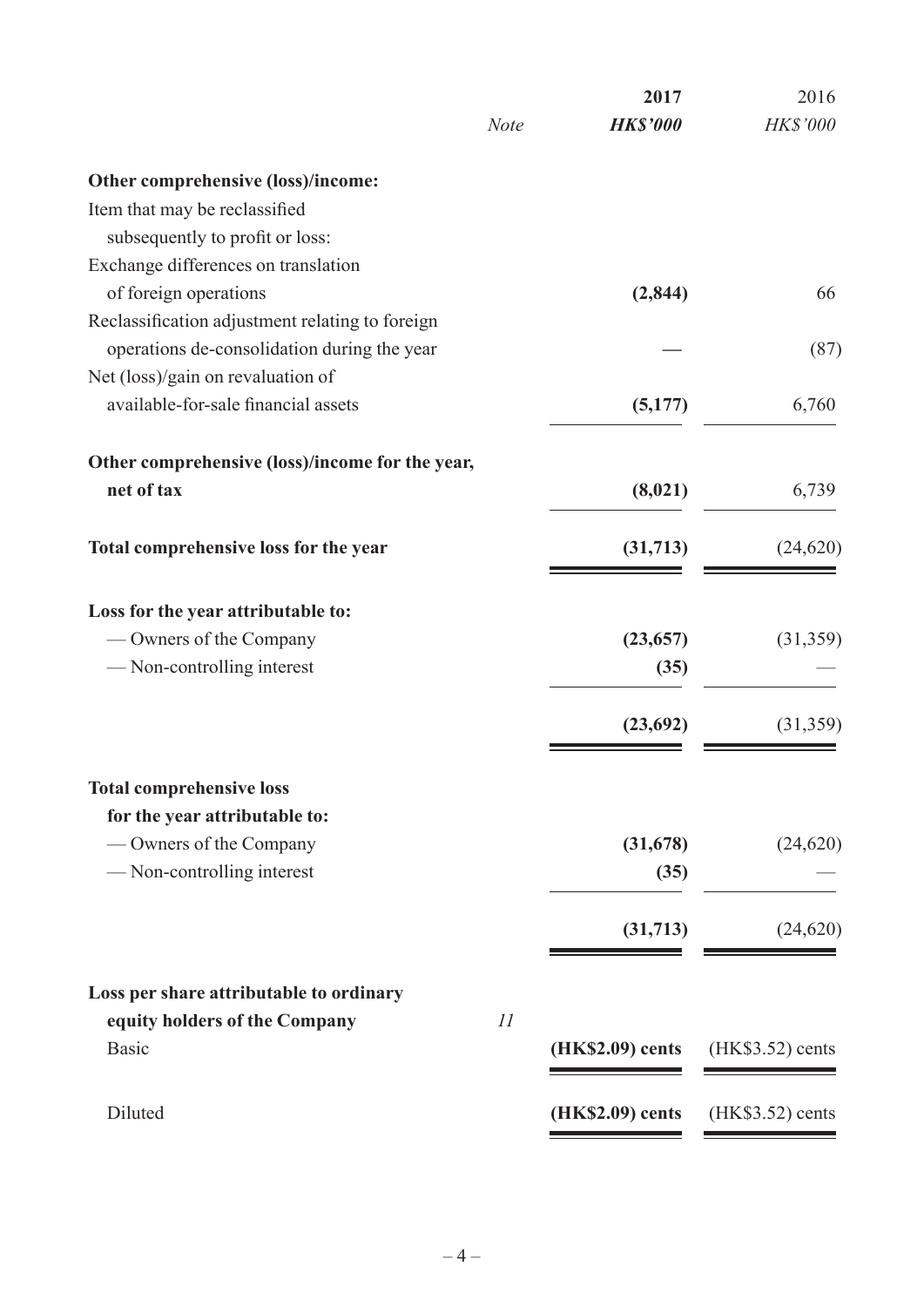# **Consolidated Statement of Financial Position**

*31 March 2017*

|                                                       |              | 2017            | 2016     |
|-------------------------------------------------------|--------------|-----------------|----------|
|                                                       | <b>Notes</b> | <b>HK\$'000</b> | HK\$'000 |
| <b>NON-CURRENT ASSETS</b>                             |              |                 |          |
| Property, plant and equipment                         |              | 5,799           | 2,067    |
| Investment property                                   |              | 4,391           |          |
| Long-term prepaid rentals                             |              | 1,093           |          |
| Available-for-sale financial assets                   |              | 16,583          | 22,179   |
| Goodwill                                              |              | 5,092           | 3,908    |
| Interest in an associate                              |              | 2,068           |          |
| Prepayments, deposits and other receivables           |              |                 | 46       |
| <b>Total non-current assets</b>                       |              | 35,026          | 28,200   |
| <b>CURRENT ASSETS</b>                                 |              |                 |          |
| Inventories                                           |              | 14,946          | 15,266   |
| <b>Biological</b> assets                              |              | 699             |          |
| Current portion of long-term prepaid rentals          |              | 95              |          |
| Trade receivables                                     | 12           | 37,186          | 26,862   |
| Prepayments, deposits and other receivables           |              | 6,252           | 4,130    |
| Tax recoverable                                       |              | 157             |          |
| Financial assets at fair value through profit or loss |              | 600             |          |
| Due from related companies                            |              | 34              |          |
| Cash and cash equivalents                             |              | 8,738           | 28,761   |
| <b>Total current assets</b>                           |              | 68,707          | 75,019   |
| <b>CURRENT LIABILITIES</b>                            |              |                 |          |
| Trade payables                                        | 13           | 3,859           | 2,703    |
| Other payables and accruals                           |              | 5,882           | 8,336    |
| Due to a then non-executive director                  |              | 668             | 5,425    |
| Due to an ultimate holding company                    |              | 142             | 142      |
| Due to de-consolidated subsidiaries                   |              | 18,322          | 15,300   |
| Tax payable                                           |              |                 | 178      |
| <b>Total current liabilities</b>                      |              | 28,873          | 32,084   |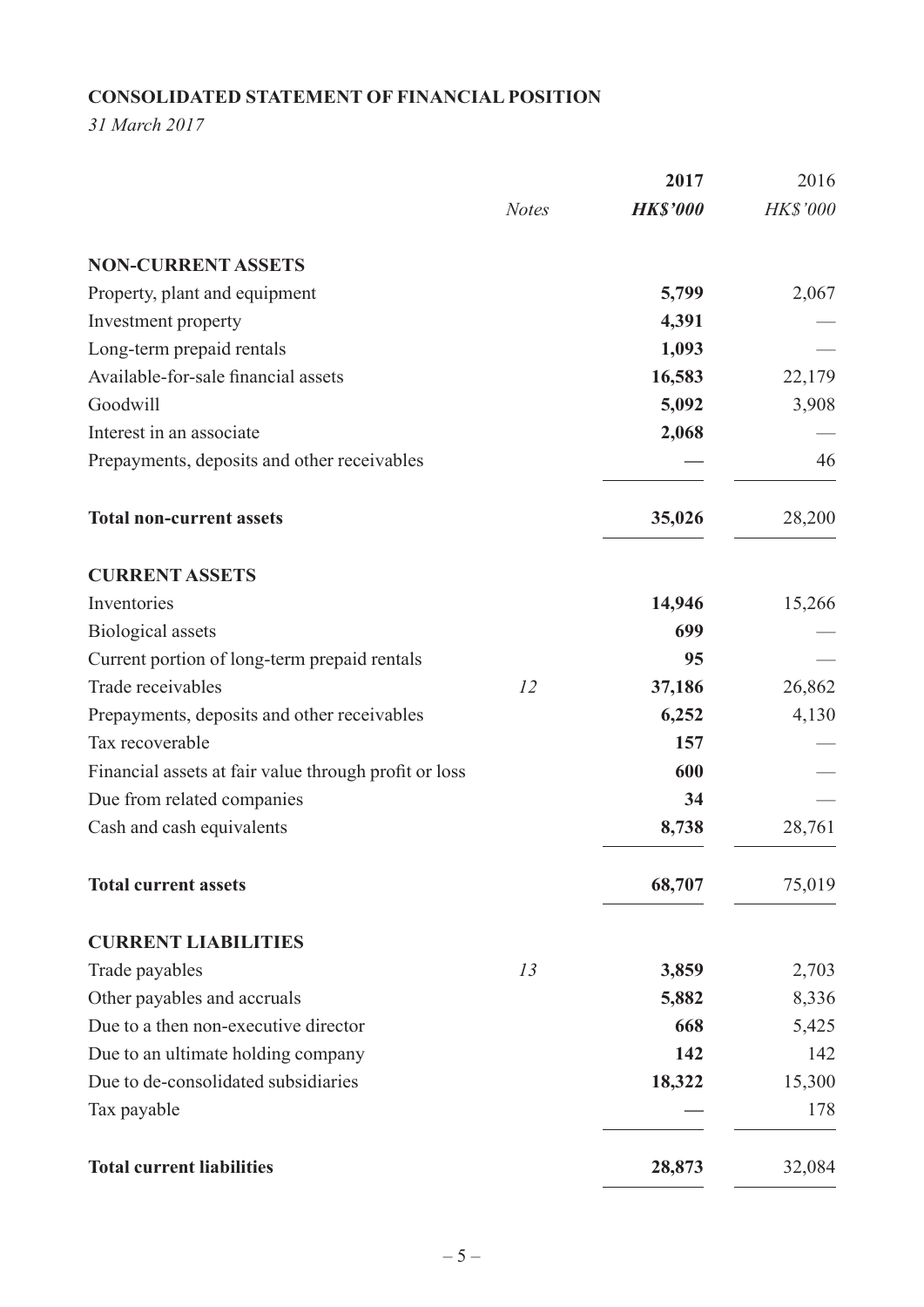|                                              | 2017            | 2016      |
|----------------------------------------------|-----------------|-----------|
|                                              | <b>HK\$'000</b> | HK\$'000  |
| <b>NET CURRENT ASSETS</b>                    | 39,834          | 42,935    |
| <b>TOTAL ASSETS LESS CURRENT LIABILITIES</b> | 74,860          | 71,135    |
| <b>NON-CURRENT LIABILITIES</b>               |                 |           |
| Deferred tax liabilities                     | 169             | 181       |
| Convertible note                             |                 |           |
| <b>Total non-current liabilities</b>         | 169             | 181       |
| <b>NET ASSETS</b>                            | 74,691          | 70,954    |
| <b>EQUITY</b>                                |                 |           |
| <b>Equity attributable to equity holders</b> |                 |           |
| of the Company                               |                 |           |
| Share capital                                | 120,826         | 109,536   |
| Reserves                                     | (46,100)        | (38, 582) |
| Equity attributable to owners of the Company | 74,726          | 70,954    |
| Non-controlling interest                     | (35)            |           |
| <b>TOTAL EQUITY</b>                          | 74,691          | 70,954    |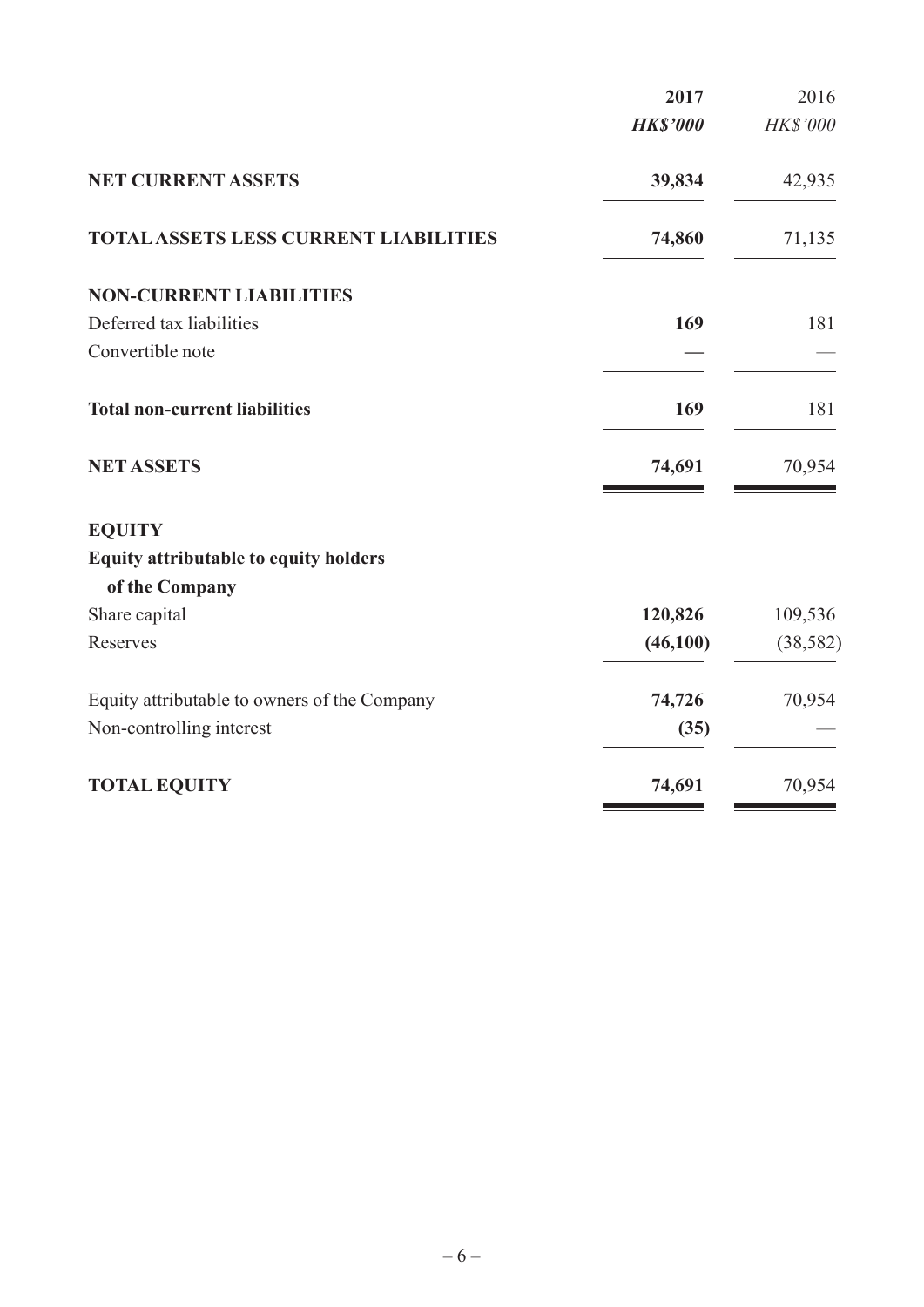# **CONSOLIDATED STATEMENT OF CHANGES IN EQUITY**

*Year ended 31 March 2017*

|                                               |                          |            |                          |            | Attributable to equity holders of the Company |                          |                          |                          |                 |                          |           |
|-----------------------------------------------|--------------------------|------------|--------------------------|------------|-----------------------------------------------|--------------------------|--------------------------|--------------------------|-----------------|--------------------------|-----------|
|                                               |                          |            |                          | Available- |                                               |                          |                          |                          |                 |                          |           |
|                                               |                          |            |                          | for-sale   |                                               |                          |                          |                          |                 |                          |           |
|                                               |                          |            |                          | financial  | Foreign                                       |                          |                          |                          |                 |                          |           |
|                                               |                          | Share      | Statutory                | assets     | currency                                      | Share                    | Convertible              |                          |                 | Non-                     |           |
|                                               | Share                    | premium    | reserve                  | equity     | translation                                   | option                   |                          | note equity Accumulated  | <b>Reserves</b> | controlling              | Total     |
|                                               | capital                  | account    | fund                     | reserve    | reserve                                       | reserve                  | reserve                  | losses                   | sub-total       | interest                 | equity    |
|                                               | HK\$'000                 | $HK\$ '000 | HK\$'000                 | HK\$'000   | HK\$'000                                      | HK\$'000                 | HK\$'000                 | HK\$'000                 | HK\$'000        | HK\$'000                 | HK\$'000  |
|                                               |                          |            | (note a)                 | (note b)   | (note c)                                      |                          | (note d)                 |                          |                 |                          |           |
| As at 1 April 2016                            | 109,536                  | 455,438    | 3,349                    | 6,760      | 14,766                                        | 316                      | —                        | (519,211)                | (38, 582)       |                          | 70,954    |
| Loss for the year                             |                          |            |                          |            |                                               |                          |                          | (23, 657)                | (23, 657)       | (35)                     | (23, 692) |
| Other comprehensive                           |                          |            |                          |            |                                               |                          |                          |                          |                 |                          |           |
| loss for the year:                            |                          |            |                          |            |                                               |                          |                          |                          |                 |                          |           |
| Exchange differences on translation           |                          |            |                          |            |                                               |                          |                          |                          |                 |                          |           |
| of foreign operations                         |                          |            |                          |            | (2, 844)                                      |                          |                          |                          | (2, 844)        |                          | (2, 844)  |
| Net loss on revaluation of                    |                          |            |                          |            |                                               |                          |                          |                          |                 |                          |           |
| available-for-sale financial assets           |                          |            | -                        | (5, 177)   | $\overline{\phantom{0}}$                      |                          |                          |                          | (5, 177)        | -                        | (5,177)   |
| Total comprehensive loss for the year         |                          |            |                          | (5, 177)   | (2, 844)                                      |                          |                          | (23, 657)                | (31, 678)       | (35)                     | (31, 713) |
| Equity component of a convertible note        |                          |            |                          |            |                                               |                          | 4,560                    |                          | 4,560           |                          | 4,560     |
| Deferred tax arising on issue                 |                          |            |                          |            |                                               |                          |                          |                          |                 |                          |           |
| of a convertible note                         |                          |            |                          |            |                                               |                          | (752)                    |                          | (752)           |                          | (752)     |
| Issues of shares on a conversion              |                          |            |                          |            |                                               |                          |                          |                          |                 |                          |           |
| of a convertible note                         | 11,290                   | 24,160     |                          |            |                                               |                          | (3,808)                  |                          | 20,352          |                          | 31,642    |
| As at 31 March 2017                           | 120,826                  | 479,598    | 3,349                    | 1,583      | 11,922                                        | 316                      |                          | (542, 868)               | (46,100)        | (35)                     | 74,691    |
| As at 1 April 2015                            | 79,610                   | 378,628    | 3,349                    |            | 14,787                                        | 611                      |                          | (487, 852)               | (90, 477)       | $\qquad \qquad -$        | (10, 867) |
| Loss for the year                             |                          |            |                          |            |                                               |                          | $\overline{\phantom{0}}$ | (31,359)                 | (31, 359)       | $\overline{\phantom{0}}$ | (31,359)  |
| Other comprehensive                           |                          |            |                          |            |                                               |                          |                          |                          |                 |                          |           |
| income/(loss) for the year:                   |                          |            |                          |            |                                               |                          |                          |                          |                 |                          |           |
| Exchange differences on translation           |                          |            |                          |            |                                               |                          |                          |                          |                 |                          |           |
| of foreign operations                         |                          |            |                          |            | $66\,$                                        |                          |                          |                          | 66              |                          | $66\,$    |
| Re-classification of foreign currency         |                          |            |                          |            |                                               |                          |                          |                          |                 |                          |           |
| translation reserve relating to foreign       |                          |            |                          |            |                                               |                          |                          |                          |                 |                          |           |
| operations de-consolidated during the year    |                          |            |                          |            | (87)                                          |                          |                          |                          | (87)            |                          | (87)      |
| Net gain on revaluation of available-for-sale |                          |            |                          |            |                                               |                          |                          |                          |                 |                          |           |
| financial assets                              |                          |            | $\overline{\phantom{0}}$ | 6,760      | $\overline{\phantom{0}}$                      |                          |                          |                          | 6,760           |                          | 6,760     |
| Total comprehensive income/(loss)             |                          |            |                          |            |                                               |                          |                          |                          |                 |                          |           |
| for the year                                  |                          |            |                          | 6,760      | (21)                                          |                          |                          | (31,359)                 | (24, 620)       |                          | (24, 620) |
| Equity-settled share option arrangements      |                          |            |                          |            |                                               | 106                      |                          |                          | 106             |                          | $106$     |
| Exercise of share options                     | 314                      | 704        |                          |            |                                               | (401)                    |                          |                          | 303             |                          | 617       |
| Placements of new shares                      | 29,612                   | 77,466     |                          |            |                                               | $\overline{\phantom{0}}$ |                          |                          | 77,466          |                          | 107,078   |
| Expenses on issue of new shares               | $\overline{\phantom{0}}$ | (1,360)    |                          |            |                                               |                          |                          | $\overline{\phantom{0}}$ | (1,360)         | $\overline{\phantom{0}}$ | (1,360)   |
| As at 31 March 2016                           | 109,536                  | 455,438    | 3,349                    | 6,760      | 14,766                                        | $316$                    | $\overline{\phantom{0}}$ | (519, 211)               | (38, 582)       |                          | 70,954    |
|                                               |                          |            |                          |            |                                               |                          |                          |                          |                 |                          |           |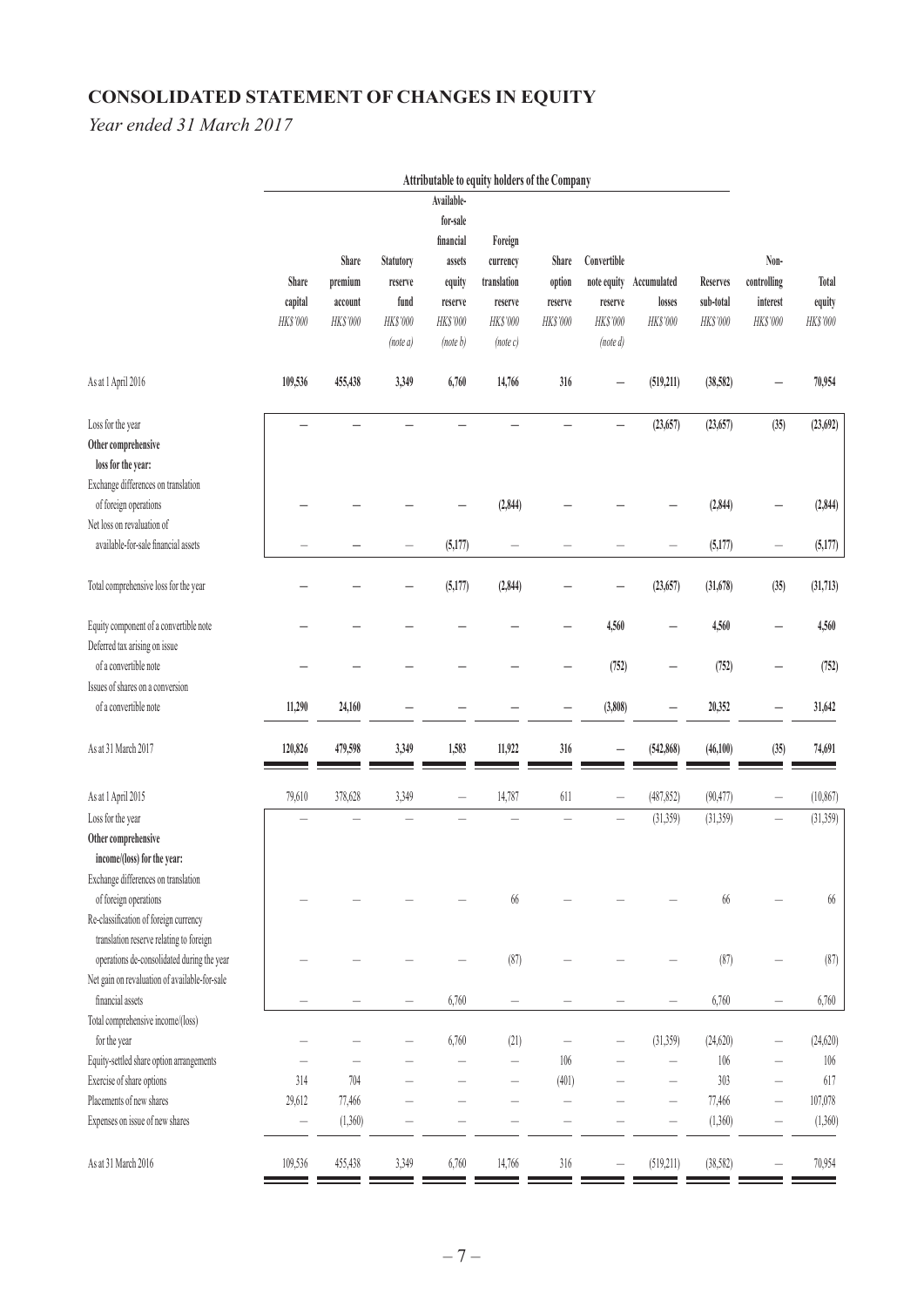*Notes to consolidated statement of changes in equity:*

#### (a) Statutory reserve fund

Pursuant to the relevant laws and regulations for business enterprises in the People's Republic of China (the "PRC"), a portion of the profits of the entities which are registered in the PRC has been transferred to the statutory reserve fund which is restricted as to use. When the balance of such reserve fund reaches 50% of the capital of that entity, any further appropriation is optional. The statutory reserve fund can be utilised, upon approval of the relevant authority, to offset prior years' losses or to increase capital. However, the balance of the statutory reserve fund must be maintained at least 25% of capital after such usage.

(b) Available-for-sale financial assets equity reserve

Available-for-sale financial assets equity reserve relates to the cumulative gains or losses arising on the change in fair value of available-for-sale financial assets that have been recognised in other comprehensive income, net of amounts reclassified to profit or loss when those financial assets are disposed or impaired.

(c) Foreign currency translation reserve

Foreign currency translation reserve represents exchange differences relating to the translation of the net assets of the Group's foreign operations from their functional currencies to the Group's presentation currency (i.e. Hong Kong dollar) are recognised directly in other comprehensive income and accumulated in the foreign currency translation reserve. Such exchange differences accumulated in the foreign currency translation reserve are reclassified to profit or loss on the disposal or deconsolidation of the foreign operations.

(d) Convertible note equity reserve

The amount represented the equity component of a convertible note issued during the year ended 31 March 2017.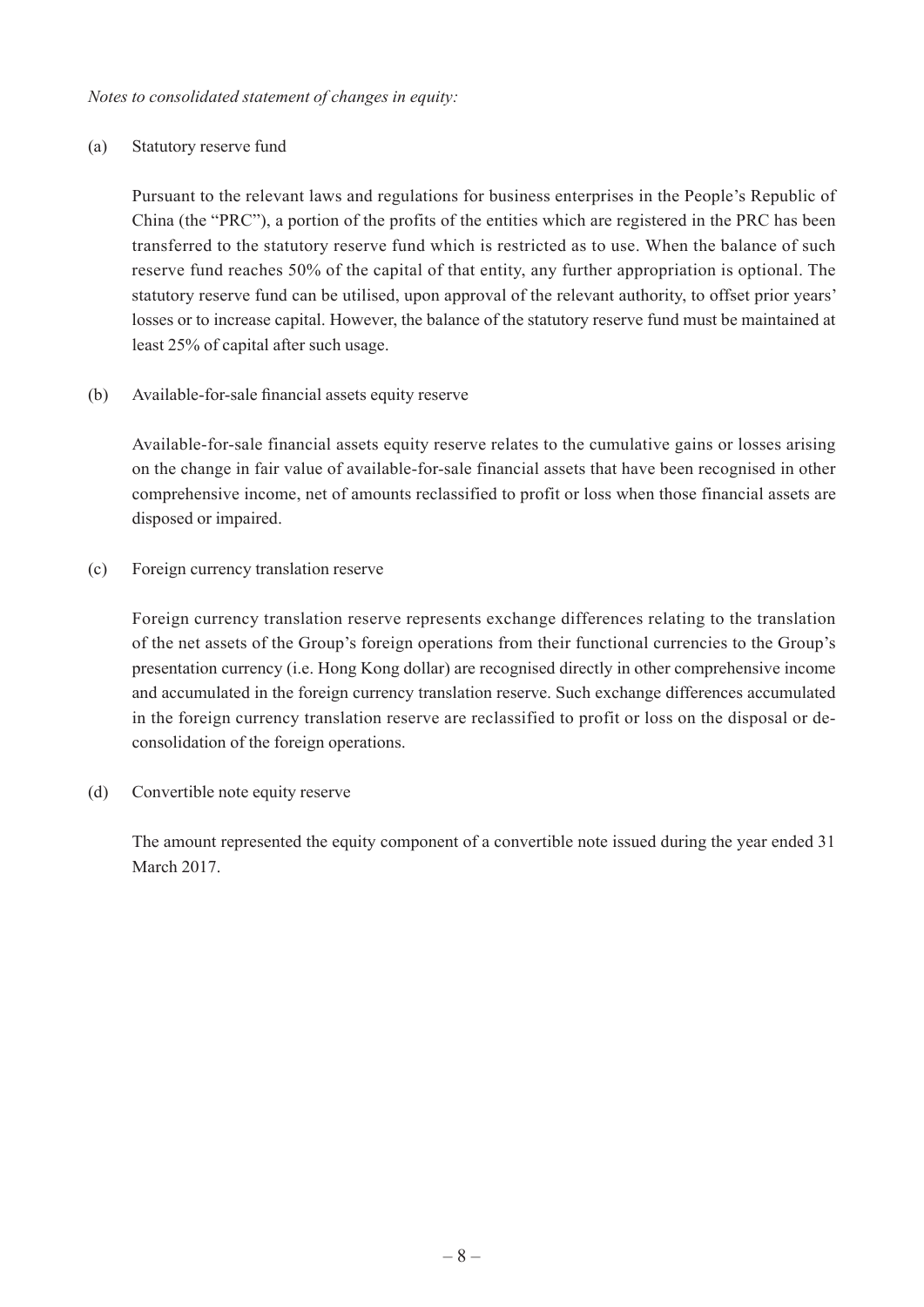*Notes:*

## **1. General Information**

The Company is a limited liability company incorporated in the Cayman Islands. The address of its registered office is Century Yard, Cricket Square, Hutchins Drive, P.O. Box 2681, Grand Cayman KY1-1111, the Cayman Islands. The address of its principal place of business is Unit 905, Star House, 3 Salisbury Road, Tsim Sha Tsui, Kowloon, Hong Kong. The Company's shares are listed on the GEM.

On 1 April 2015, Dynamic Peak Limited (the "Offeror"/"Dynamic"), and Century Technology Holding (PTC) Limited, Bakersfield Global (PTC) Corporation and Greenford Company (PTC) Limited (the "Vendors") entered into a sale and purchase agreement ("S&P Agreement"). Pursuant to which, the Offeror conditionally agreed to purchase and the Vendors conditionally agreed to sell the aggregate of 294,276,619 shares in the Company (the "Sale Shares"), for a total consideration of HK\$79,454,687.13 (representing HK\$0.27 per Sale Share). The completion of the S&P Agreement took place on 29 April 2015. For details, please refer to the Company's announcement dated 29 April 2015.

As a result of the completion of S&P Agreement, Dynamic became the immediate and ultimate holding company of the Company. As at 31 March 2017, Dynamic held approximately 24.36% interest in the Company and continued to be the single largest shareholder of the Company.

During the year, pursuant to the Certificate of Incorporation on Change of Name which was issued by the Registry of Companies in the Cayman Island on 30 September 2016, and the Certificate of Registration of Alteration of Name of Registered Non-Hong Kong Company which was issued by the Registrar of Companies in Hong Kong on 14 October 2016, the English name of the Company was changed from "Prosten Technology Holdings Limited" to "Prosten Health Holdings Limited", and the dual foreign name in Chinese "長達健康控股有限公司" was adopted to replace the Chinese name "長達科技控股有限公司" which has adopted for identification purpose.

## **2. Statement of Compliance**

The consolidated financial statements have been prepared in accordance with Hong Kong Financial Reporting Standards ("HKFRSs") (which include all individual Hong Kong Financial Reporting Standards, Hong Kong Accounting Standards ("HKASs") and Interpretations ("Int") issued by the Hong Kong Institute of Certified Public Accountants ("HKICPA") and accounting principles generally accepted in Hong Kong. In addition, the consolidated financial statements include applicable disclosures required by the GEM Listing Rules and the disclosure requirements of the Hong Kong Companies Ordinance.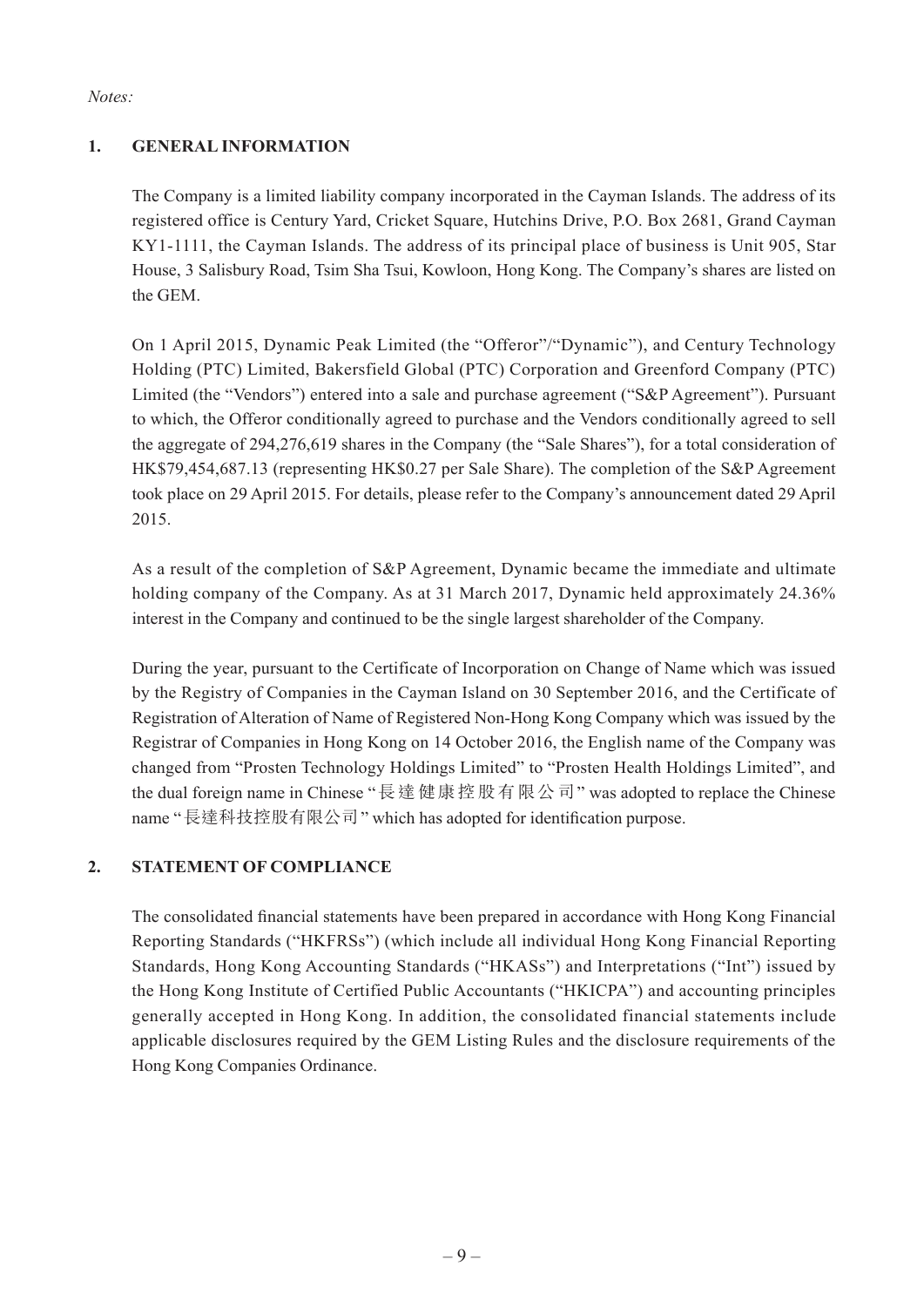#### **3. Basis of Preparation**

The preparation of the consolidated financial statements in conformity with HKFRSs requires the use of certain critical accounting estimates. It also requires management to exercise its judgement in the process of applying the Group's accounting policies. The measurement basis used in the preparation of the consolidated financial statements is the historical cost convention, except for completed properties at fair value of investment property, available-for-sale financial assets, biological assets and financial asset at fair value through profit or loss and financial assets at which have been measured at fair value.

These consolidated financial statements are presented in Hong Kong dollar which is also the functional currency of the Company and all values are rounded to the nearest thousand except when otherwise indicated. The Group's major subsidiaries are operated in the PRC with Renminbi ("RMB") as their functional currency.

#### **Basis of consolidation**

The consolidated financial statements incorporate the financial statements of the Company and entities (including structured entities) controlled by the Company and its subsidiaries. Control is achieved when the Company:

- has power over the investee;
- is exposed, or has rights, to variable returns from its involvement with the investee; and
- has the ability to use its power to affect its returns.

The Group reassesses whether or not it controls an investee if facts and circumstances indicate that there are changes to one or more of the three elements of control listed above.

When the Group has less than a majority of the voting rights of an investee, it has power over the investee when the voting rights are sufficient to give it the practical ability to direct the relevant activities of the investee unilaterally. The Group considers all relevant facts and circumstances in assessing whether or not the Group's voting rights in an investee are sufficient to give it power, including:

- the size of the Group's holding of voting rights relative to the size and dispersion of holdings of the other vote holders;
- potential voting rights held by the Group, other vote holders or other parties;
- rights arising from other contractual arrangements; and
- any additional facts and circumstances that indicate that the Group has, or does not have, the current ability to direct the relevant activities at the time that decisions need to be made, including voting patterns at previous shareholders'meetings.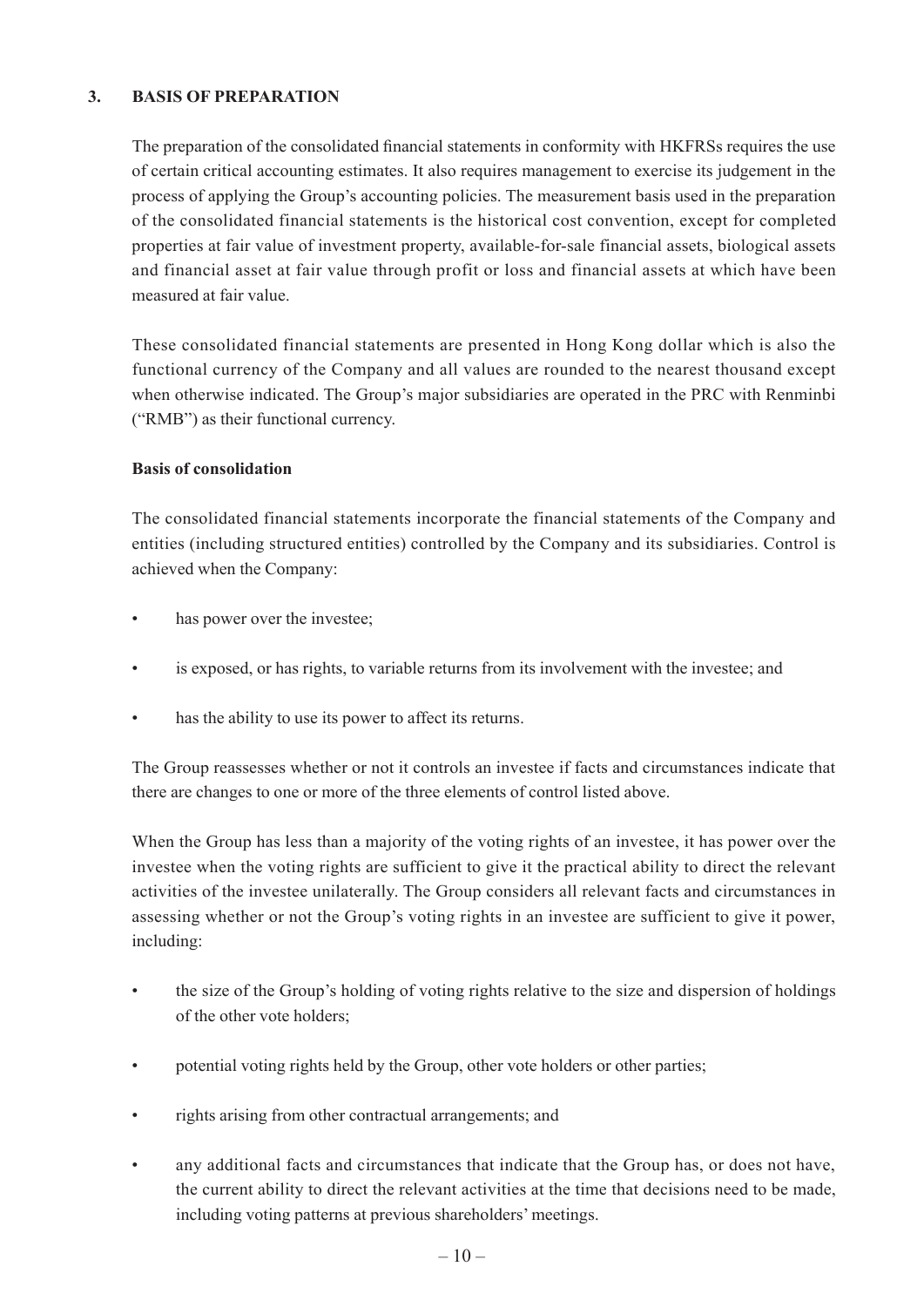Consolidation of a subsidiary begins when the Group obtains control over the subsidiaries and ceases when the Group loses control of the subsidiary. Specifically, income and expenses of a subsidiary acquired, disposed of or de-consolidated during the year are included in the consolidated statement of profit or loss and other comprehensive income from the date the Group gains control until the date when the Group ceases to control the subsidiary.

Profit or loss and each component of other comprehensive income are attributed to the owners of the Company and to the non-controlling interests. Total comprehensive income of subsidiaries is attributed to the owners of the Company and to the non-controlling interests even if this results in the non-controlling interests having a deficit balance.

When necessary, adjustments are made to the financial statements of subsidiaries to bring their accounting policies into line with the Group's accounting policies.

All intragroup assets and liabilities, equity, income, expenses and cash flows relating to transactions between members of the Group are eliminated in full on consolidation.

## **De-consolidation**

Despite the Board have repeated verbal and written requests (including legal letter), the Board had been unable to access the complete set of books and records together with the supporting documents of certain subsidiaries incorporated in Shanghai (the "De-Consolidated Subsidiaries") since 1 January 2016 for the purpose of, among others, preparing the Group's consolidated financial statements for the year ended 31 March 2016.

As a result, due to the Board considered that the Company was unable to govern the De-Consolidated Subsidiaries, and the control over these subsidiaries was lost, the Group had de-consolidated the financial results, assets and liabilities of the De-Consolidated Subsidiaries from the consolidated financial statements of the Group since 1 January 2016 ("De-consolidation"). The De-consolidation has resulted in a net loss on De-consolidation of subsidiaries of approximately HK\$10,555,000.

During the year ended 31 March 2017, the Directors has been taking all reasonable steps and has been using its best endeavours to protect interest of the Group and try to resolve the above matters.

On 2 June 2017 (after trading hours), the Company entered into a disposal agreement for the disposal of the entire issued share capital of Prosten (BVI) Limited (together with relevant shareholders loan) which indirectly held the entire issued share capital of the De-Consolidated Subsidiaries (the "Disposal"). The Disposal was completed on 5 June 2017.

The following tables set out the financial information of the De-Consolidated Subsidiaries.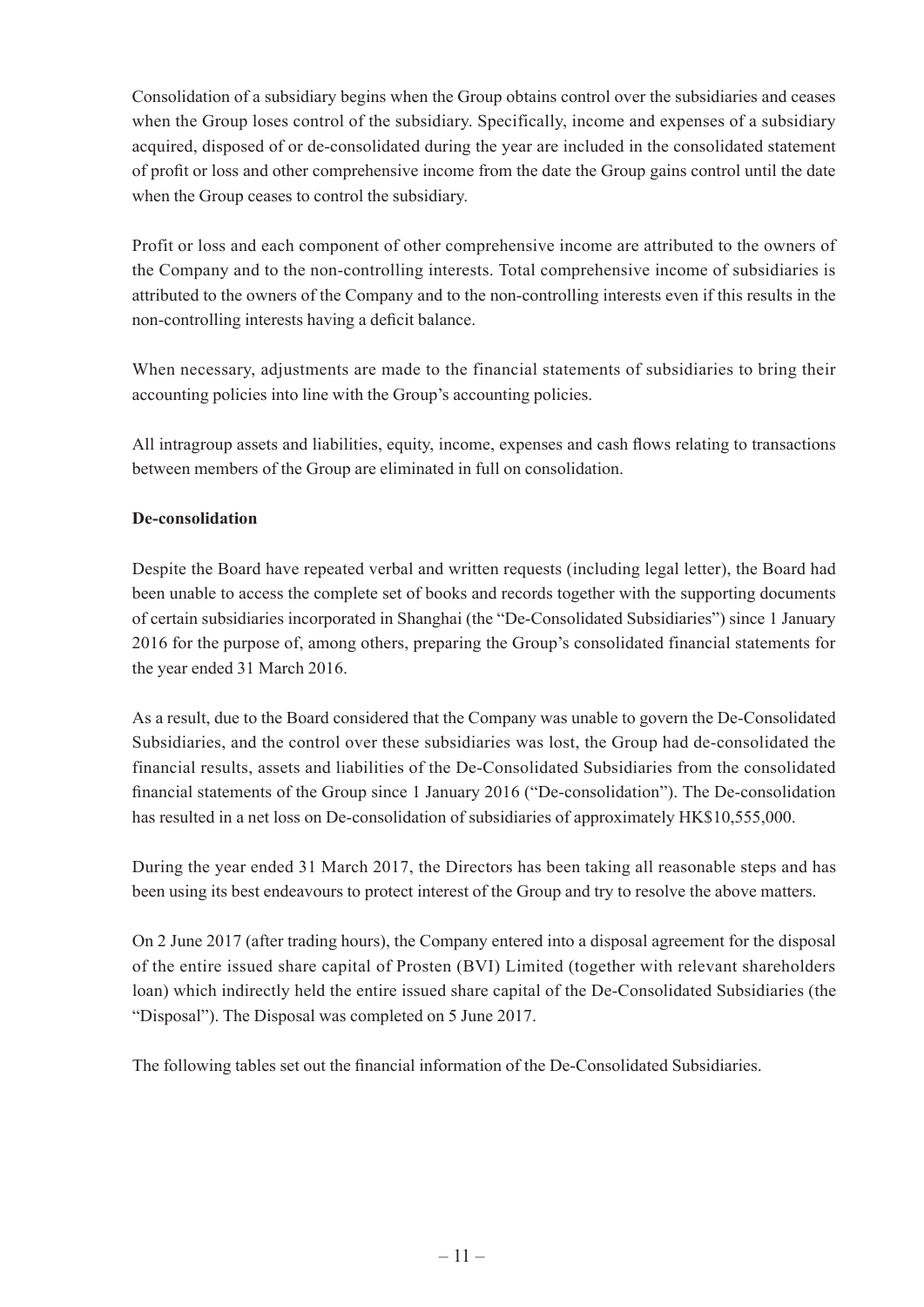#### **Financial result**

The followings are the unaudited financial results of the De-Consolidated Subsidiaries for the nine months ended 31 December 2015. These financial results that have included the Group's unaudited consolidated financial results for the nine months ended 31 December 2015, have been included in the third quarterly report of the Company and the annual report of the Company for the year ended 31 March 2016.

#### *For the nine months ended 31 December 2015*

| 5,061   |
|---------|
| (4,203) |
|         |

#### **Assets and liabilities**

The followings are the unaudited assets and liabilities of the De-Consolidated Subsidiaries immediate before the De-consolidation on 1 January 2016, and the effect of impairment of investment costs and amounts due from the De-Consolidated Subsidiaries are set out below.

#### **Immediate before De-consolidation on 1 January 2016**

|                                                                | <b>Unaudited</b> |
|----------------------------------------------------------------|------------------|
|                                                                | <b>HK\$'000</b>  |
| Assets and liabilities de-consolidated:                        |                  |
| Non-current assets                                             | 6,389            |
| Current assets                                                 | 18,446           |
| Current liabilities                                            | (66, 435)        |
| Non-current liabilities                                        | (302)            |
| Net liabilities de-consolidated                                | (41,902)         |
| Effect of written off of investments in De-Consolidated        |                  |
| Subsidiaries and amounts due from De-Consolidated Subsidiaries | 52,544           |
| Foreign currency translation reserve                           | (87)             |
| Net loss on De-consolidation                                   | 10,555           |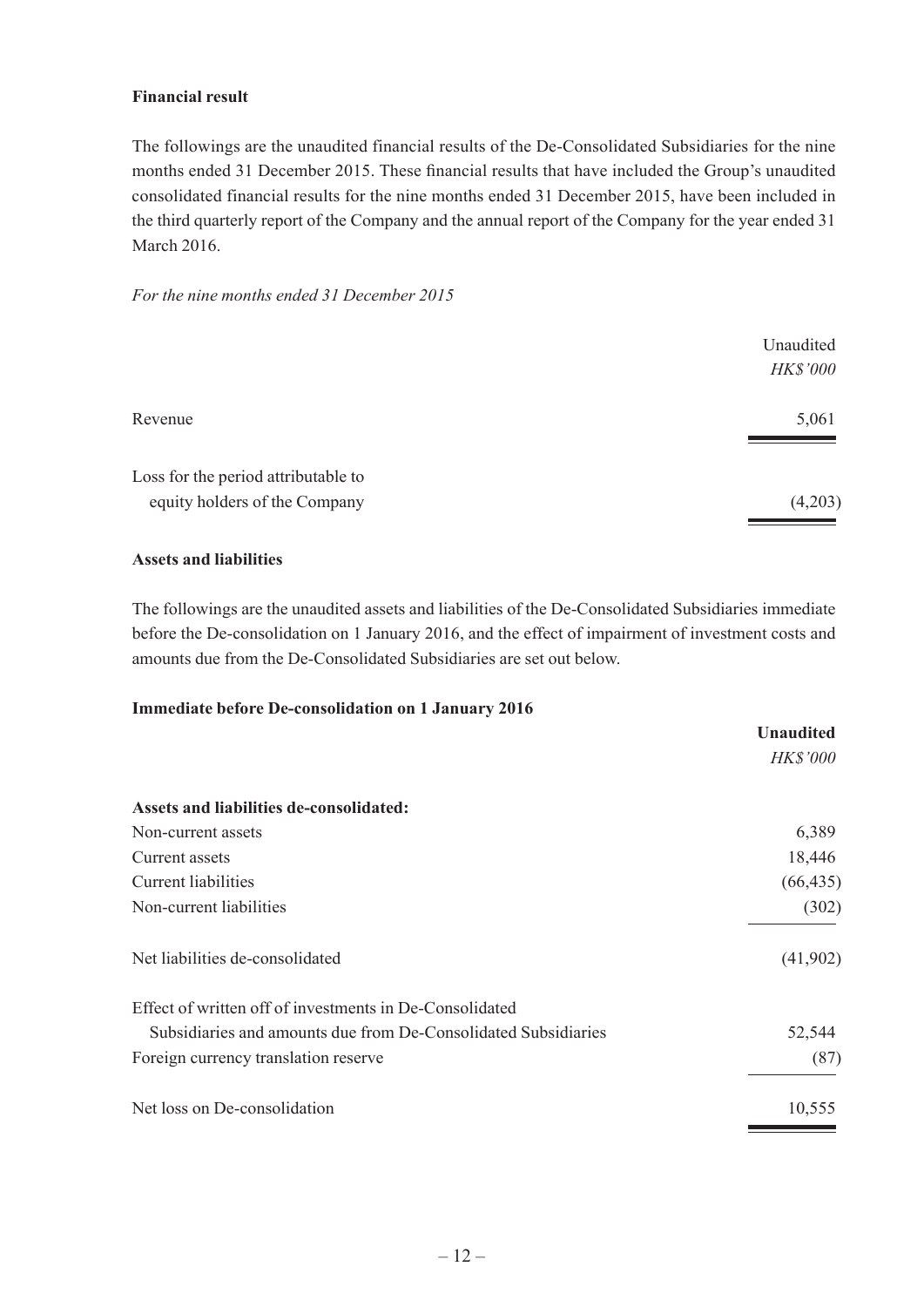#### **Goodwill**

Goodwill is initially measured at cost, being the excess of the aggregate of the consideration transferred, the amount recognised for non-controlling interests and any fair value of the Group's previously held equity interests in the acquiree over the identifiable net assets acquired and liabilities assumed. If the sum of this consideration and other items is lower than the fair value of the net assets acquired, the difference is, after reassessment, recognised in profit or loss as a gain on bargain purchase.

After initial recognition, goodwill is measured at cost less any accumulated impairment losses. Goodwill is tested for impairment annually or more frequently if events or changes in circumstances indicate that the carrying value may be impaired. The Group performs its annual impairment test of goodwill as at the end of reporting period. For the purpose of impairment testing, goodwill acquired in a business combination is, from the acquisition date, allocated to each of the Group's cashgenerating units, or groups of cash-generating units, that are expected to benefit from the synergies of the combination, irrespective of whether other assets or liabilities of the Group are assigned to those units or groups of units.

Impairment is determined by assessing the recoverable amount of the cash-generating unit (group of cash-generating units) to which the goodwill relates. Where the recoverable amount of the cashgenerating unit (group of cash-generating units) is less than the carrying amount, an impairment loss is recognised. Where goodwill has been allocated to a cash-generating unit (or group of cashgenerating units) and part of the operation within that unit is disposed of, the goodwill associated with the operation disposed of is included in the carrying amount of the operation when determining the gain or loss on the disposal. Goodwill disposed of in these circumstances is measured based on the relative value of the disposed operation and the portion of the cash-generating unit retained.

## **4. Changes in Accounting Policies and Disclosures**

In the current year, the Group has applied the following revised HKFRSs issued by the HKICPA, which are relevant to the Group and effective for the first time for the Group's current year's consolidated financial statements.

| <b>HKFRSs</b> (Amendments) | Annual Improvements to HKFRSs 2012-2014 Cycle               |
|----------------------------|-------------------------------------------------------------|
| HKFRS 10, HKFRS 12 and     | Investment Entities: Applying the Consolidation Exception   |
| HKAS <sub>28</sub>         |                                                             |
| HKFRS 11 (Amendments)      | Accounting for Acquisition of Interests in Joint Operations |
| HKAS 1 (Amendments)        | Disclosure Initiative                                       |
| HKAS 16 and HKAS 38        | Clarification of Acceptable Methods of Depreciation         |
| (Amendments)               | and Amortisation                                            |
| HKAS 16 and HKAS 41        | <b>Agriculture: Bearer Plants</b>                           |
| (Amendments)               |                                                             |
| HKAS 27 (Amendments)       | Equity Method in Separate Financial Statements              |
| <b>HKFRS 14</b>            | <b>Regulation Deferral Accounts</b>                         |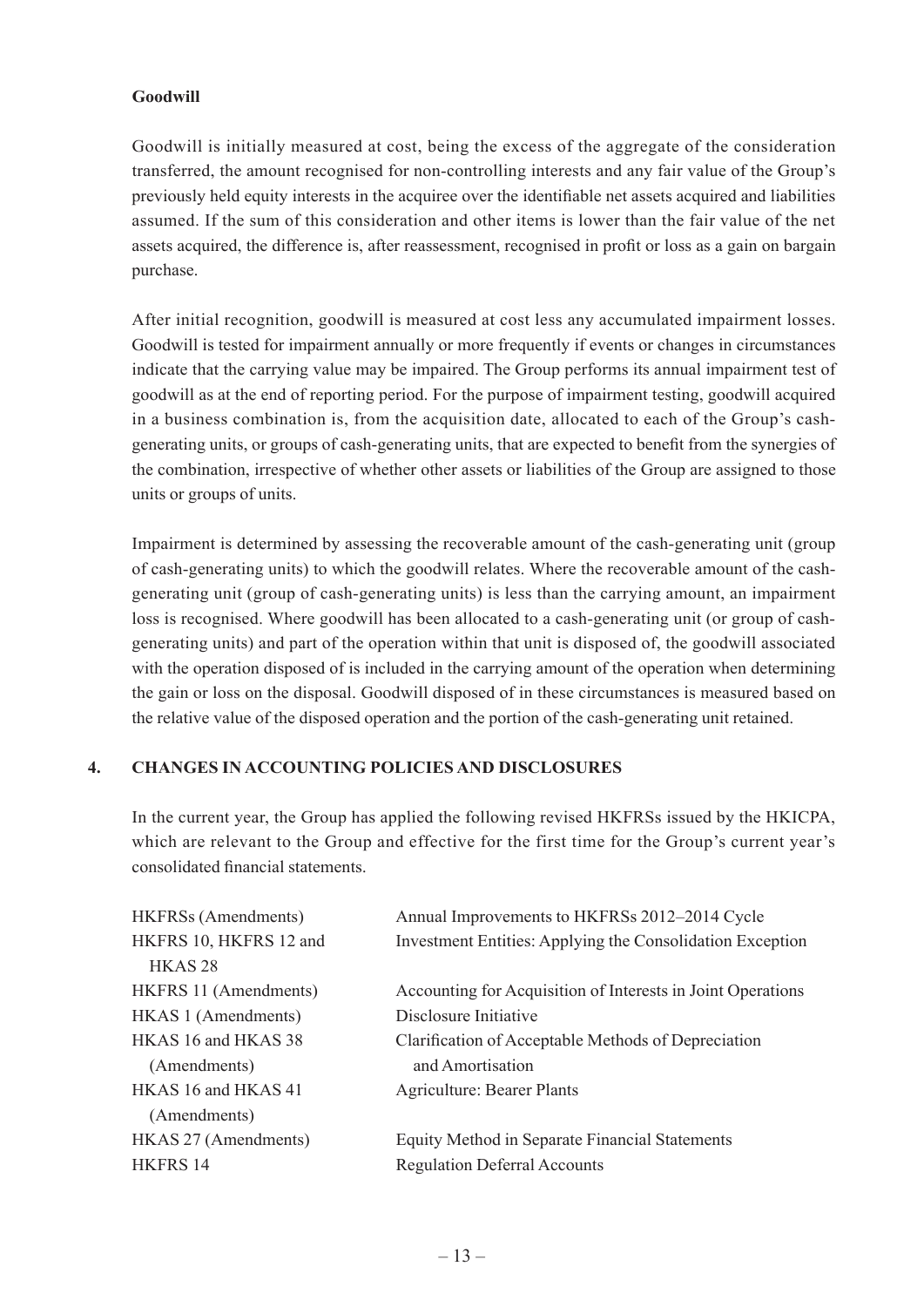The application of the amendments to HKFRSs in the current year has had no material impact on the Group's financial performance and positions for the current and prior years and/or on the disclosures set out in these consolidated financial statements.

# **5. Hong Kong Financial Reporting Standards Issued But Not Yet Effective**

The Group has not applied or early adopted the following new or revised HKFRSs (including their consequential amendments) that have been issued but not yet effective in these consolidated financial statements. The name and principal nature of the pronouncements which may be relevant to the Group are set out below.

| <b>HKFRSs</b> (Amendments)  | Annual Improvements to HKFRSs 2014-2016 Cycle <sup>5</sup>            |
|-----------------------------|-----------------------------------------------------------------------|
| <b>HKFRS 2 (Amendments)</b> | Classification and Measurement of Share-based Payment                 |
|                             | Transactions <sup>2</sup>                                             |
| HKFRS 4 (Amendments)        | Applying HKFRS 9 Financial Instruments with HKFRS 4                   |
|                             | Insurance Contracts <sup>2</sup>                                      |
| HKFRS 9                     | Financial Instruments <sup>2</sup>                                    |
| HKFRS 10 and HKAS 28        | Sale or Contribution of Assets between an Investor                    |
| (Amendments)                | and its Associate or Joint Venture <sup>4</sup>                       |
| <b>HKFRS 15</b>             | Revenue from Contracts with Customers <sup>2</sup>                    |
| HKFRS 15 (Amendments)       | Clarifications to HKFRS 15 Revenue from Contracts with                |
|                             | Customers <sup>2</sup>                                                |
| HKFRS 16                    | Leases <sup>3</sup>                                                   |
| $HK(IFRIC)$ — Int 22        | Foreign Currency Translations and Advance Consideration <sup>2</sup>  |
| HKAS 7 (Amendments)         | Disclosure Initiative <sup>1</sup>                                    |
| HKAS 12 (Amendments)        | Recognition of Deferred Tax Assets for Unrealised Losses <sup>1</sup> |
| HKAS 40 (Amendments)        | Transfers of Investment Property <sup>2</sup>                         |

- 1 Effective for annual periods beginning on or after 1 January 2017, with earlier application permitted.
- 2 Effective for annual periods beginning on or after 1 January 2018, with earlier application permitted.
- 3 Effective for annual periods beginning on or after 1 January 2019, with earlier application permitted.
- 4 Effective for annual periods beginning on or after a date to be determined.
- 5 Effective for annual periods beginning on or after 1 January 2017 or 2018, as appropriate.

The Group is currently assessing the impact of the rest of the new or revised HKFRSs upon their initial application but is not yet in a position to state whether they would have any significant impact in its results of operation and financial position. It is anticipate that all of the pronouncements will be adopted in the Group's accounting policy in the accounting period when they first become effective.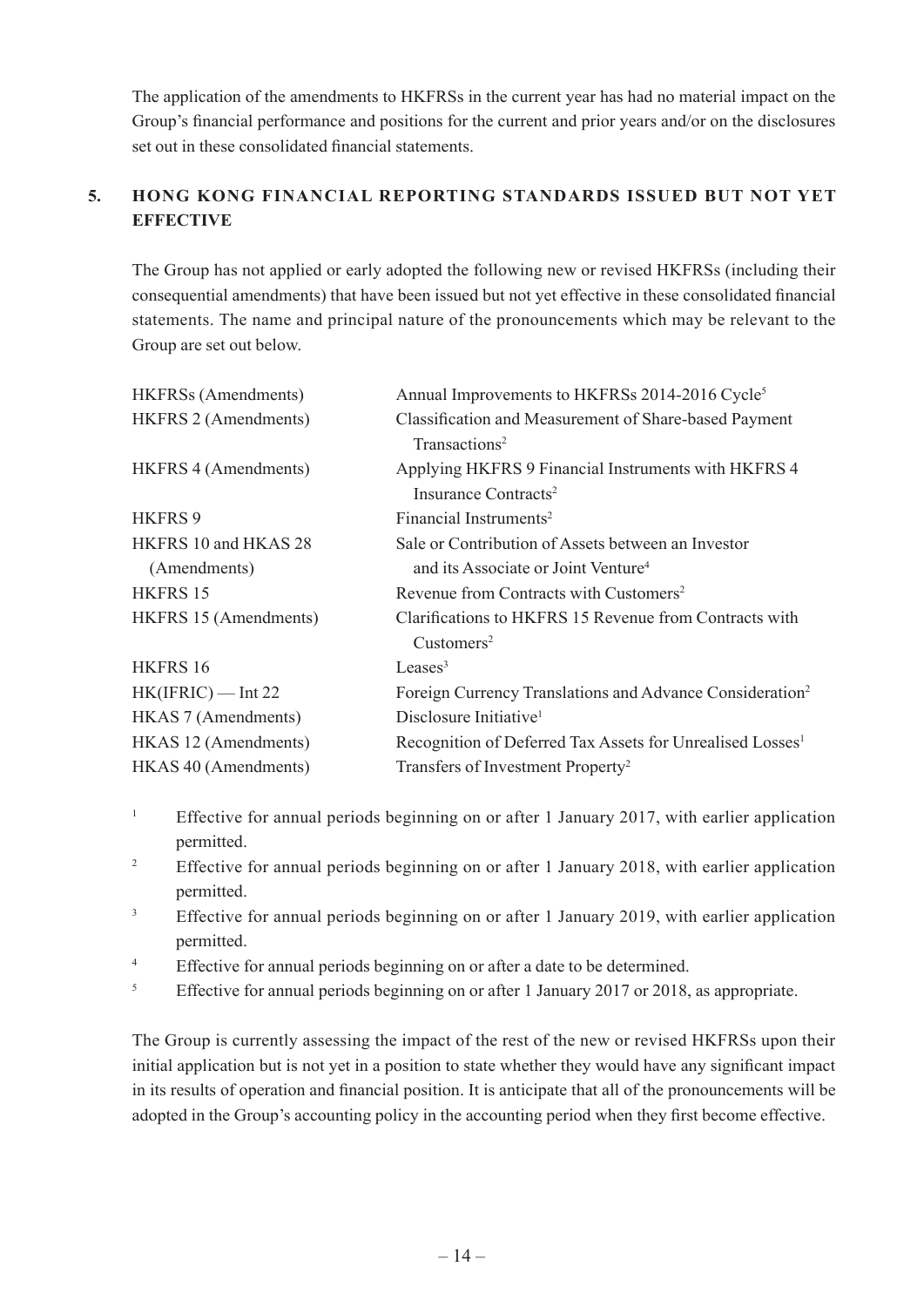#### **6. Operating Segment Information**

The Group's operating activities are currently attributable to four operating segments focusing on the wireless value-added services, trading and retailing of jewelry, lending business and pharmaceutical and healthcare products (continuing operation). These operating segments have been identified on the basis of internal management reports prepared in accordance with accounting policies conformed to HKFRSs, that are regularly reviewed by the executive Directors (the "Executive Directors") (being the chief operating decision makers of the Company). The Executive Directors review the Group's internal reporting in order to assess performance and allocate resources. The details of operating and reportable segments of the Group are as follows:

- • Wireless valued-added services
- Trading and retailing of jewelry
- Lending business
- • Pharmaceutical and healthcare products

The operation of pharmaceutical and healthcare products was introduced to the Group during the year ended 31 March 2017. The following is an analysis of the Group's revenue and results by operating segments:

|                                     | <b>Wireless</b>                            | <b>Trading and</b>                         |                                        | Pharmaceutical                                |                                  |
|-------------------------------------|--------------------------------------------|--------------------------------------------|----------------------------------------|-----------------------------------------------|----------------------------------|
| For the year ended<br>31 March 2017 | value-added<br>services<br><b>HK\$'000</b> | retailing of<br>jewelry<br><b>HK\$'000</b> | Lending<br>business<br><b>HK\$'000</b> | and healthcare<br>products<br><b>HK\$'000</b> | Consolidation<br><b>HK\$'000</b> |
| <b>REVENUE</b>                      |                                            |                                            |                                        |                                               |                                  |
| External sales                      |                                            | 21,215                                     | 4,144                                  | 4,896                                         | 30,255                           |
| <b>RESULTS</b>                      |                                            |                                            |                                        |                                               |                                  |
| Segment results                     | (9)                                        | (723)                                      | 4,144                                  | (425)                                         | 2,987                            |
| Unallocated income                  |                                            |                                            |                                        |                                               | 307                              |
| Unallocated expenses                |                                            |                                            |                                        |                                               | (26, 217)                        |
| Finance costs                       |                                            |                                            |                                        |                                               | (539)                            |
| Share of loss of an associate       |                                            |                                            |                                        |                                               | (195)                            |
| Loss before tax                     |                                            |                                            |                                        |                                               | (23, 657)                        |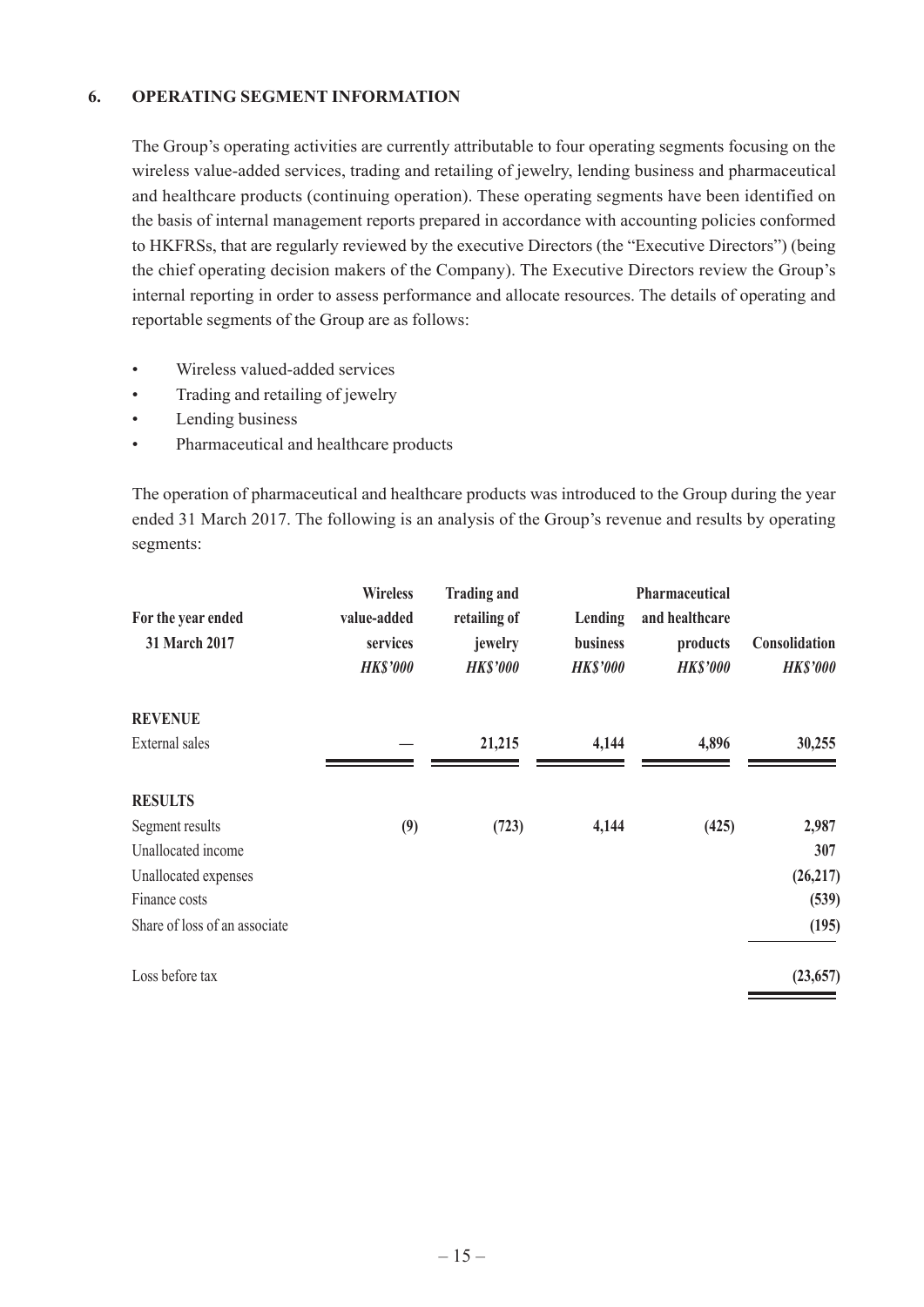|                                 | Wireless    | Trading and  |          | Pharmaceutical |               |
|---------------------------------|-------------|--------------|----------|----------------|---------------|
| For the year ended              | value-added | retailing of | Lending  | and healthcare |               |
| 31 March 2016                   | services    | jewelry      | business | products       | Consolidation |
|                                 | HK\$'000    | HK\$'000     | HK\$'000 | HK\$'000       | HK\$'000      |
| <b>REVENUE</b>                  |             |              |          |                |               |
| <b>External</b> sales           | 5,061       | 4,911        | 78       |                | 10,050        |
| <b>RESULTS</b>                  |             |              |          |                |               |
| Segment results                 | 2,089       | (393)        | 78       |                | 1,774         |
| Unallocated income              |             |              |          |                | 604           |
| Unallocated expenses            |             |              |          |                | (23, 128)     |
| Finance costs                   |             |              |          |                | (46)          |
| Net loss on de-consolidation of |             |              |          |                |               |
| subsidiaries                    |             |              |          |                | (10, 555)     |
| Loss before tax                 |             |              |          |                | (31, 351)     |

Segment profit/loss represents the profit/loss earned/suffered from each segment without allocation of central administration costs, certain other income, gains and losses and other expenses, finance costs, share of loss of an associate and net loss on De-consolidation of subsidiaries. This is the measure reported to the Executive Directors for the purposes of resource allocation and performance assessment.

The following is an analysis of the Group's assets and liabilities by operating segment:

|                                        | 2017            | 2016     |
|----------------------------------------|-----------------|----------|
|                                        | <b>HK\$'000</b> | HK\$'000 |
| <b>SEGMENT ASSETS</b>                  |                 |          |
| Wireless valued-added services         | 1,214           | 2,061    |
| Trading and retailing of jewelry       | 17,324          | 32,041   |
| Lending business                       | 40,179          | 29,098   |
| Pharmaceutical and healthcare products | 36,705          |          |
| <b>Unallocated</b> assets              | 8,311           | 40,019   |
|                                        | 103,733         | 103,219  |
| <b>SEGMENT LIABILITIES</b>             |                 |          |
| Wireless valued-added services         | 23,558          | 30,316   |
| Trading and retailing of jewelry       | 884             | 881      |
| Lending business                       | 72              | 249      |
| Pharmaceutical and healthcare products | 2,095           |          |
| Unallocated liabilities                | 2,433           | 819      |
|                                        | 29,042          | 32,265   |

<u> The Communication of the Communication of the Communication of the Communication of the Communication of the Communication of the Communication of the Communication of the Communication of the Communication of the Commun</u>

the control of the control of the control of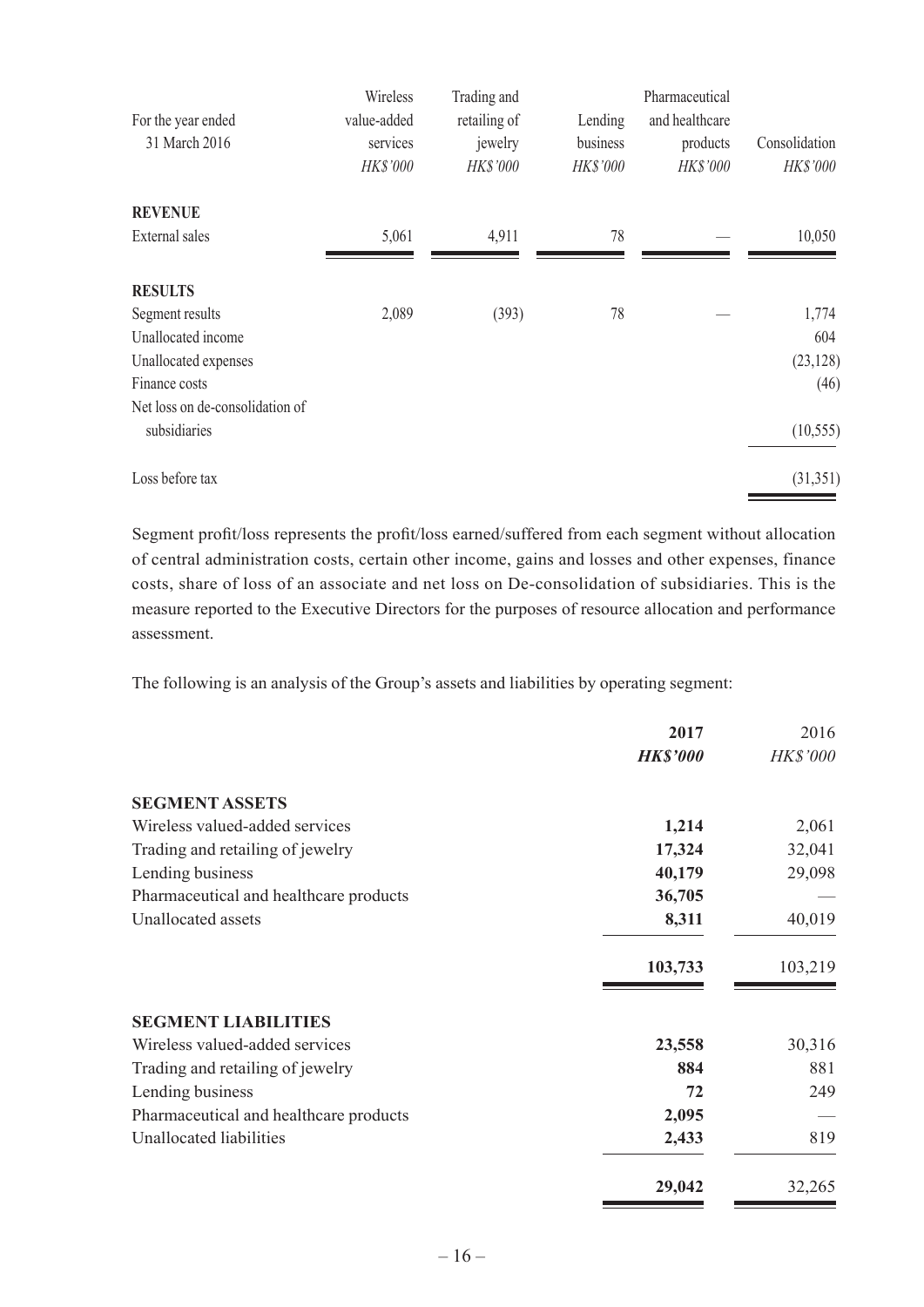For the purposes of monitoring segment performances and allocating resources between segments:

- • all assets are allocated to operating segments other than certain prepayments and bank balances and cash held by the respective head offices from continuing was allocated to the above components segment; and
- all liabilities are allocated to operating segments other than certain other payables and accruals of the respective head offices of continuing, was allocated to the above components segment.

#### **Geographical information**

The Group's operations are mainly located in the PRC and Hong Kong, and it also derives revenue from PRC and Hong Kong.

Information about the Group's revenue from external customers is presented based on geographical location of the customers and information about the Group's non-current assets other than financial assets is presented based on geographical location of the assets are detailed below:

|           | <b>Revenue from</b> |                 |                           |          |
|-----------|---------------------|-----------------|---------------------------|----------|
|           | external customers  |                 | <b>Non-current assets</b> |          |
|           | 2017                | 2016            | 2017                      | 2016     |
|           | <b>HK\$'000</b>     | <b>HK\$'000</b> | <b>HK\$'000</b>           | HK\$'000 |
| The PRC   | 24,711              | 7,201           | 9,887                     | 1,973    |
| Hong Kong | 5,544               | 2,849           | 8,556                     | 4,048    |
| Total     | 30,255              | 10,050          | 18,443                    | 6,021    |

*Note:* Non-current assets excluded available-for sale financial assets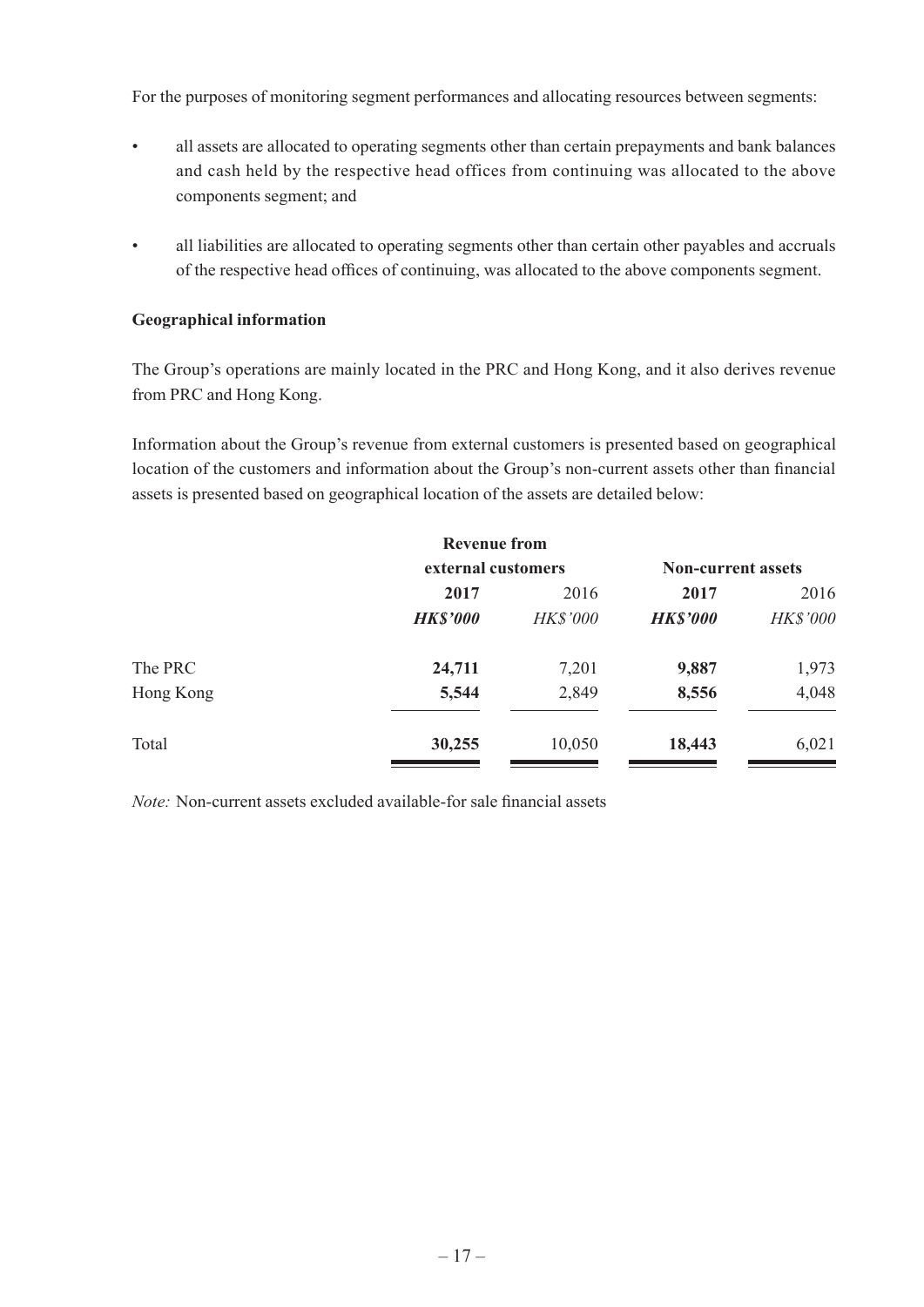#### **Information about major customers**

During the year ended 31 March 2017, revenue of approximately HK\$12,961,000 which represented approximately 42.84% of the Group's total sales was derived from services rendered to two customers. During the year ended 31 March 2016, approximately HK\$7,281,000 which represented approximately 72.45% of the Group's total sales were derived from services rendered to two customers. No other single customer contributed 10% or more to the Group's revenue for each of the years ended 31 March 2017 and 2016.

|            | 2017<br><b>HK\$'000</b> | 2016<br>HK\$'000 |
|------------|-------------------------|------------------|
|            |                         |                  |
| Customer A | 8,422                   |                  |
| Customer B | 4,539                   |                  |
| Customer C |                         | 5,061            |
| Customer D |                         | 2,220            |
| Others     | 17,294                  | 2,769            |
|            | 30,255                  | 10,050           |

#### **Other segment information**

#### **For the year ended 31 March 2017**

|                                      | <b>Wireless</b><br>valued-added<br>services<br><b>HK\$'000</b> | <b>Trading and</b><br>retailing of<br>jewelry<br><b>HK\$'000</b> | Lending<br><b>business</b><br><b>HK\$'000</b> | <b>Pharmaceutical</b><br>and healthcare<br>products<br><b>HK\$'000</b> | Consolidated<br><b>HK\$'000</b> |
|--------------------------------------|----------------------------------------------------------------|------------------------------------------------------------------|-----------------------------------------------|------------------------------------------------------------------------|---------------------------------|
| Depreciation of property,            |                                                                |                                                                  |                                               |                                                                        |                                 |
| plant and equipment                  | 62                                                             | 521                                                              |                                               | 1,745                                                                  | 2,328                           |
| Amortisation of prepaid rentals      |                                                                |                                                                  |                                               | 54                                                                     | 54                              |
| Written off of property,             |                                                                |                                                                  |                                               |                                                                        |                                 |
| plant and equipment                  | 44                                                             |                                                                  |                                               |                                                                        | 44                              |
| Written off of an available-for-sale |                                                                |                                                                  |                                               |                                                                        |                                 |
| financial assets                     | 419                                                            |                                                                  |                                               |                                                                        | 419                             |
| Income tax expense                   |                                                                |                                                                  | 124                                           |                                                                        | 124                             |
| Capital Expenditure:                 |                                                                |                                                                  |                                               |                                                                        |                                 |
| Property, plant and equipment        | 23                                                             | 4                                                                |                                               | 448                                                                    | 475                             |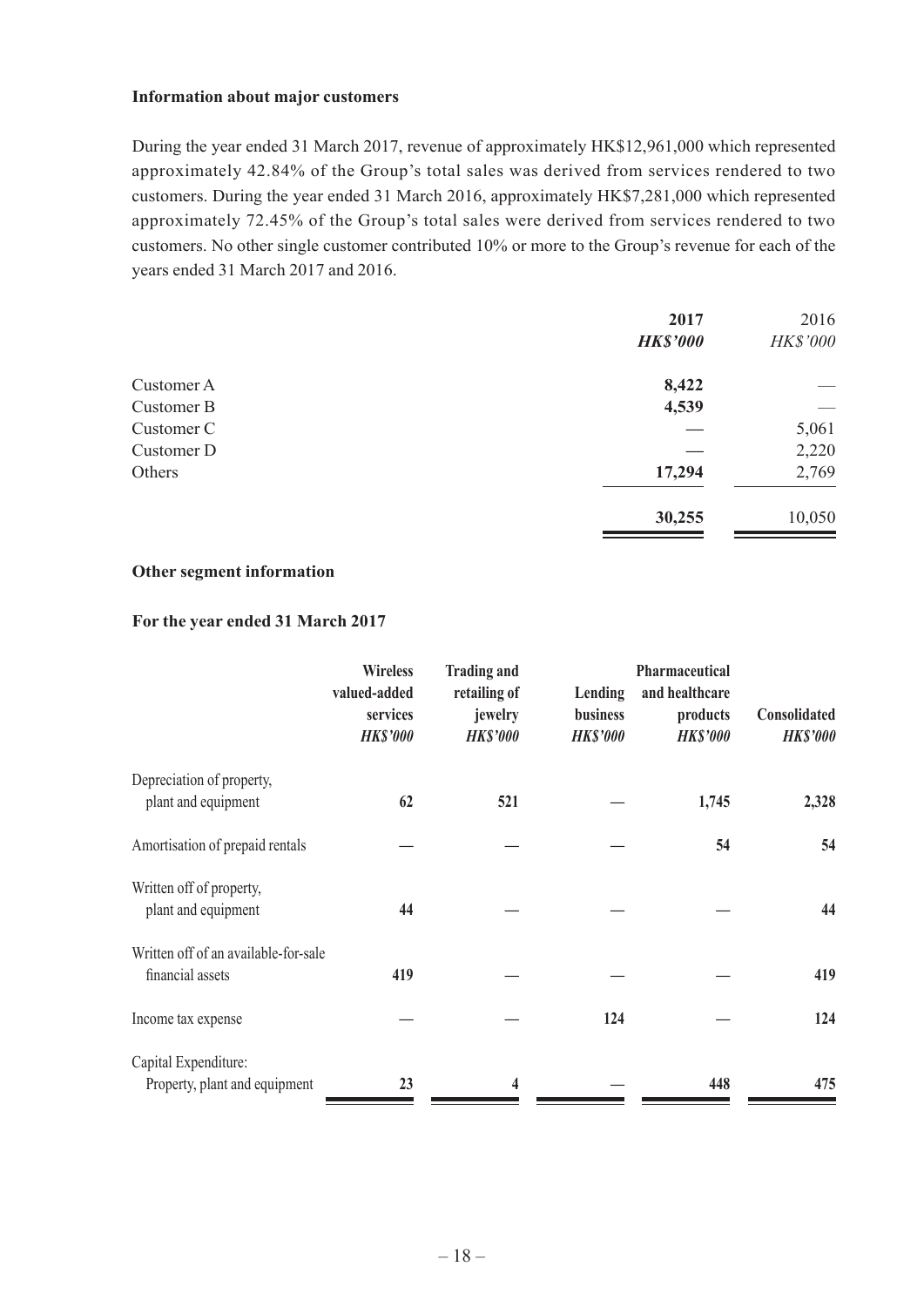#### For the year ended 31 March 2016

|                                 | Wireless     | Trading and  |          | Pharmaceutical |              |
|---------------------------------|--------------|--------------|----------|----------------|--------------|
|                                 | valued-added | retailing of | Lending  | and healthcare |              |
|                                 | services     | jewelry      | business | products       | Consolidated |
|                                 | HK\$'000     | HK\$'000     | HK\$'000 | HK\$'000       | HK\$'000     |
| Depreciation of property, plant |              |              |          |                |              |
| and equipment                   | 756          | 358          |          |                | 1,114        |
| Net loss on De-consolidation    |              |              |          |                |              |
| of subsidiaries                 | 10,555       |              |          |                | 10,555       |
| Impairment losses on            |              |              |          |                |              |
| trade receivables               | 827          |              |          |                | 827          |
| Income tax expense              |              | 8            |          |                | 8            |
| Capital Expenditure:            |              |              |          |                |              |
| Property, plant and equipment   | 184          | 211          |          |                | 395          |

# **7. Revenue, Other Income and Gains**

Revenue, which is also the Group's turnover, represents the net invoiced value of good sold, services rendered and interest income during the years.

An analysis of the Group's revenue, other income and gains is as follows:

|                                                            | 2017<br><b>HK\$'000</b> | 2016<br>HK\$'000 |
|------------------------------------------------------------|-------------------------|------------------|
| Revenue                                                    |                         |                  |
| Net invoiced value of goods sold,                          |                         |                  |
| services rendered and interest income                      | 30,255                  | 10,050           |
| Other income and gains                                     |                         |                  |
| Sundry income                                              | 265                     |                  |
| Gain on disposal of items of property, plant and equipment | 12                      |                  |
| Exchange gains, net                                        | 19                      |                  |
| Bank interest income                                       | 5                       | 64               |
| Investment income                                          | 6                       | 152              |
| Fair value gain on an investment property                  |                         | 388              |
|                                                            | 307                     | 604              |
|                                                            | 30,562                  | 10,654           |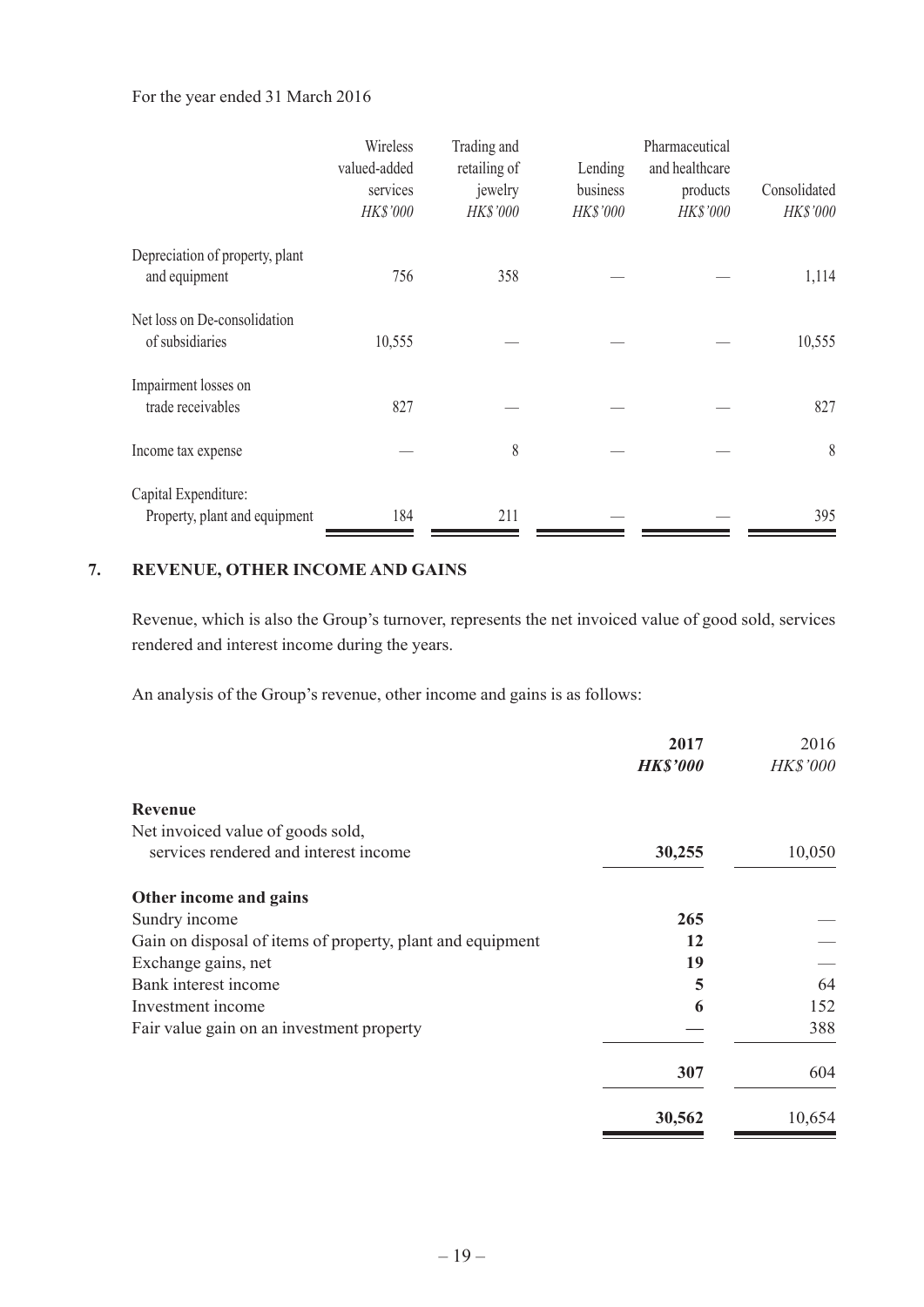# **8. Finance Costs**

An analysis of finance costs is as follows:

|                                            | 2017            | 2016     |
|--------------------------------------------|-----------------|----------|
|                                            | <b>HK\$'000</b> | HK\$'000 |
| Interest on borrowing wholly repayable     |                 |          |
| within five years and total borrowing cost |                 | 46       |
| Imputed interest on a convertible note     | 539             |          |
|                                            | 539             | 46       |

# **9. Loss Before Tax**

The Group's loss before tax is arrived at after charging/(crediting):

|                                                              | 2017            | 2016     |
|--------------------------------------------------------------|-----------------|----------|
|                                                              | <b>HK\$'000</b> | HK\$'000 |
| Cost of services*                                            |                 | 1,037    |
| Cost of sales                                                | 23,690          | 3,604    |
| Amortisation on prepaid rentals                              | 54              |          |
| Depreciation*                                                | 2,328           | 1,114    |
| Written off of items of property, plant and equipment        | 44              |          |
| Minimum lease payments under operating leases in respect of: |                 |          |
| Land and buildings                                           | 4,196           | 2,137    |
| Auditors' remuneration                                       |                 |          |
| — audit services                                             | 660             | 600      |
| - non-audit services                                         | 488             |          |
| Employee benefits expense                                    |                 |          |
| (including Directors' remuneration)**:                       |                 |          |
| Wages, salaries, allowances and benefits in kind             | 9,363           | 14,357   |
| Equity-settled share option arrangements                     |                 | 106      |
| Pension scheme contributions (defined contribution schemes)  | 296             | 241      |
| Severance payments                                           |                 | 423      |
|                                                              | 9,659           | 15,127   |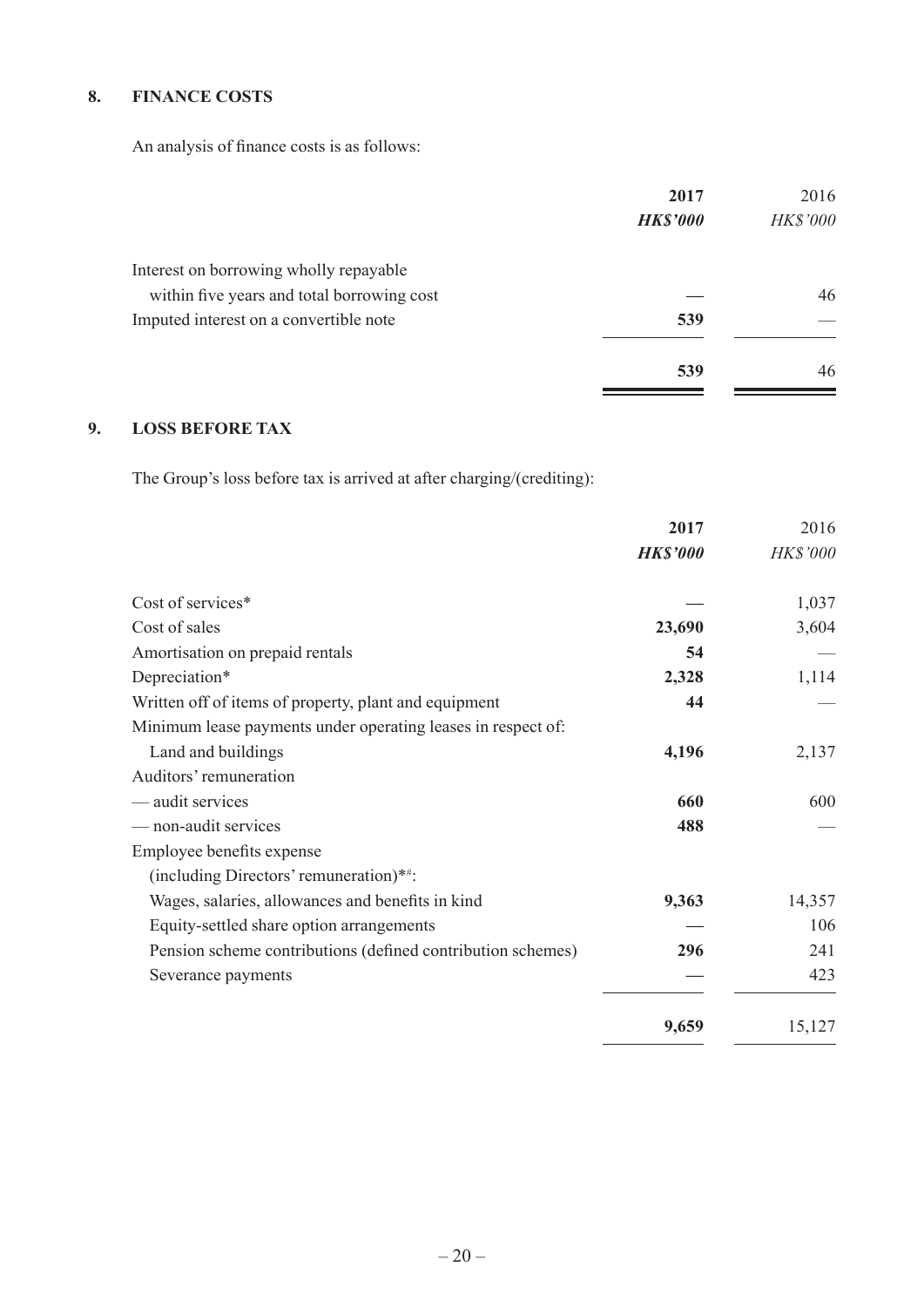|                                                                            | 2017            | 2016            |
|----------------------------------------------------------------------------|-----------------|-----------------|
|                                                                            | <b>HK\$'000</b> | <b>HK\$'000</b> |
| Foreign exchange (gains)/losses, net                                       | (19)            | 42              |
| Realised loss on financial assets at fair value                            |                 |                 |
| through profit or loss                                                     | 30              |                 |
| Unrealised loss on financial assets at fair value                          |                 |                 |
| through profit or loss                                                     | 84              |                 |
| Impairment allowances on trade receivables                                 |                 | 827             |
| Written off of an available-for-sale financial asset                       | 419             |                 |
| Net loss on De-consolidation of subsidiaries <i>(note 14)</i>              |                 | 10,555          |
| Gain on disposal of items of property, plant and equipment <i>(note 7)</i> | (12)            |                 |
| Share of loss of an associate                                              | 195             |                 |
| Research and development costs <sup>#</sup>                                |                 | 310             |
| Bank interest income (note 7)                                              | (5)             | (64)            |
| Investment income <i>(note 7)</i>                                          | (6)             | (152)           |
| Fair value gain on an investment property (note 7)                         |                 | (388)           |
|                                                                            |                 |                 |

\* The cost of services provided includes depreciation and employee benefits expense totaling was nil for the year ended 31 March 2017 (2016: HK\$822,000), which is also included in the respective total amount separately disclosed above.

# No research and development costs for the year was incurred (2016: HK\$310,000) relating to employee benefits expense for research and development activities, which is also included in the employee benefits expense separately disclosed above.

As at 31 March 2017, the Group had no material forfeited contributions available to reduce its contributions to the pension schemes in future years (2016: nil).

## **10. TAXATION**

Hong Kong profits tax is calculated at 16.5% of the estimated assessable profit for each of the years ended 31 March 2017 and 2016. Taxes on profits assessable elsewhere have been calculated at the rates of tax prevailing in the countries or jurisdictions in which the Group operates.

| 2017            | 2016     |
|-----------------|----------|
| <b>HK\$'000</b> | HK\$'000 |
|                 |          |
| 126             | 8        |
| (2)             |          |
| 124             | 8        |
| (89)            |          |
| 35              | 8        |
|                 |          |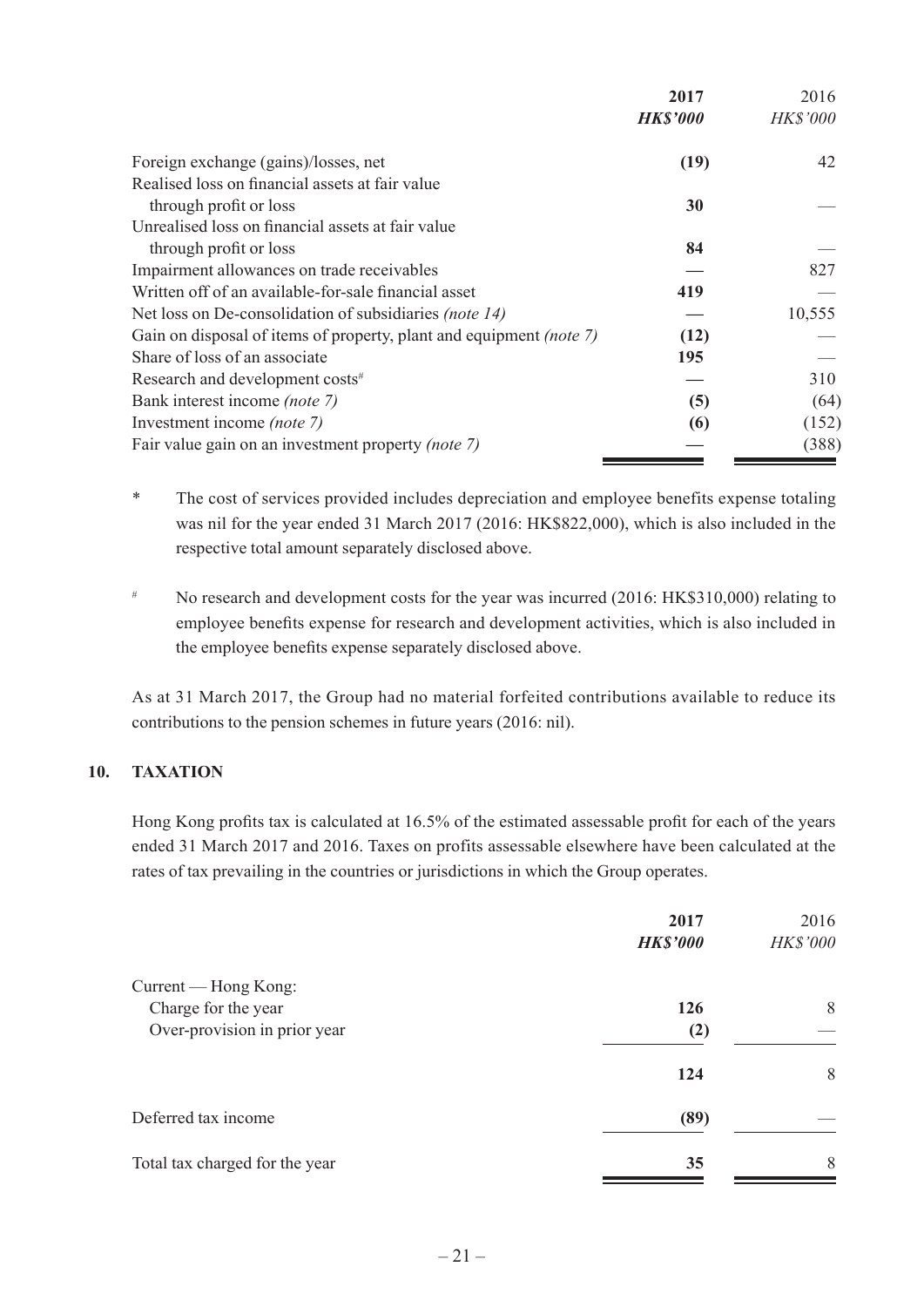## **11. Loss Per Share Attributable to Ordinary Equity Holders of the Company**

The calculation of the basic loss per share amounts is based on the loss for the year attributable to ordinary equity holders of the Company of approximately HK\$23,657,000 (2016: HK\$31,359,000), and the weighted average numbers of ordinary shares of 1,133,098,026 (2016: 890,864,168) in issue during the year.

As there were no dilutive potential equity shares in existence as at 31 March 2017 and 2016, hence, the basic and diluted loss per share were the same for both years.

#### **12. Trade Receivables**

An aged analysis of the Group's trade receivables, net of impairment allowances, based on the invoice date on which the goods were sold and money lended, is as follows:

|                        | 2017<br><b>HK\$'000</b> | 2016<br>HK\$'000 |
|------------------------|-------------------------|------------------|
| Within 3 months        | 7,768                   | 26,862           |
| 4 to 6 months          | 15,729                  |                  |
| Over 1 year            | 13,689                  |                  |
| Trade receivables, net | 37,186                  | 26,862           |

The Group's trade receivables, which generally have credit terms of one month to three months (2016: one month to three months) pursuant to the relevant contracts, are recognised based on the goods sold, and money lended and carried at the original invoice amount, and an estimate of impairment of trade receivables is made and deducted when collection of the full amount is no longer probable.

#### **13. Trade Payables**

An aged analysis of the Group's trade payables, based on the month in which the services were rendered, is as follows:

|                 | 2017            | 2016     |
|-----------------|-----------------|----------|
|                 | <b>HK\$'000</b> | HK\$'000 |
| Within 3 months | 1,309           |          |
| 4 to 6 months   | 17              |          |
| Over 1 year     | 2,533           | 2,703    |
|                 | 3,859           | 2,703    |
|                 |                 |          |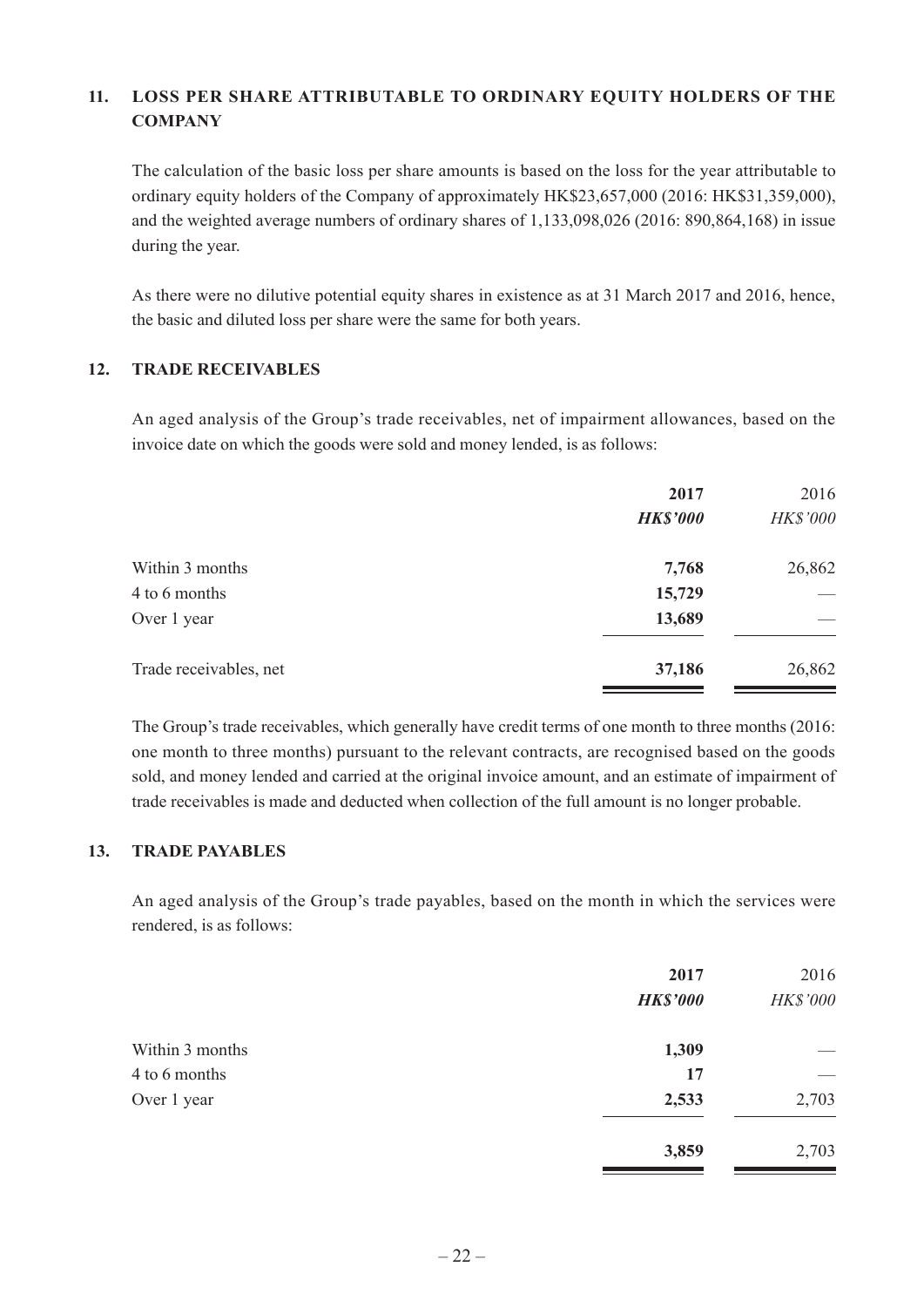#### **14. DE-CONSOLIDATION OF SUBSIDIARIES**

As mentioned in note 3, the De-Consolidated Subsidiaries have been de-consolidated from the consolidated financial statements of the Group as since 1 January 2016 during the previous financial year ended 31 March 2016.

Details of the aggregate net liabilities of the above-mentioned subsidiaries are set out below:

|                                                                | <b>Immediate before</b>    |
|----------------------------------------------------------------|----------------------------|
|                                                                | <b>De-consolidation on</b> |
|                                                                | 1 January 2016             |
|                                                                | (Unaudited)                |
|                                                                | HK\$'000                   |
| Net liabilities acquired:                                      |                            |
| Property, plant and equipment                                  | 1,158                      |
| Investment property                                            | 4,832                      |
| Available-for-sale financial assets                            | 399                        |
| Amounts due from the Group                                     | 12,580                     |
| Goodwill                                                       |                            |
| Trade receivables                                              | 2,270                      |
| Prepayments, deposits and other receivables                    | 1,790                      |
| Due from a then Director                                       | 33                         |
| Cash and cash equivalents                                      | 1,773                      |
| Trade payables                                                 | (6,672)                    |
| Amounts due to the Group                                       | (49, 967)                  |
| Other payables and accruals                                    | (6,076)                    |
| Tax payables                                                   | (3,218)                    |
| Interest-bearing borrowing, secured                            | (502)                      |
| Deferred tax liabilities                                       | (302)                      |
|                                                                | (41,902)                   |
| Net Liabilities                                                |                            |
| Effect of written off of investment in De-Consolidated         |                            |
| Subsidiaries and amounts due from De-Consolidated Subsidiaries | 52,544                     |
| Foreign currency translation reserves                          | (87)                       |
| Net loss on De-consolidation of subsidiaries                   | 10,555                     |
| Analysis of net outflow of cash and cash equivalents           |                            |
| arising from De-consolidation of subsidiaries                  | 1,773                      |

On 24 June 2016, the Board resolved that the Group no longer had the power to govern the De-Consolidated Subsidiaries, and the control over the De-Consolidated Subsidiaries was lost. Details were set up in Group's announcement dated 24 June 2016.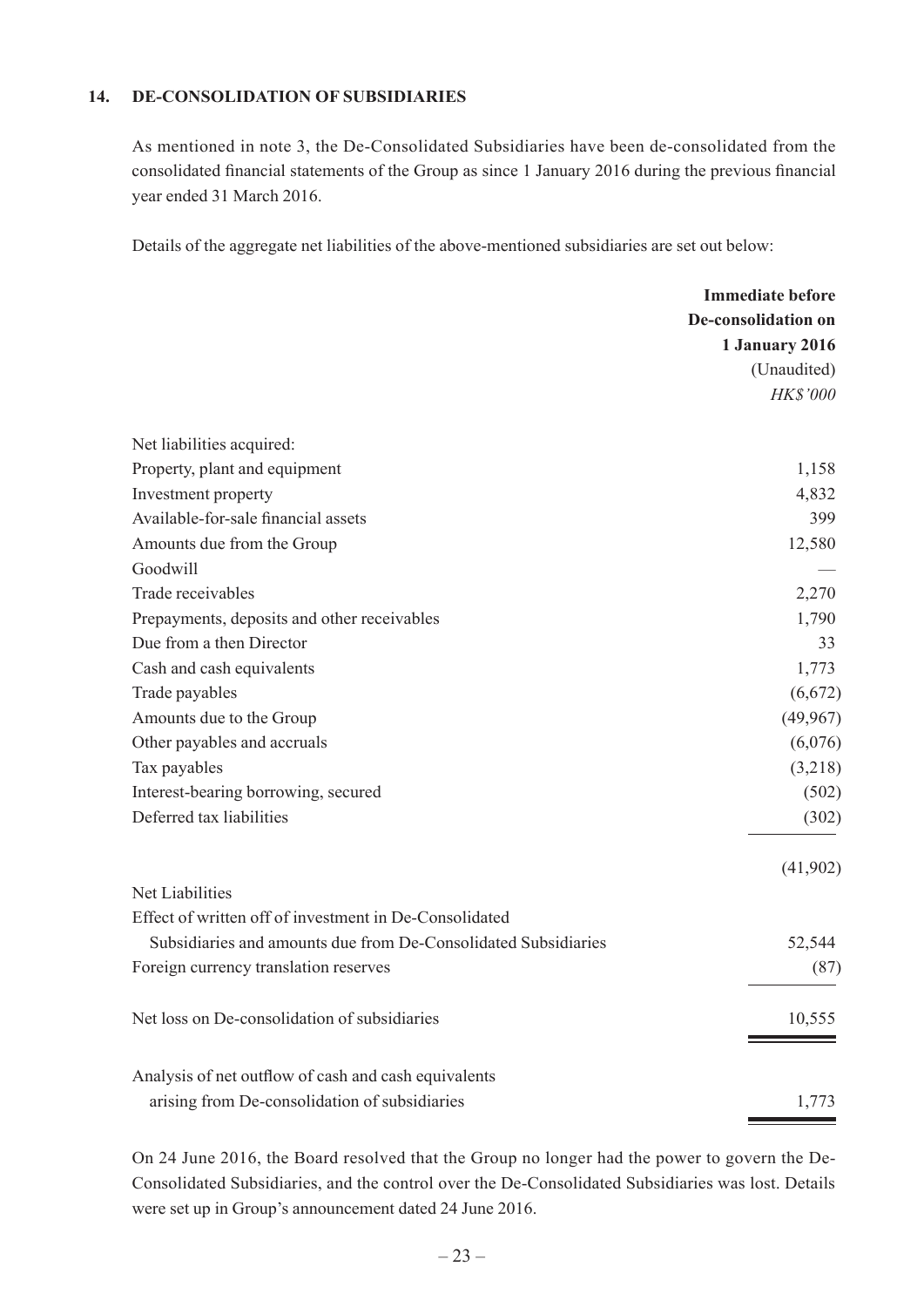## **DIVIDEND**

The Board does not recommend the payment of any dividend for the year ended 31 March 2017 (2016: nil).

## **AUDIT OPINION**

## **Extract of Independent Auditors' Report**

## *Disclaimer of opinion*

We do not express an opinion on the consolidated financial statements of the Group. Because of the significance of the matter described in the Basis for Disclaimer of Opinion section of our report, we have not been able to obtain sufficient appropriate audit evidence to provide a basis for an audit opinion on these consolidated financial statements. In all other respects, in our opinion the consolidated financial statements have been properly prepared in compliance with the disclosure requirements of the Hong Kong Companies Ordinance.

## *Basis for disclaimer of opinion*

As described in Note 3 to the consolidated financial statements, the Group had been unable to access the complete set of books and records together with the supporting documents of certain subsidiaries incorporated in Shanghai (the "De-Consolidated Subsidiaries") for the period from 1 January 2016 to 31 March 2016 for the purpose of, among others, preparing the Group's consolidated financial statements for the year ended 31 March 2016.

As a result, the directors of the Company were of the opinion that the Company was unable to govern the De-Consolidated Subsidiaries, and the control over these subsidiaries was lost, the Group had deconsolidated the financial results, assets and liabilities of the De- Consolidated Subsidiaries from the consolidated financial statements of the Group since 1 January 2016 ("De-consolidation").

We have not been provided with sufficient information and explanations on the De-consolidated Subsidiaries and there were no alternative audit procedures that we could perform to satisfy ourselves as to whether the De-Consolidation was appropriate to deconsolidate the assets and liabilities and cease to record results of operations of the De-Consolidated Subsidiaries from the consolidated financial statements from 1 January 2016 for the financial year ended 31 March 2016 and for the financial year ended 31 March 2017.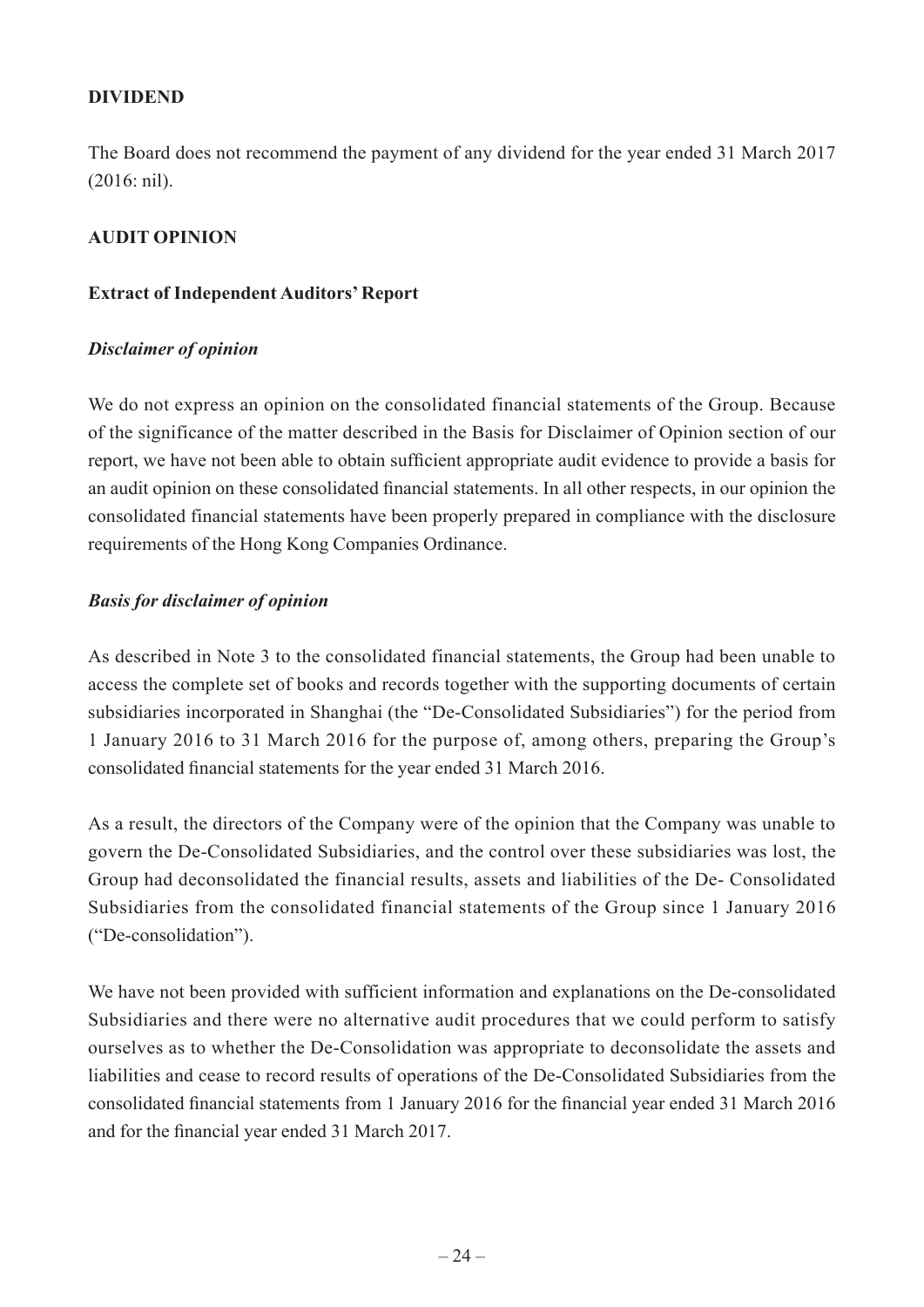As the Company was unable to provide complete books and records of the De-Consolidated Subsidiaries, we were unable to obtain sufficient appropriate audit evidence and explanations to determine as to (i) whether the amount due to the De-Consolidated Subsidiaries as at 31 March 2016 and 2017 was properly recorded and accounted for and in compliance with the requirements of applicable HKFRSs (ii) whether the net loss on the De-Consolidation and the result of the De-Consolidated Subsidiaries for a period from 1 April 2015 to 31 December 2015, which were charged to the Group's loss for the year ended 31 March 2016 were free from material misstatement, and (iii) whether the contingent liabilities and commitments, the events after the reporting period and the related party transactions of the De-Consolidated Subsidiaries, were properly recorded, accounted for, disclosed and in compliance with the requirements of applicable HKFRSs in the consolidated financial statements for the year ended 31 March 2016 as this could have an impact on the comparative figures reflected in the Group's consolidated statement of profit or loss and other comprehensive income.

There were no alternative audit procedures that we could perform (i) to satisfy ourselves as to whether, the amount due to the De-Consolidated Subsidiaries, the contingent liabilities and commitments of the De-Consolidated Subsidiaries as at 31 March 2016 and 2017 and the net loss on de-consolidation and the result of the De-Consolidated Subsidiaries for a period from 1 April 2015 to 31 December 2015 which were charged to the Group's loss for the year ended 31 March 2016, were free from material misstatements, (ii) over the significant transactions after the reporting period of the De-Consolidated Subsidiaries which occurred during the period from 1 April 2016 to the date of this auditors' report and over the related party transactions of the De-Consolidated Subsidiaries which occurred during the year ended 31 March 2016 and 2017.

As a result of being the same unresolved issues which are set out above, we were unable to obtain sufficient appropriate audit evidence regarding the opening balances and corresponding figures and there were no alternative audit procedures to satisfy ourselves as to whether the opening balances and corresponding figures were free from material misstatement. Any adjustments that might have been found necessary may have an effect on the Group's assets and liabilities as at 31 March 2016 and 2017 and its financial performance for the years ended 31 March 2016 and 2017, and the presentation and disclosure thereof in the consolidated financial statements.

# *Report on other matters under sections 407(2) and 407(3) of the Hong Kong Companies Ordinance*

In respect alone of the inability to obtain sufficient appropriate audit evidence regarding the De-Consolidated Subsidiaries as described in the Basis for Disclaimer of Opinion section of our report above:

- we were unable to determine whether adequate accounting records had been kept; and
- we have not obtained all the information or explanations that, to the best of our knowledge and belief, are necessary and material for the purpose of the audit.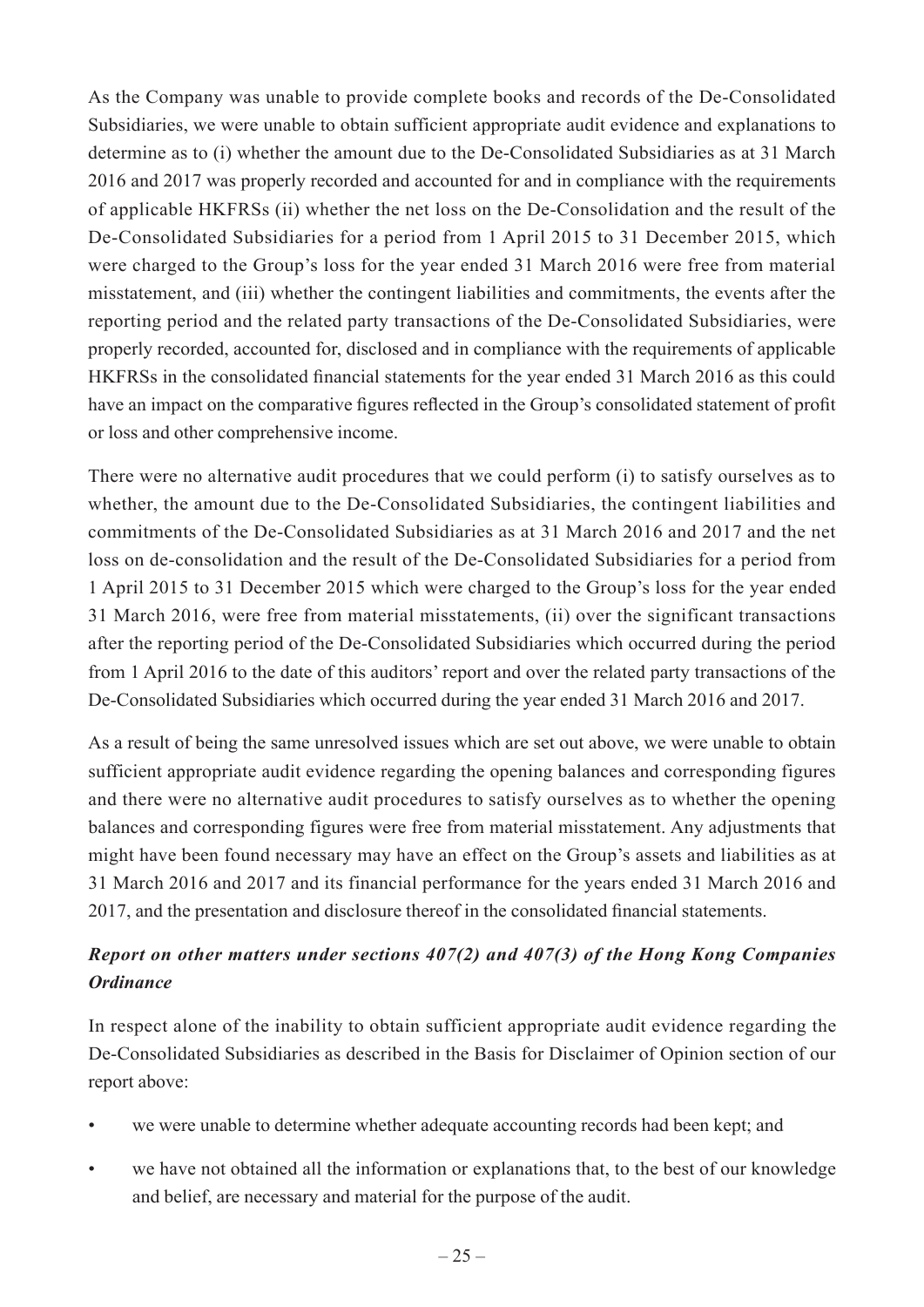## **MANAGEMENT DISCUSSION AND ANALYSIS**

## **Financial Review, Business Performance and Outlook**

## *Revenue*

During the year, the Group continued to diversify its revenue base to jewelry trading and retailing, lending business as well as pharmaceutical and healthcare products business. The growth in the jewelry trading and retailing and leading business, together with the development of these businesses has compensated the reduction of revenue from wireless value-added services ("WVAS").

As a result, the Group's revenue for the year ended 31 March 2017 amounted to approximately HK\$30,255,000, representing an increase of approximately 201% from approximately HK\$10,050,000 for the year ended 31 March 2016.

## *Cost of sales and gross profit margin*

As a result of entering into pharmaceutical and healthcare products business, as well as the development of the jewelry trading and retailing, cost of sales of the Group increased from approximately HK\$4,641,000 for the year ended 31 March 2016 to approximately HK\$23,690,000 for the year ended 31 March 2017, representing an increase of approximately 410%. As the abovementioned businesses had a lower gross profit margin as compared to WVAS business, the overall gross profit margin deceased from approximately 54% to 22% in current year.

## *Other income and gains*

Other income and gains during the year amounted to approximately HK\$307,000, which was decreased by approximately HK\$297,000 as compared with that of 2016 (2016: HK\$604,000). The decrease was mainly attributable to the reduction in gain from fair value change in an investment property.

## *Selling expenses*

The Group's selling expenses were approximately HK\$3,578,000 for the year ended 31 March 2017 and were in line with that for the year ended 31 March 2016 of approximately HK\$3,635,000.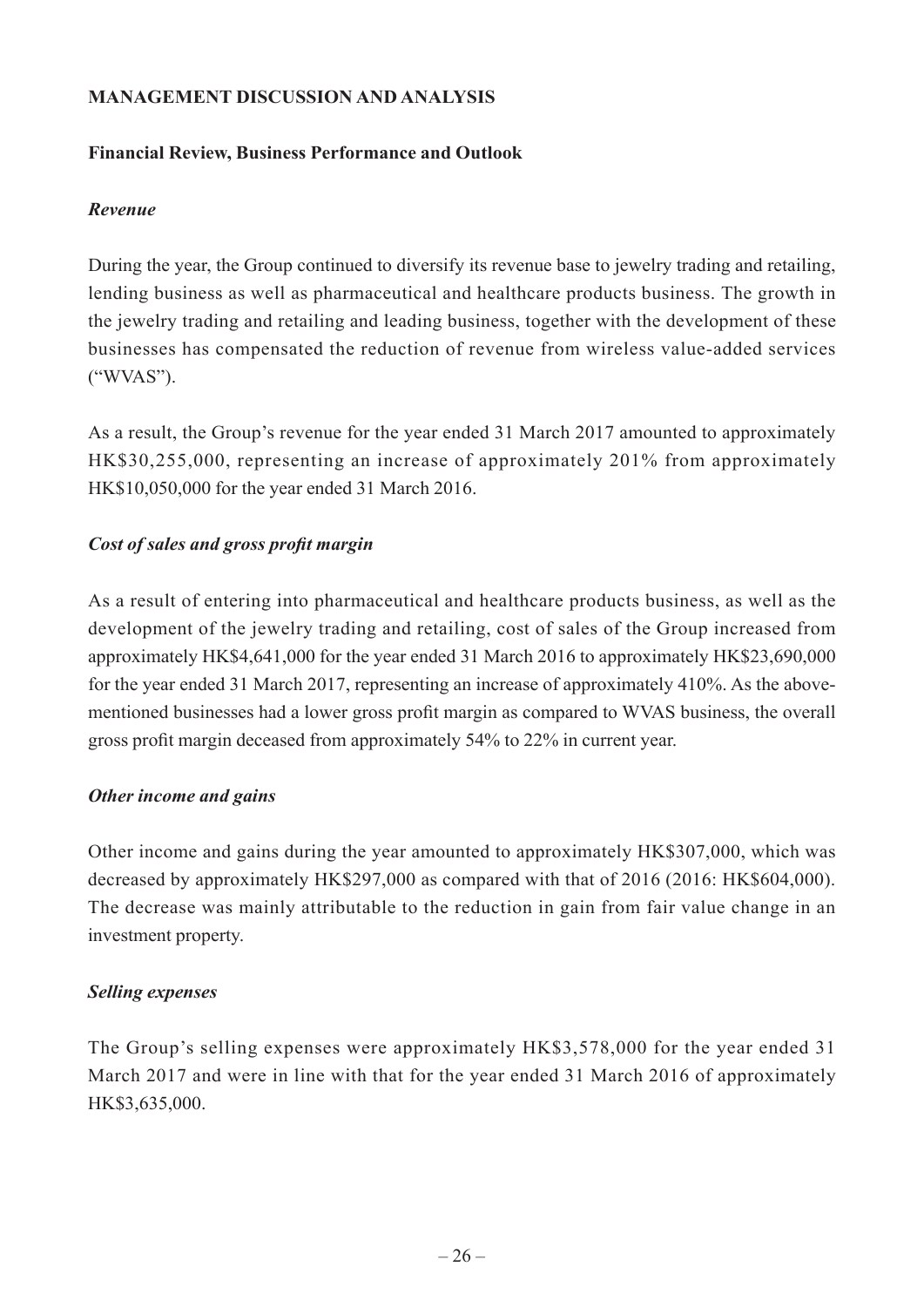## *Administrative expenses*

Administrative expenses experienced an increase of approximately HK\$3,642,000 from approximately HK\$23,068,000 for the year ended 31 March 2016 to approximately HK\$26,710,000 for the year ended 31 March 2017. The increase in such expenses was mainly due to the increase in legal and professional fees.

## *Other expenses*

Other expenses, which mainly represented expenses for other non-operating expenses, decreased from approximately HK\$60,000 in 2016 to approximately HK\$39,000 in 2017.

## *Share of loss of an associate*

During the year ended 31 March 2017, the Group had share of loss from an associate amounted to approximately HK\$195,000 (2016: nil)

## *Result for the year*

The Group's loss attributable to equity holders of the Company was approximately HK\$23,657,000 in the current year, representing an decrease in loss of approximately HK\$7,667,000 from that in 2016 (2016: HK\$31,359,000) which was mainly due to no net loss on de-consolidation of subsidiaries in the current year.

## *Revaluation of available-for-sale financial assets*

During the year ended 31 March 2017, the fair value of the available-for-sale financial assets decreased by approximately HK\$5,596,000 to approximately HK\$16,583,000 (2016: HK\$22,179,000) with respect to the investment in 6% of its shareholdings in Hong Kong Net TV Limited.

## *Total equity*

As a results of funding activities in relation to issue of the Convertible Note and subsequent issue of shares upon conversion of the Convertible Note, effect of which was partially reduced by loss for the year, as at 31 March 2017, the Group's a total equity increased by approximately HK\$3,737,000 to approximately HK\$74,691,000 (31 March 2016: HK\$70,954,000).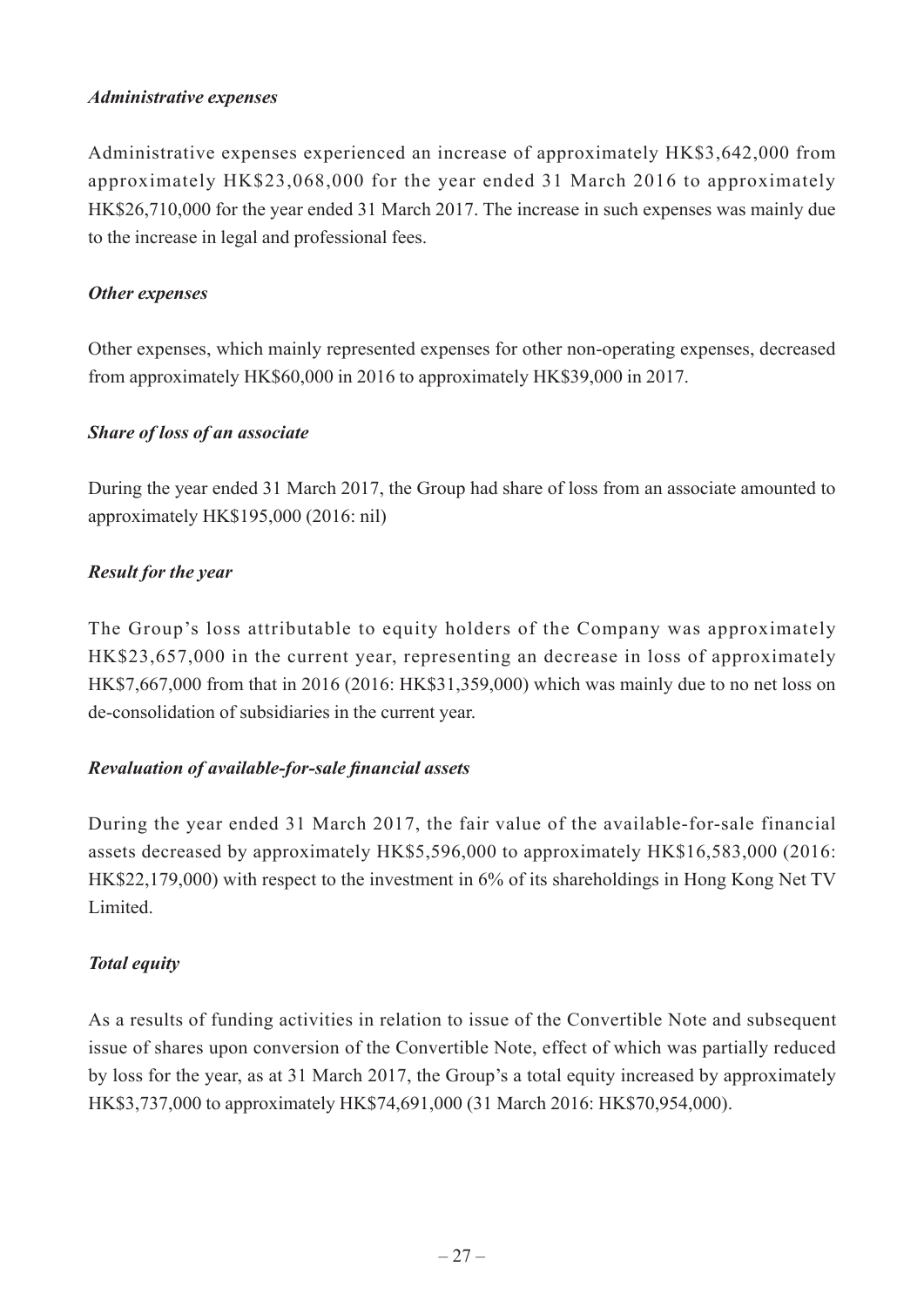# *Liquidity and financial resources*

The Group adopts a prudent cash and financial management policy. In order to achieve better cost control and minimise the cost of funds, the Group's treasury activities are centralised and cash is generally placed in deposits with banks.

As at 31 March 2017, total cash and cash equivalents of the Group amounted to approximately HK\$8,738,000 (31 March 2016: HK\$28,761,000). The reduction in total cash and cash equivalent was mainly due to the increase in loan receivables as well as the investment in acquisition of subsidiaries and acquisition of assets through acquisition of subsidiaries.

## *Treasury policies and foreign currency exchange exposure*

As most of the Group's trading transactions, monetary assets and liabilities are denominated in Renminbi and Hong Kong dollar, the impact of foreign exchange exposure to the Group was insignificant and there was no significant adverse effect on normal operations.

Cash is generally deposited at banks in the PRC and Hong Kong and denominated mostly in United States Dollar, Renminbi and Hong Kong Dollar. During the year ended and as at 31 March 2017, no related hedges were made by the Group (2016: nil).

## *Contingent liabilities*

As at 31 March 2017, the Group had no material contingent liabilities (31 March 2016: nil).

## *Significant investments, acquisitions or disposals*

During the year, the Group had acquired the entire interest in and the shareholders' loans to Sino Yao Shang Technology Limited and the entire interest in and the shareholders' loans to King Win Intelligent Technologies Limited.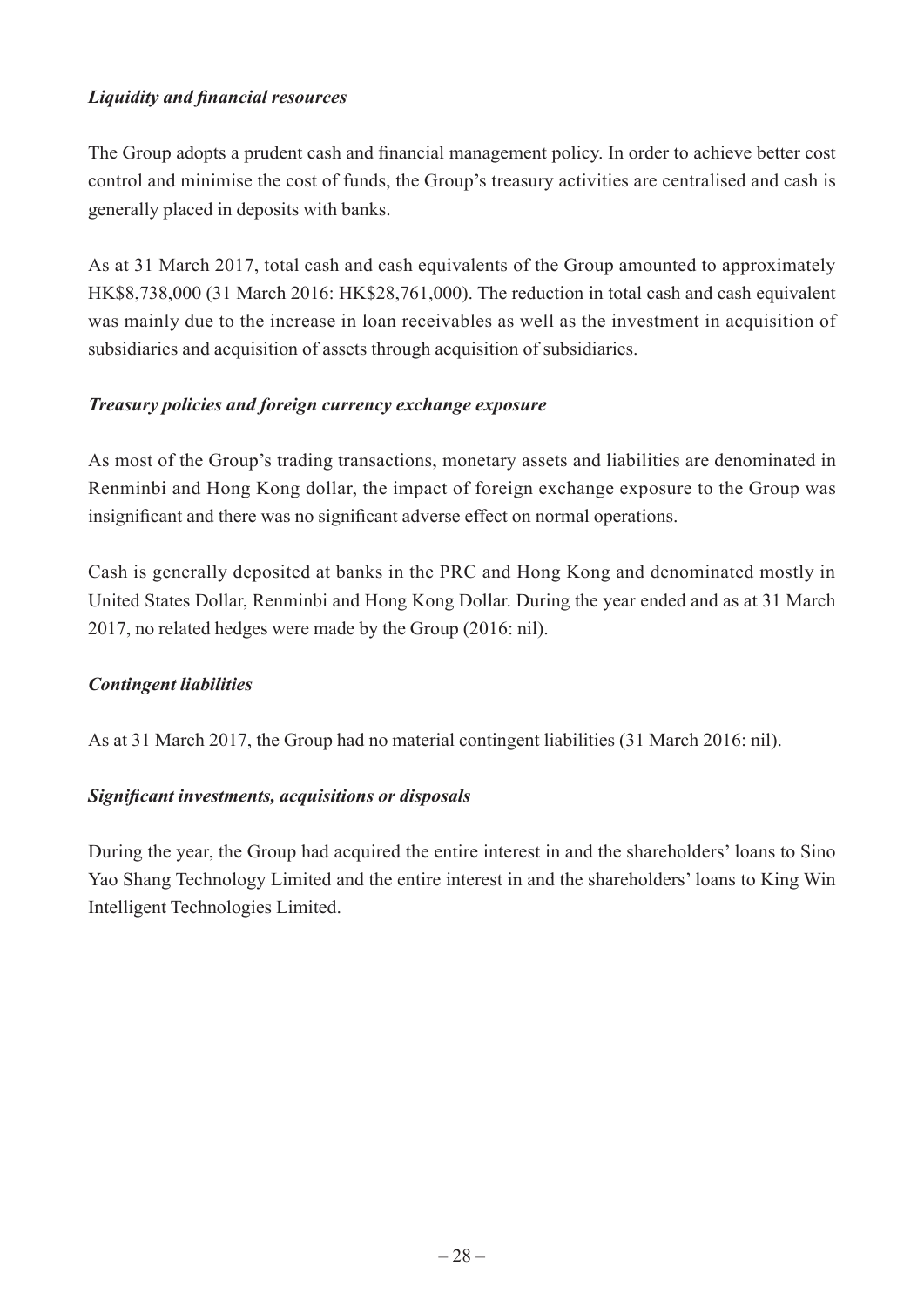# *Capital structure and use of proceeds*

# *Capital structure*

The shares of the Company were listed on GEM on 28 March 2000.

On 31 May 2016, the Company and a potential investor entered into a subscription agreement pursuant to which the subscriber agreed to subscribe for, and the Company agreed to issue, a convertible note ("Convertible Note") in the aggregate principal amount of HK\$35 million. All the conditions precedent under the subscription agreement have been fulfilled and completion took place on 31 October 2016.

On 24 November 2016, the Company received a notice from the holder of the Convertible Note, requesting for the conversion in the principal amount of HK\$35,000,000 into shares in the Company. On 29 November 2016, the Company allotted and issued a total of 112,903,225 shares in the Company to the holder at the conversion price of HK\$0.31 per share.

Upon conversion of the Convertible Note, the excess of the carrying amount of the Convertible Note over the nominal value of shares that have been issued of approximately HK\$24,160,000 was transferred to the Company's share premium account.

The Company's authorised, issued and fully paid share capital were as follows:

|                                    | <b>Number</b> | <b>Share</b>    |
|------------------------------------|---------------|-----------------|
|                                    | of shares     | capital         |
|                                    |               | <b>HK\$'000</b> |
| Authorised:                        |               |                 |
| As at 1 April 2016 and             |               |                 |
| 31 March 2017 (HK\$0.1 each)       | 2,500,000,000 | 250,000         |
| Issued and fully paid:             |               |                 |
| As at 1 April 2016 (HK\$0.1 each)  | 1,095,360,500 | 109,536         |
| Issue of shares upon conversion    |               |                 |
| of the Convertible Note            | 112,903,225   | 11,290          |
| As at 31 March 2017 (HK\$0.1 each) | 1,208,263,725 | 120,826         |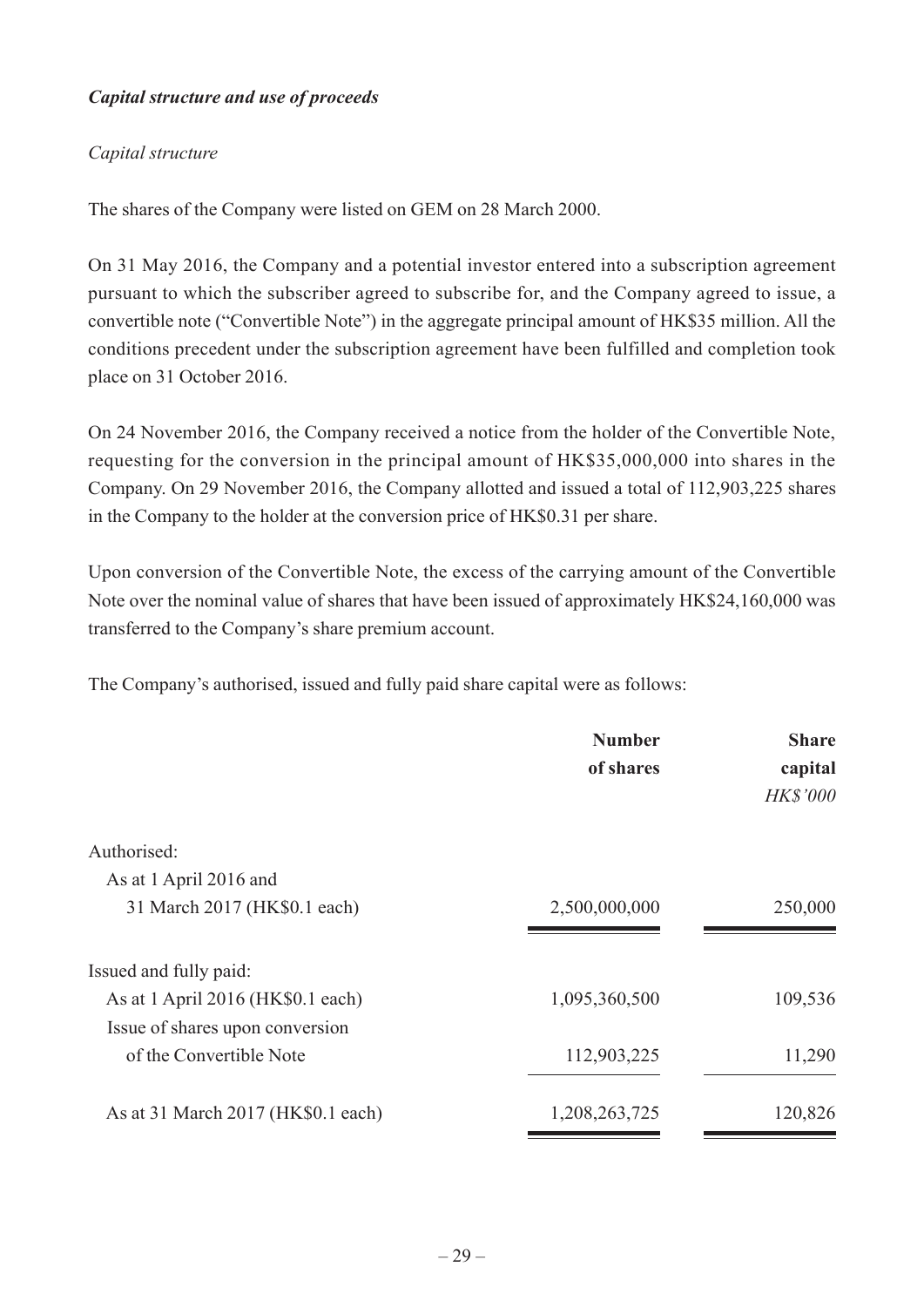The Group's capital structure is sound with healthy working capital management. As at 31 March 2017, the Group's total equity amounted to approximately HK\$74,691,000, representing an increase of approximately HK\$3,737,000 compared with approximately HK\$70,954,000 as at 31 March 2016. As at 31 March 2017, the Group's cash and cash equivalents totaled approximately HK\$8,738,000 (31 March 2016: HK\$28,761,000). The current ratio (note a), quick ratio (note b) and gearing ratio (note c) of the Group as at 31 March 2017 was 2.38 (31 March 2016: 2.34), 1.86 (31 March 2016: 1.86) and 13.92% (31 March 2016: net cash position), respectively.

Apart from the above, there has been no material change in the capital structure of the Group during the year.

*Notes:*

- (a) Current Ratio = Current Assets  $\div$  Current Liabilities
- (b) Ouick Ratio = (Current Assets Inventories)  $\div$  Current Liabilities
- (c) Gearing Ratio = (Debts Cash and cash equivalents)  $\div$  Equity

## *Use of proceeds*

An analysis about the expected funding needs for the twelve months from September 2016 to August 2017 and the actual use of proceeds up to 31 March 2017 out of Convertible Note was set out as follows:

|                                      |                  | <b>Expected source of funding</b>           |                  |
|--------------------------------------|------------------|---------------------------------------------|------------------|
| <b>Total estimated minimum</b>       |                  | for the twelve months                       | Actual use of    |
| funding need in respect              | Designated area/ | from September 2016                         | proceeds up      |
| of the issue of the Convertible Note | business segment | to August 2017                              | to 31 March 2017 |
| General working capital (including   | Head office      | Approximately HK\$11.7 million              | Approximately    |
| legal and professional fees,         |                  | (approximately HK\$7.5 million from the     | HK\$5.91 million |
| rental expenses, payroll and         |                  | proceeds and the remaining of               |                  |
| other administrative expenses,       |                  | approximately HK\$4.2 million from internal |                  |
| and if investment opportunity        |                  | resources and other equity financing        |                  |
| arises, may allocate part of         |                  | methods as appropriate from time to time)   |                  |
| the working capital for such         |                  |                                             |                  |
| opportunity)                         |                  |                                             |                  |
|                                      |                  |                                             |                  |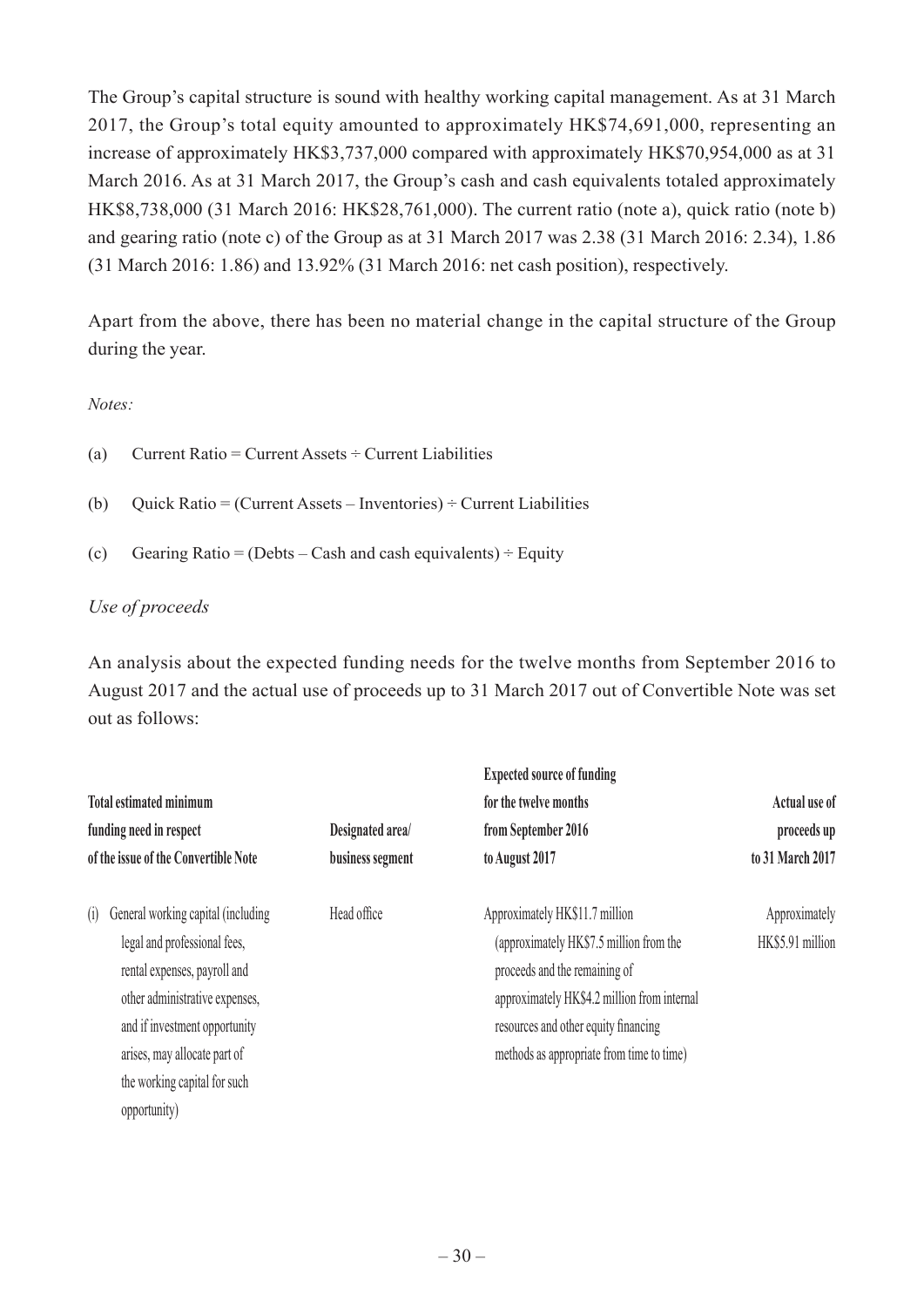| <b>Total estimated minimum</b><br>funding need in respect<br>of the issue of the Convertible Note<br>Balance payment for the<br>(11)<br>acquisition of the sale shares                                                | Designated area/<br>business segment<br>Pharmaceutical and<br>healthcare products | <b>Expected source of funding</b><br>for the twelve months<br>from September 2016<br>to August 2017<br>Approximately HK\$4.3 million for<br>the balance payment as                                                             | Actual use of<br>proceeds up<br>to 31 March 2017<br>Approximately<br>HK\$4.3 million |
|-----------------------------------------------------------------------------------------------------------------------------------------------------------------------------------------------------------------------|-----------------------------------------------------------------------------------|--------------------------------------------------------------------------------------------------------------------------------------------------------------------------------------------------------------------------------|--------------------------------------------------------------------------------------|
| and sale loan of<br>Sino Yao Shang<br><b>Technology Limited</b>                                                                                                                                                       | business                                                                          | consideration of acquisition                                                                                                                                                                                                   |                                                                                      |
| (iii) Future development of<br>the pharmaceutical and<br>healthcare products business                                                                                                                                 | Pharmaceutical and<br>healthcare products<br>business                             | Approximately HK\$17 million for<br>the future development<br>(note)                                                                                                                                                           | Nil (note)                                                                           |
| (iv) Establishment of new wireless<br>value-added services by way of<br>hiring new staffs to seek further<br>business opportunities                                                                                   | Wireless value-added services<br>business                                         | Approximately HK\$2.5 million for<br>the establishment                                                                                                                                                                         | Approximately<br>HK\$2.5 million                                                     |
| General working capital<br>(V)<br>(mainly administrative expenses)<br>for wireless value-added services<br>business                                                                                                   | Wireless value-added services<br>business                                         | Approximately HK\$1.2 million<br>for general working capital                                                                                                                                                                   | Nil                                                                                  |
| (vi) General working capital<br>(including purchase of inventories,<br>rental, wages, other administrative<br>expenses and selling and<br>distribution expenses)<br>for the jewelry trading and<br>retailing business | Jewelry trading and<br>retailing business                                         | Approximately HK\$8.3 million<br>(approximately HK\$1.5 million from<br>the proceeds and the remaining of<br>HK\$6.8 million from internal resources<br>and other equity financing methods<br>as appropriate from time to time | Nil                                                                                  |
| (vii) Administrative expenses<br>for the leading business                                                                                                                                                             | Lending business                                                                  | Approximately HK\$0.65 million                                                                                                                                                                                                 | HK\$0.26 million                                                                     |

The expected funding needs of the Convertible Note were based on the best estimation and assumption of future market conditions at the time of preparing the issue of the Convertible Note while the actual use of proceeds were based on the development of the Group's business.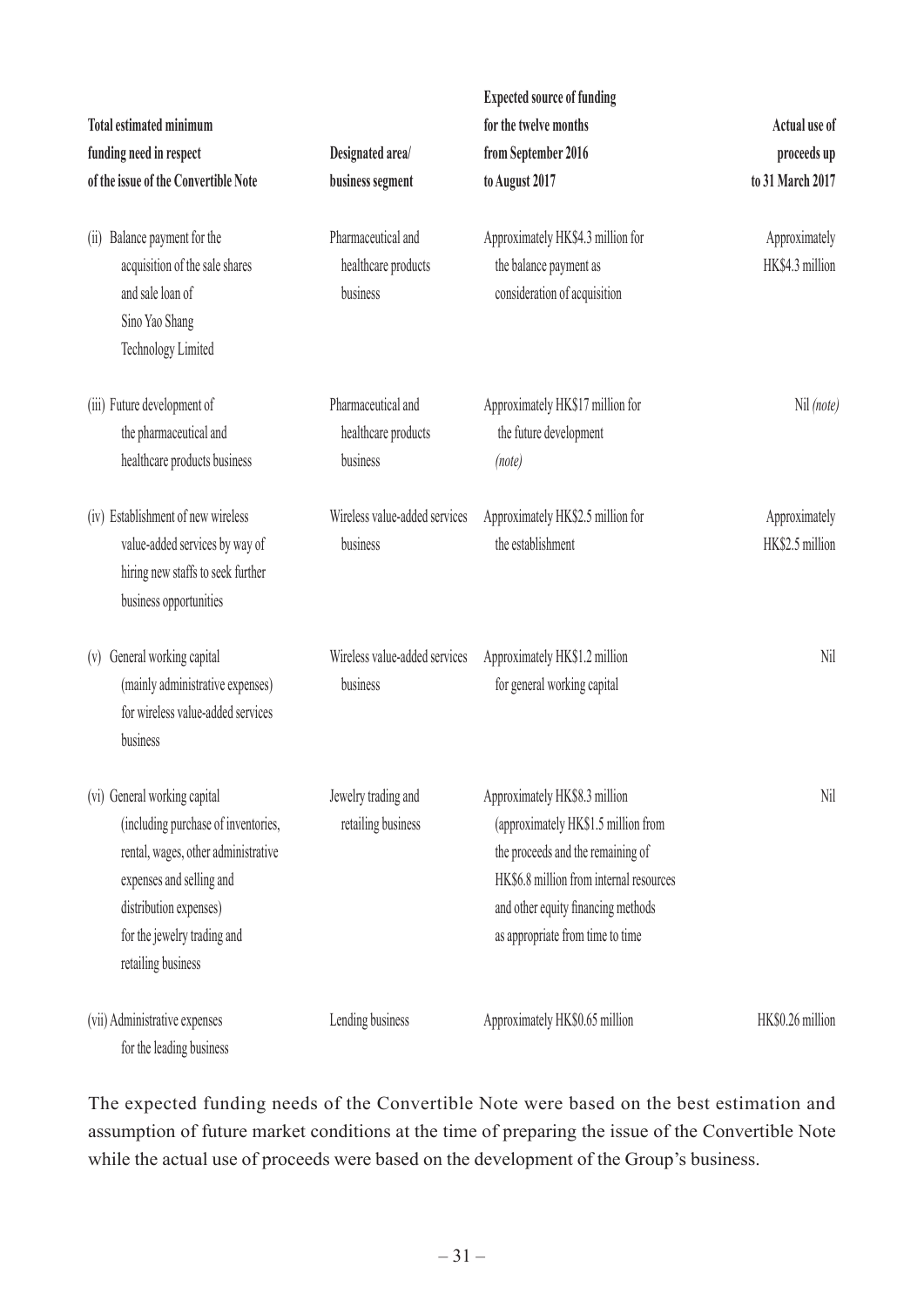#### *Note:*

Approximately HK\$17 million was originally intended for financing the business development of the pharmaceutical and healthcare products business. After considering the operation and business development of the Group, the Board resolved to re-allocate approximately HK\$14 million to finance the acquisition and future business development of King Win Intelligent Technologies Limited. The Company would finance the funding needs of the pharmaceutical and healthcare products business by internal resources and/or other possible fund raising activities in future.

## **Employee and Remuneration Policy**

As at 31 March 2017, the Group had a total of 99 employees (31 March 2016: 95). However, total staff costs for the year ended 31 March 2017 decreased to approximately HK\$9,659,000 (2016: HK\$15,127,000) mainly due to strict control over staff costs.

The Group's remuneration policy is basically determined by the performance of individual employees and Directors and the market condition. In addition to salaries and discretionary bonuses, employee benefits included medical schemes, pension contributions, share option schemes and staff training.

## **Events after the reporting period**

## *(a) Extension of loan*

On 8 May 2017, SZ Enterprise Union Finance Limited, a wholly owned subsidiary of the Company, and an independent third party entered in a loan extension agreement, pursuant to which SZ Enterprise Union Finance Limited has agreed to extend the final repayment date of the loan in the amount of HK\$13,000,000 for five months from 8 May 2017 to 8 October 2017. For details, please refer to the Company's announcement dated 8 May 2017.

## *(b) Provision of loan*

On 2 June 2017, SZ Enterprise Union Finance Limited and an independent third party entered in a loan agreement, pursuant to which SZ Enterprise Union Finance Limited has agreed to lend to the independent third party a term loan in the principal amount of HK\$6,000,000. The term of the loan is eight months from the drawdown date with interest rate of 12% per annum. For details, please refer to the Company's announcement dated 2 June 2017.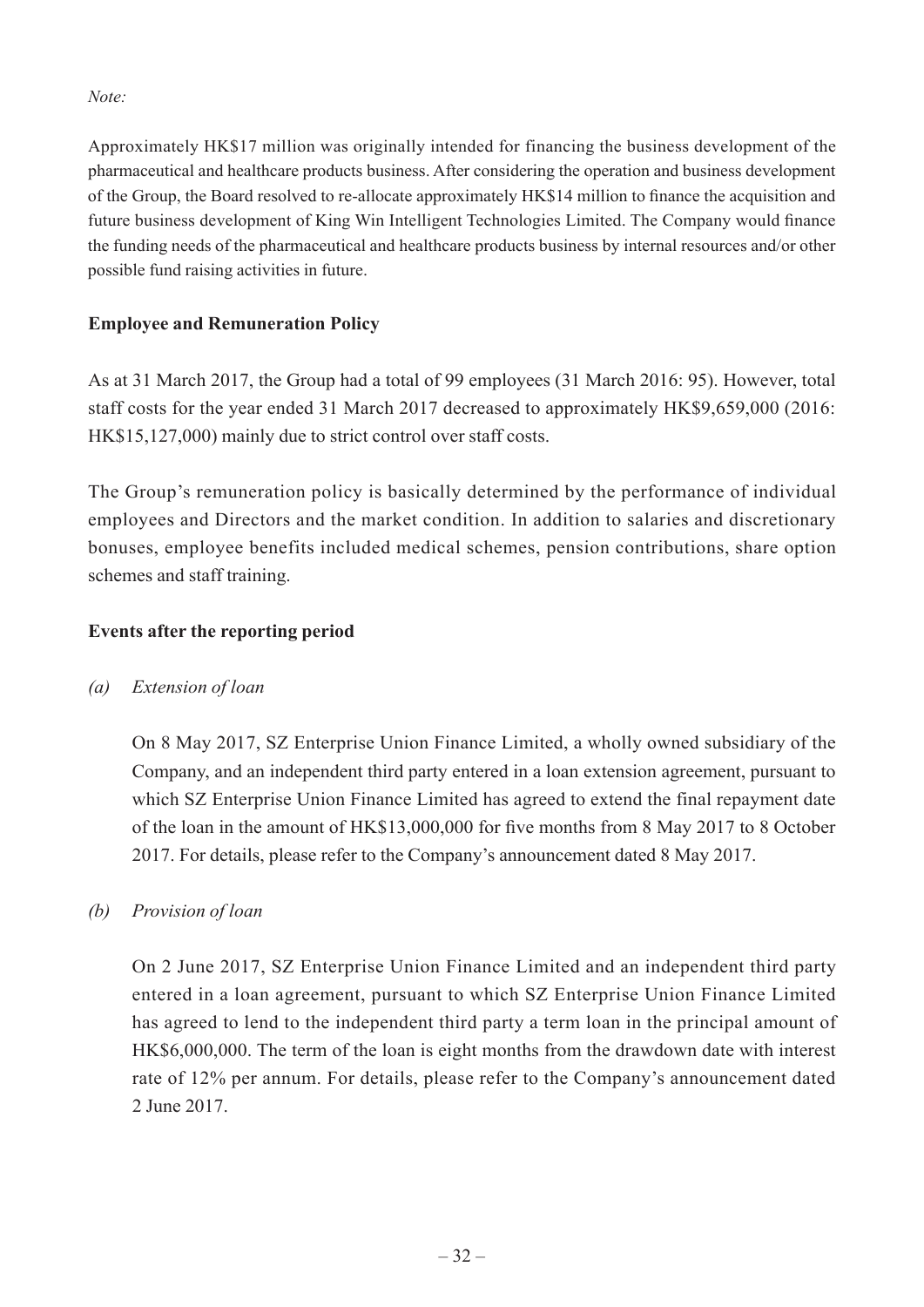## *(c) Disposal of subsidiaries*

On 2 June 2017, the Company entered into a disposal agreement with an independent third party, pursuant to which the Company conditionally agreed to sell and the purchaser conditionally agreed to acquire the entire issued share capital of Prosten (BVI) Limited (together with relevant shareholders loan), which indirectly held the entire issued share capital of the De-Consolidated Subsidiaries, at the consideration of HK\$4,600,000. The Disposal was completed on 5 June 2017. For details, please refer to the Company's announcement dated 2 June 2017.

## **Business Review and Outlook**

## *Lending business*

During the financial year ended 31 March 2016, the Group had commenced in lending business in Hong Kong to diversity the Group's income sources by acquiring a group of companies with a valid money lending licence in Hong Kong.

The lending business continued to grow and contributed a positive result to the Group for the year ended 31 March 2017. The Group will pay a closer attention to the market situation and the external economic environment and consider the possibility of further expansion in the lending business sector. There were three major outstanding loan receivables with the Group at the end of the reporting period. All of them were carried out as part of the ordinary and usual course of business of the Group and brought in interest income to the Group. One of the loans was in the principal amount of HK\$13,000,000 under the loan agreement and extension agreement entered into between SZ Enterprise Union Finance Limited, an indirect wholly-owned subsidiary of the Company, and the borrower, Mr. Xu Weiqiang, on 21 March 2016 and 20 September 2016 respectively. This loan was unsecured and bearing an interest at a rate of 10% per annum for an original term of six months and an extended term of another six months. Interest accrued under the loan for the original term has been fully paid to the Group before 31 March 2017. Accrued interest for the extended term shall be paid in the first instance upon the end of the third month of the extended term, and thereafter on the final repayment date together with repayment of the principal. The interest derived from this loan was fully settled and the principal was repaid in the aggregate amount of HK\$7,500,000 and HK\$6,017,000, on 15 May 2017 and 18 May 2017, respectively.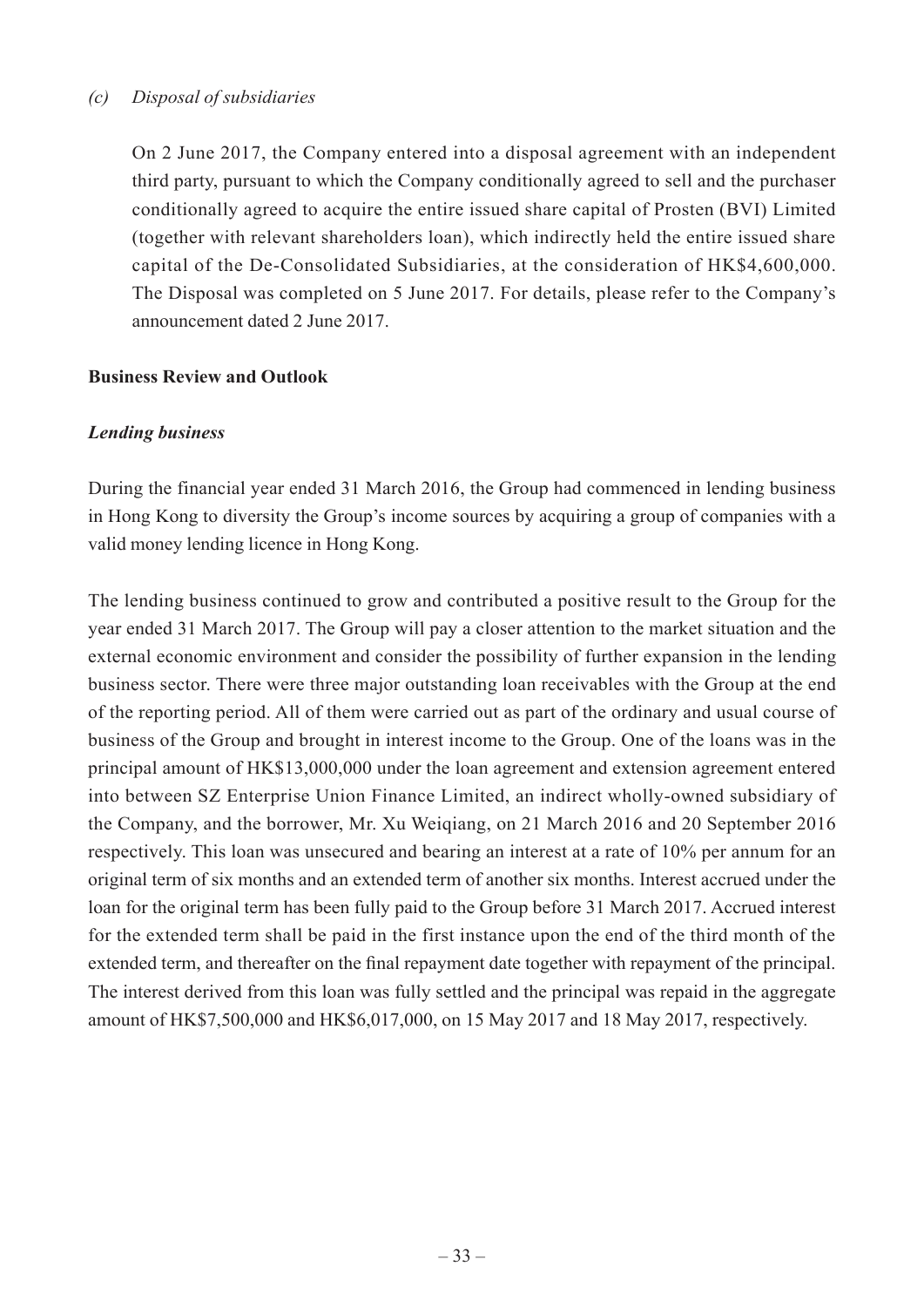In addition, pursuant to the loan agreement and extension agreement entered into between SZ Enterprise Union Finance Limited and the borrower, Mr. Wen Qimin, on 8 November 2016 and 8 May 2017 respectively, an unsecured loan in a principal amount of HK\$13,000,000 bearing interest at a rate of 10% per annum for a six-month period, was drawn down on 8 November 2016. The original final repayment date of the loan was on 8 May 2017 and was extended to 8 October 2017. Accrued interest shall be paid in the first instance upon the end of the third month of the term, and thereafter on the final repayment date together with the repayment of the loan principal. Accrued interest under the extension agreement shall be paid in the first instance upon the end of the third month of the extended term, and thereafter on the final repayment date together with the repayment of the principal.

Furthermore, pursuant to the Company's announcement dated 25 January 2017, a loan agreement granting a loan in the principal amount of HK\$10,000,000 was entered into between, SZ Enterprise Union Finance Limited and the borrower, Mr. Chen Tianju, on 25 January 2017. The loan was unsecured and bearing an interest at a rate of 12% per annum. The first drawdown of the loan in the amount of HK\$6,000,000 ("Installment 1") was on 25 January 2017 and the remaining of loan of HK\$4,000,000 ("Installment 2") should be drawdown on or before 28 February 2017. Drawdown of Installment 2 did not take place by the stipulated deadline of 28 February 2017. The final repayment date of the Installment 1 is on 25 January 2018 but early repayment is allowed.

The Group had obtained valid business licence to conduct lending business in Hong Kong.

## *Trading and retailing of jewelry business*

The Group had also expanded into the trading and retailing of jewelry business since the second half of the financial year ended 31 March 2016 by acquiring a group of jewelry companies which are mainly based in Shenzhen, the PRC. Such acquisition was to broaden the Group's income sources.

The increase in revenue in trading and retailing of jewelry business for the year ended 31 March 2017 was mainly because of the increase in trading of gold and golden jewelry products in the PRC, and the sales of gold to an associate. However, the selling and administrative expenses to maintain and develop this business resulted in loss in this segment. Going forward, the Group will try further effort to control the selling and administrative expenses while balancing the development of this business.

The Group had obtained valid business licences to conduct trading and retailing of jewelry business in both Hong Kong and PRC.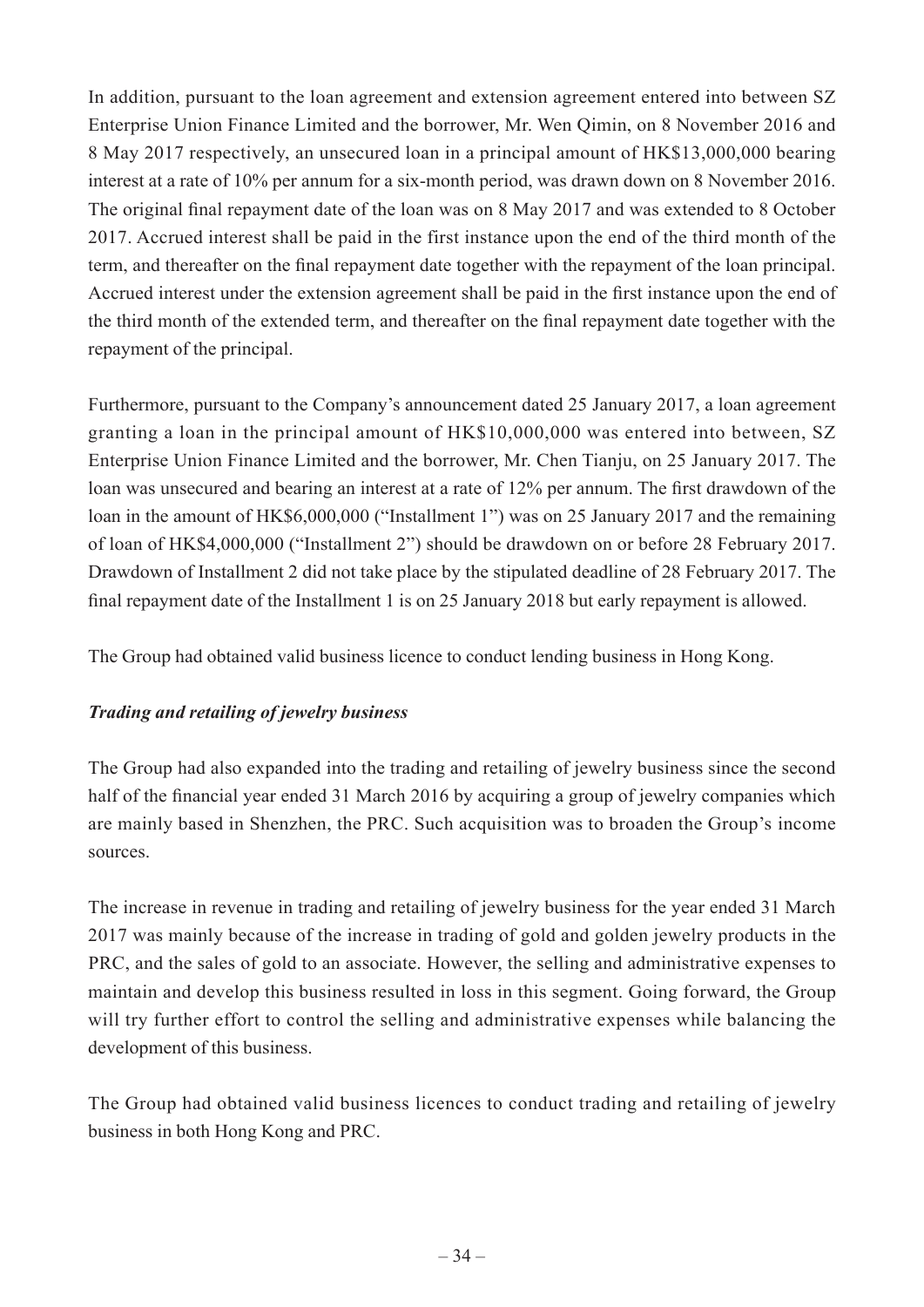## *Pharmaceutical and healthcare products business*

Further to the commencement of pharmaceutical and healthcare products business, the Group is expected to benefit from entering into the PRC market with a population of 1.4 billion. Despite that the current economic conditions in the PRC were stringent, it is believed that this could turn out to be an opportunity for the Group to develop a sound market share there. Moreover, the Treasury Department of the PRC government has formulated plans to support the pharmaceutical and healthcare business sector with a total budget of RMB1.4 trillion spending in the year 2017. It is expected that the Group would be benefited from the development in this sector.

The Group had obtained valid business licence to conduct pharmaceutical and healthcare products business in the PRC.

Nevertheless, the Group would continue to adopt a cautious approach to balance between our business development process and its financial liquidity position.

## *Wireless value-added services business*

Since the expiry of wireless value-added service contracts with a PRC telecommunication operator during the year ended 31 March 2016, the Group did not have any revenue from wireless valueadded service for the year ended 31 March 2017. Despite efforts made during the year to seek further opportunities in this business, considering the challenging and volatile market situation for this business, the Group currently has no plan to further invest in this segment.

## *Updates on matters relating to the De-consolidation*

With reference to the annual report of the Company for the year ended 31 March 2016 ("2016 Annual Report"), the Directors considered that the Group was unable to govern the De-Consolidated Subsidiaries and the control over the De-Consolidated Subsidiaries was lost. Therefore, from 1 January 2016 onwards, the Group had de-consolidated the De-Consolidated Subsidiaries from its financial statements for the financial year ended 31 March 2016.

## *The Disposal*

The Company was in negotiations with relevant party(ies) with an aim to resolving the matters arising from or in connection with the loss of control over the De-Consolidated Subsidiaries. Nevertheless, there was no conclusion in this regard. On 2 June 2017 (after trading hours), the Company entered into a disposal agreement for the disposal of the entire issued share capital of Prosten (BVI) Limited (together with relevant shareholders loan) which indirectly held the entire issued share capital of the De-Consolidated Subsidiaries.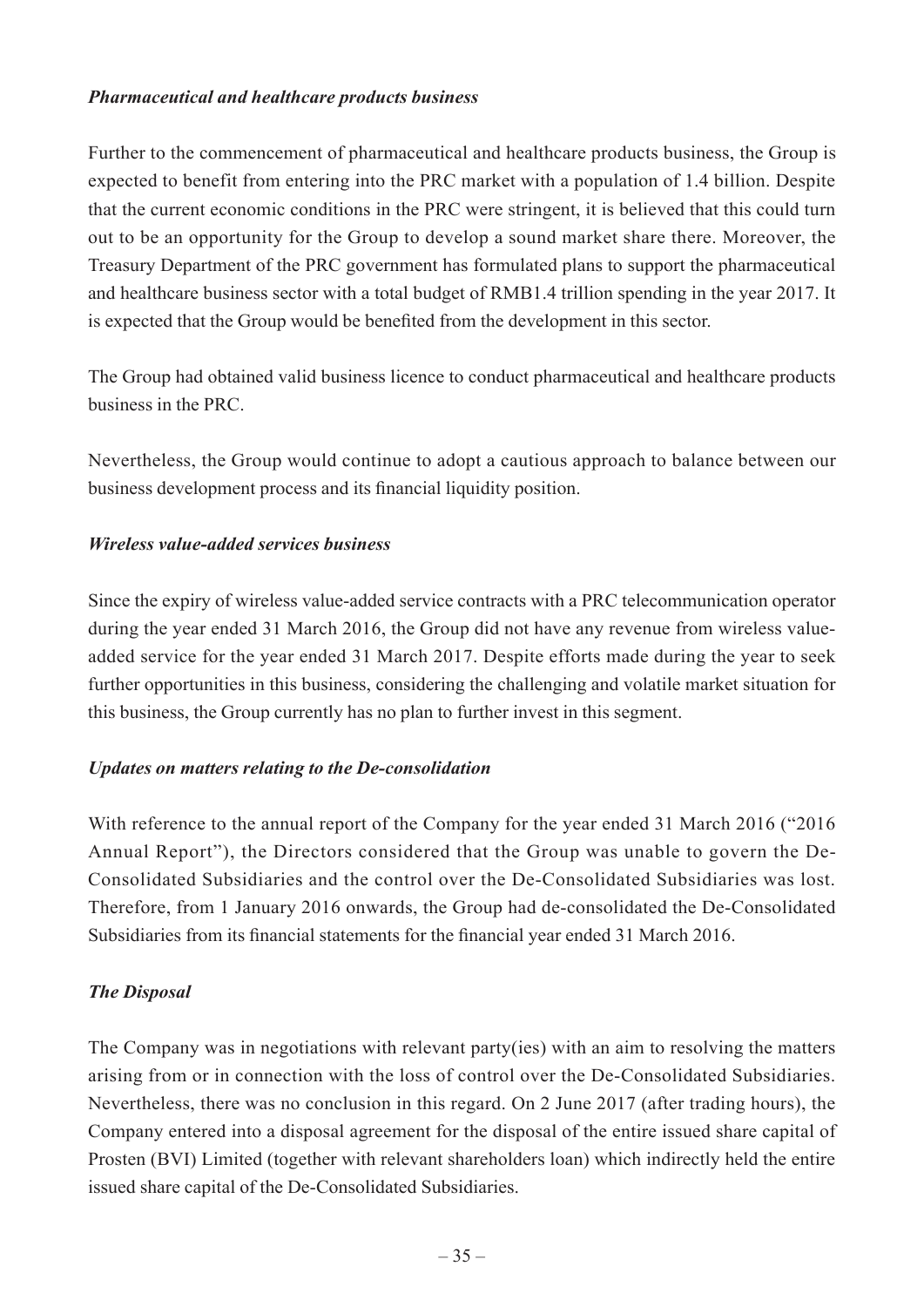The Disposal in effect casted away the Prosten (BVI) Limited, its subsidiaries and the De-Consolidated Subsidiaries from the Group. Therefore, no further efforts is required to be spent on negotiation or other actions to be taken in connection with the loss of control over the De-Consolidated Subsidiaries.

# *The Internal Control Review*

The Company also engaged an internal control reviewer to conduct an internal control review for the Group (the "IC Review") which covers four major areas, namely, (i) corporate internal control; (ii) financial reporting and disclosure internal control; (iii) internal control over business processes; and (iv) operational manual.

The first stage of the IC Review was completed. Findings and recommendations under the IC Review were presented to the Board and the Board is considering the recommendations and will implement the same if thought fit. The Company expects to take approximately 3 to 6 months to implement the aforesaid recommendations and the follow up review on such implementation will be conducted thereafter. The Company will keep the shareholders of the Company and potential investors of the Company informed in this regard as and when appropriate.

Looking ahead, there are still great challenges for the Group. While carrying out initiatives already under way in its current strategic plans, the Group will also critically review the future opportunities in its existing businesses with a target to re-allocate the Group's resources for a more fruitful manner. In the coming future, the Group will focus its work on strengthen its marketing and channel efforts, increasing user base and improving the quality of its products.

## **COMPETING INTERESTS**

None of the Directors or the controlling shareholders of the Company or their respective associates (as defined under the GEM Listing Rules) have any interests in a business which competes or may compete with the business of the Group, or has any other conflict of interest with the Group during the year under review.

## **PURCHASE, REDEMPTION OR SALE OF THE COMPANY'S LISTED SECURITIES**

On 31 October 2016, the Company issued a Convertible Note with a principal amount of HK\$35,000,000. The Convertible Note was fully converted into 112,903,225 ordinary shares of the Company on 29 November 2016 at the conversion price of HK\$0.31 per share.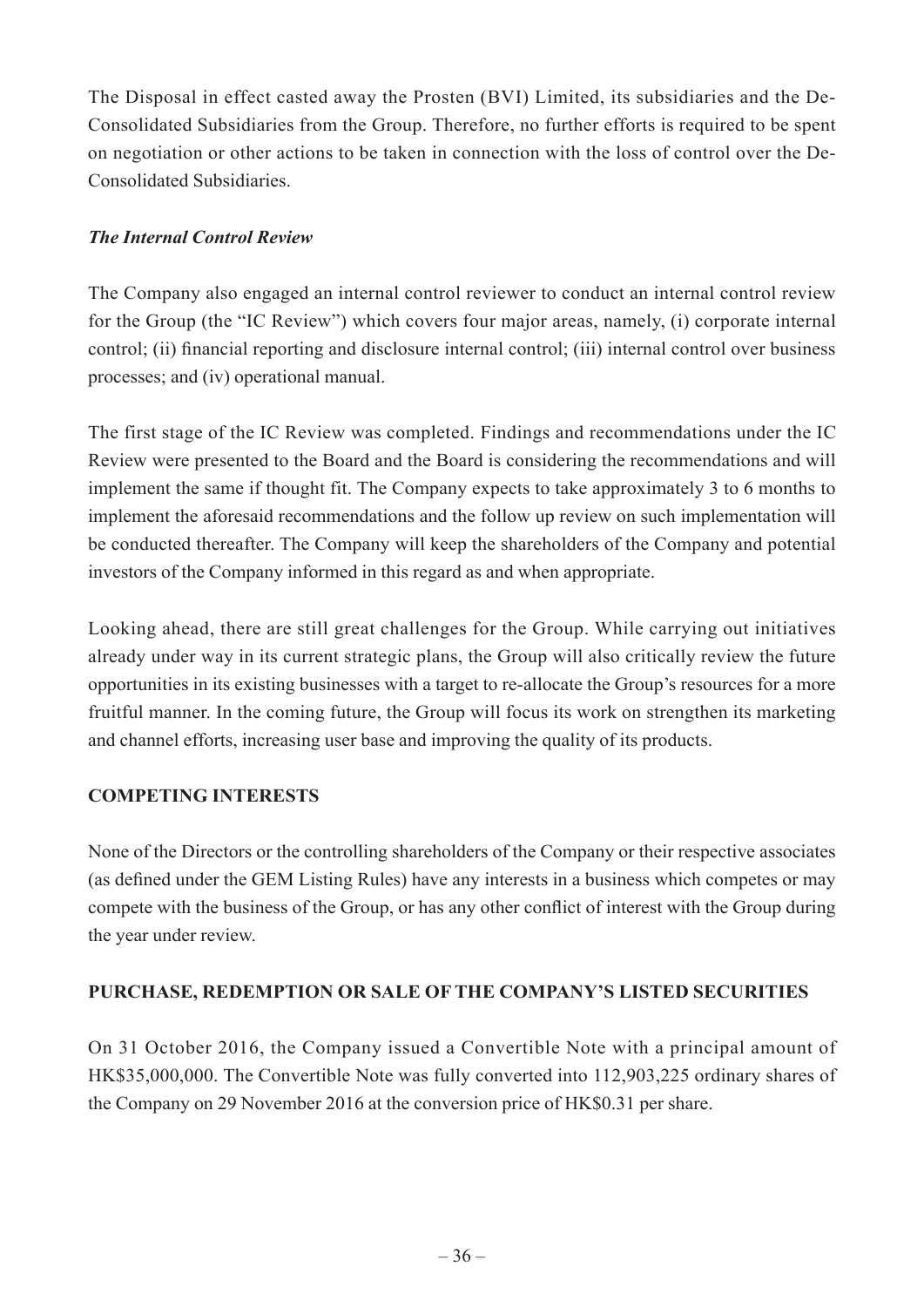Save as disclosed above, neither the Company nor any of its subsidiaries has purchased, redeemed or sold any of the Company's listed securities during the year ended 31 March 2017.

# **DIRECTORS' SECURITIES TRANSACTIONS**

The Company has adopted a code of conduct regarding securities transactions by the Directors on terms no less exacting than the required standard of dealings as set out in Rules 5.48 to 5.67 of the GEM Listing Rules. In response to specific enquiry made by the Company, each of the Directors gave confirmation that he/she complied with the required standard of dealings and the code of conduct regarding securities transactions by the Directors throughout the year ended 31 March 2017.

## **CORPORATE GOVERNANCE CODE**

Save as the deviation disclosed below, the Company has complied with all the code provisions set out in the Corporate Governance Code (the "CG Code") as contained in Appendix 15 to the GEM Listing Rules throughout the year under review.

With respect to the deviation, the CG Code provision A.2.1 provides that the roles of the chairman and chief executive officer should be separated and should not be performed by the same individual. During the year under review, the Company has not appointed chief executive officer. The Chairman, Mr. Xu Zhigang, was responsible for ensuring that the Board functions effectively and smoothly. The Board considers that the current arrangement is adequate in view of the size and complexity of the Group's operations. The Board will, nonetheless, review the business growth of the Group and locate suitable candidate to fill the vacancy of the chief executive officer when considered essential and will continue setting out a clear division of responsibilities at the board level and the day-to-day management team to ensure a proper balance of power and authority within the Company.

Code provision A.6.7 of the CG Code requires all independent non-executive directors and non-executive directors should attend general meetings of listed issuers. Mr. Poon Yan Wai, being independent non-executive Director, was unable to attend the annual general meeting held on 28 September 2016; and Mr. Xu Xiaoping, being independent non-executive Director, and Mr. Chen Weixi, Mr. Yip Heon Keung and Mr. Song Xuxi, being non-executive Directors, were unable to attend the annual general meeting and the extraordinary general meeting held on 28 September 2016 and 18 October 2016 respectively due to their personal commitments.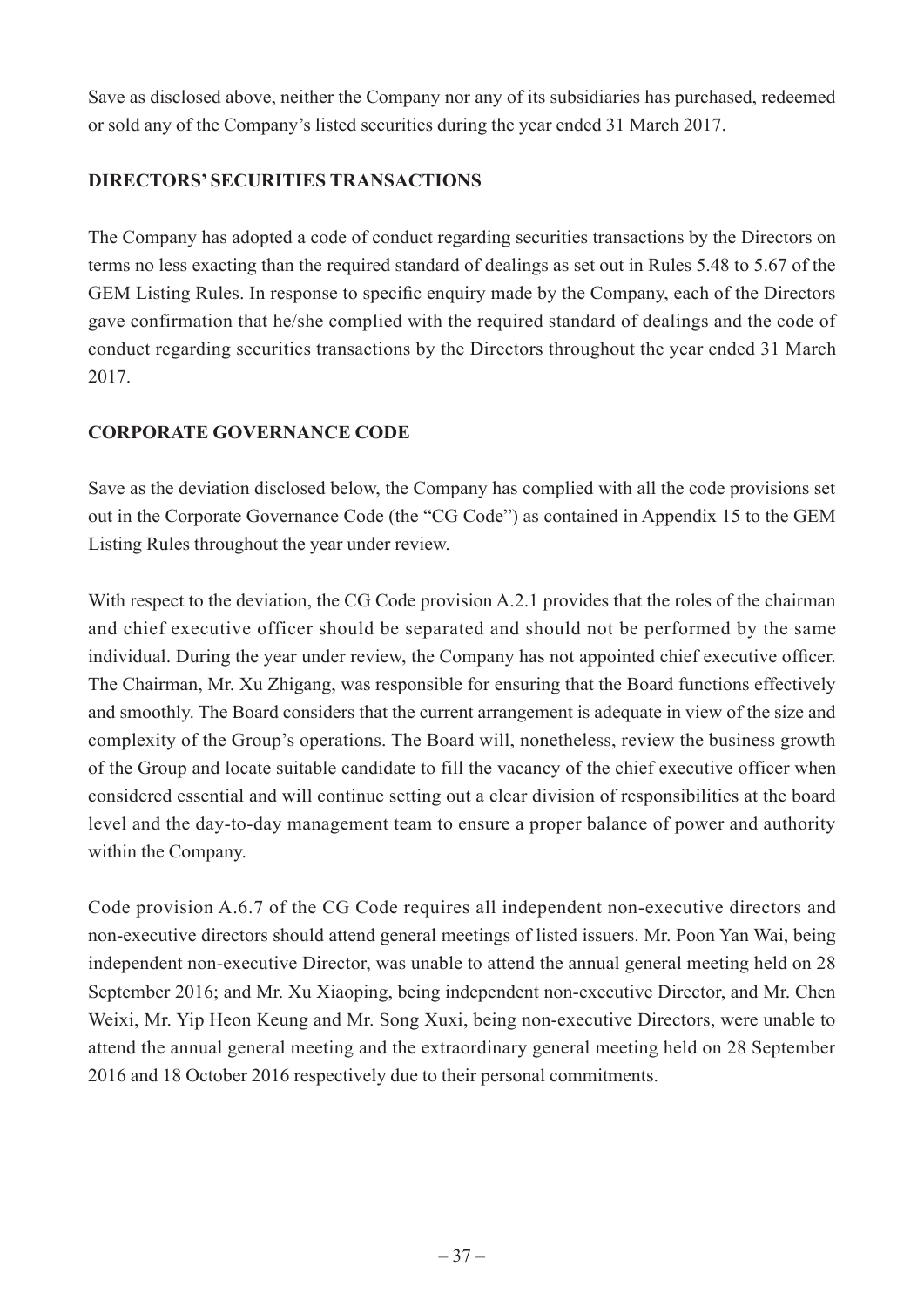# **Internal Controland risk management**

The Board is responsible for the maintenance of a sound and effective internal control system of the Group and has established the Group's internal control policies and procedures for monitoring the internal control system. The internal control system of the Group is designed to achieve business objectives, safeguard assets against unauthorized use or disposition, ensure maintenance of proper books and records for the provision of reliable financial information for internal use or publication, and ensure compliance with relevant legislations and regulations. The management and various departments conduct periodic self-assessment of the effectiveness of the internal control policies and procedures. Besides, the Board reviews at least annually the overall effectiveness of the Group's internal control system.

However, certain internal controls were not enforced effectively in the De-Consolidated Subsidiaries. Reference is made to the announcement of the Company dated 24 June 2016 in relation to, amongst others, the issue associated with the non-cooperation of the management of the De-Consolidated Subsidiaries (the "Identified Issue"). Review of the internal control system has been performed by executive management and the Directors after the Identified Issue was brought to the attention of the Board. Based on review of the financial and control situation of the members of the Group other than the De-Consolidated Subsidiaries, the Board is satisfied that there are no other significant governance matters unrelated to the Identified Issue that have had a material impact on the amounts reported and disclosures made in the Group's consolidated financial statements.

The Company also engaged an internal control reviewer to conduct the IC Review which covers four major areas, namely, (i) corporate internal control; (ii) financial reporting and disclosure internal control; (iii) internal control over business processes; and (iv) operational manual.

The first stage of the IC Review was completed. Findings and recommendations under the IC Review were presented to the Board and the Board is considering the recommendations and will implement the same if thought fit. The Company expects to take approximately three to six months to implement the aforesaid recommendations and the follow up review on such implementation will be conducted thereafter. The Company will keep the shareholders of the Company and potential investors of the Company informed in this regard as and when appropriate.

Going forward, the Board will oversee the Company's risk management and internal control systems on an ongoing basis. It will ensure that the Company's risk management and internal control systems are properly designed and implemented and a review of the effectiveness of such systems will be conducted at least annually. The Board will also ensure that adequate resources will be allocated to the Company's risk management and internal control functions to achieve the Group's internal control objectives.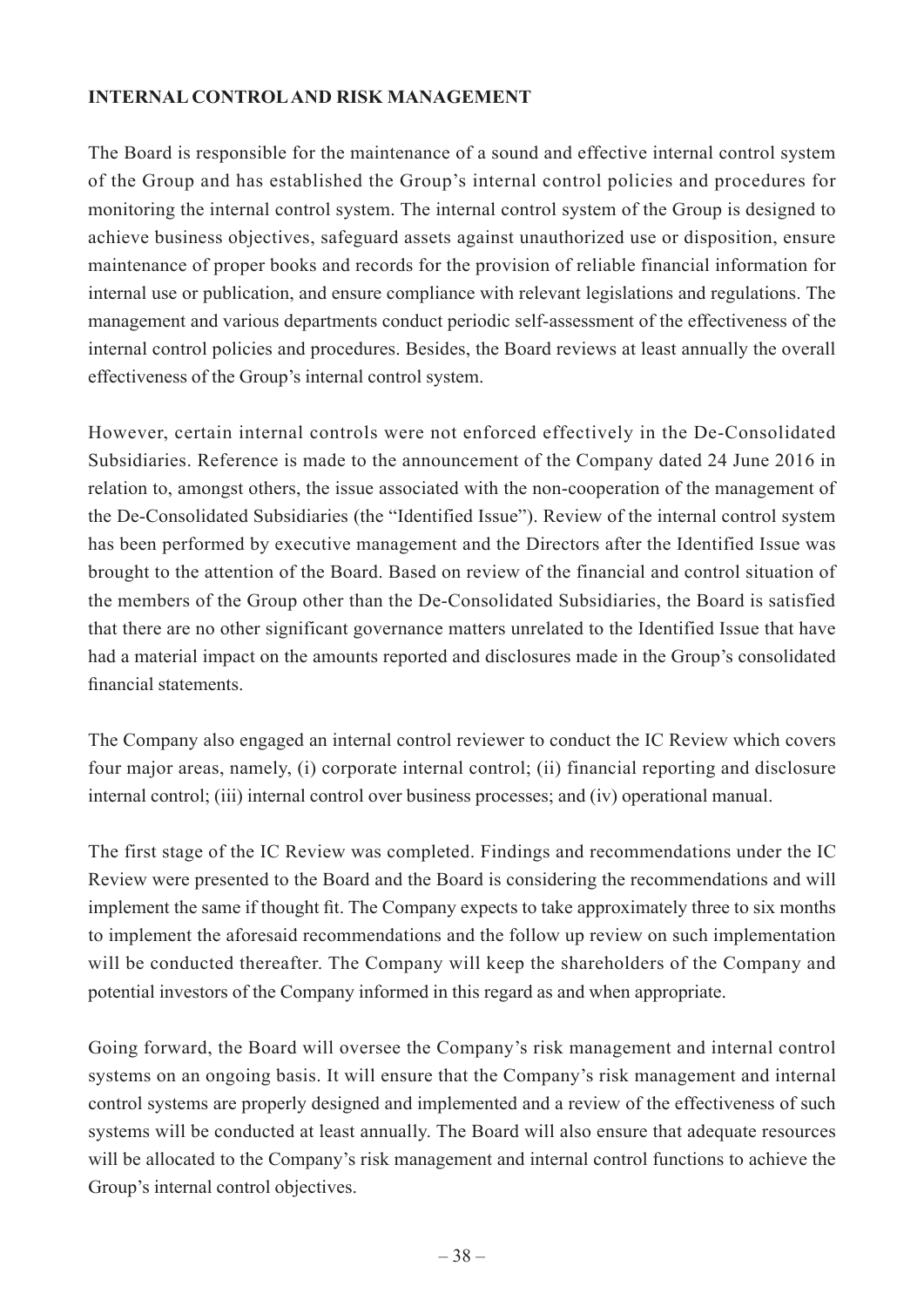# **AUDIT COMMITTEE**

The Company established its audit committee ("Audit Committee") on 7 March 2000 and has formulated and from time to time amended its written terms of reference in accordance with the provisions set out in the CG Code. The primary duties of the Audit Committee include review and supervision of the Group's financial reporting system and internal control procedures, review of the Group's financial information and review of the Group's relationship with its auditors.

The Audit Committee comprises three independent non-executive Directors, namely Mr. Poon Yan Wai (Chairman of the Audit Committee), Mr. Xu Xiaoping, Mr. Lam Kwok Cheong, and one nonexecutive Director, namely Mr. Chen Weixi.

The Audit Committee has reviewed the annual results and this announcement and has provided advice and comments thereon.

## **REMUNERATION COMMITTEE**

In accordance with the CG Code, the Company established its remuneration committee ("Remuneration Committee") on 17 June 2005 with written terms of reference. The principal responsibilities of the Remuneration Committee include making recommendations to the Board on the Company's remuneration policy and structure for all Directors and senior management and reviewing the specific remuneration packages of all executive Directors and senior management by reference to corporate goals and objectives resolved by the Board from time to time.

The Remuneration Committee comprises two independent non-executive Directors, namely Mr. Xu Xiaoping (Chairman of the Remuneration Committee) and Mr. Lam Kwok Cheong, and one Executive Director, Mr. Xu Zhigang.

## **NOMINATION COMMITTEE**

In accordance with the CG Code, the Company established its nomination committee ("Nomination Committee") on 29 March 2012 with written terms of reference. The principal responsibilities of the Nomination Committee include formulating nomination policy and making recommendations to the Board on nomination and appointment of Directors and Board succession, developing selection procedures for nomination of candidates, reviewing the size, structure and composition of the Board, as well as assessing the independence of independent non-executive Directors.